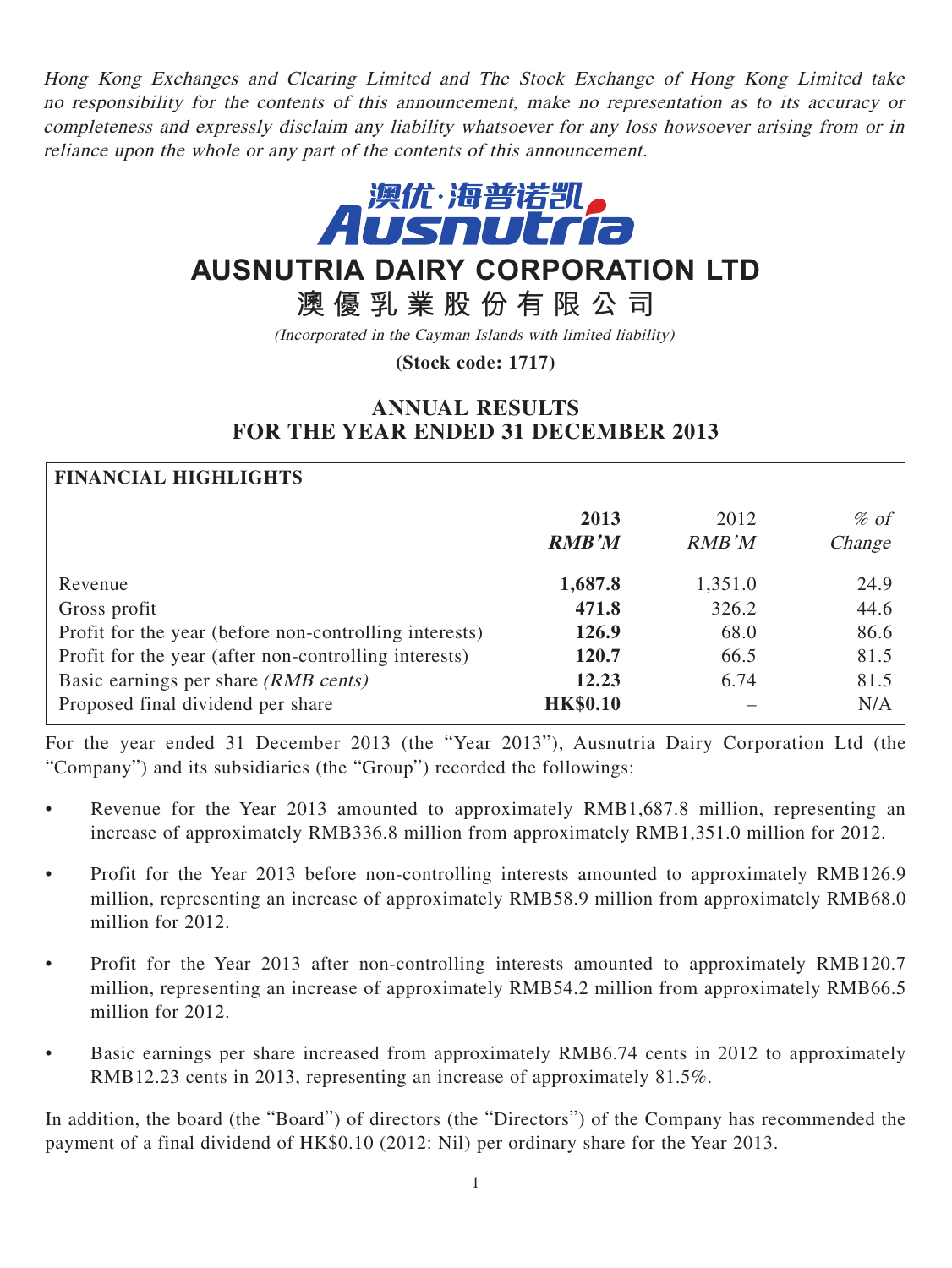The Board is pleased to announce the audited consolidated financial results of the Company and the Group for the Year 2013 together with the comparative figures for the corresponding year in 2012 (the "Year 2012") as follows:

# **CONSOLIDATED STATEMENT OF COMPREHENSIVE INCOME**

Year ended 31 December 2013

|                                                                      |                  | 2013           | 2012           |
|----------------------------------------------------------------------|------------------|----------------|----------------|
|                                                                      | <b>Notes</b>     | <b>RMB'000</b> | <b>RMB'000</b> |
| <b>REVENUE</b>                                                       | 5                | 1,687,781      | 1,350,996      |
| Cost of sales                                                        |                  | (1,216,026)    | (1,024,803)    |
| Gross profit                                                         |                  | 471,755        | 326,193        |
| Other income and gains                                               | 5                | 25,884         | 22,222         |
| Selling and distribution expenses                                    |                  | (227, 757)     | (156, 355)     |
| Administrative expenses                                              |                  | (84, 742)      | (74, 533)      |
| Other expenses                                                       |                  | (20, 939)      | (27, 807)      |
| Finance costs                                                        | $\boldsymbol{7}$ | (6,406)        | (4,315)        |
| Profit before tax                                                    | 6                | 157,795        | 85,405         |
| Income tax expense                                                   | 8                | (30, 930)      | (17, 388)      |
| PROFIT FOR THE YEAR                                                  |                  | 126,865        | 68,017         |
| Attributable to:                                                     |                  |                |                |
| Owners of the parent                                                 |                  | 120,705        | 66,490         |
| Non-controlling interests                                            |                  | 6,160          | 1,527          |
|                                                                      |                  | 126,865        | 68,017         |
| <b>EARNINGS PER SHARE ATTRIBUTABLE</b><br>TO ORDINARY EQUITY HOLDERS |                  |                |                |
| <b>OF THE PARENT</b>                                                 |                  |                |                |
| $-$ basic and diluted (RMB)                                          | $\mathcal{G}$    | 12.23 cents    | 6.74 cents     |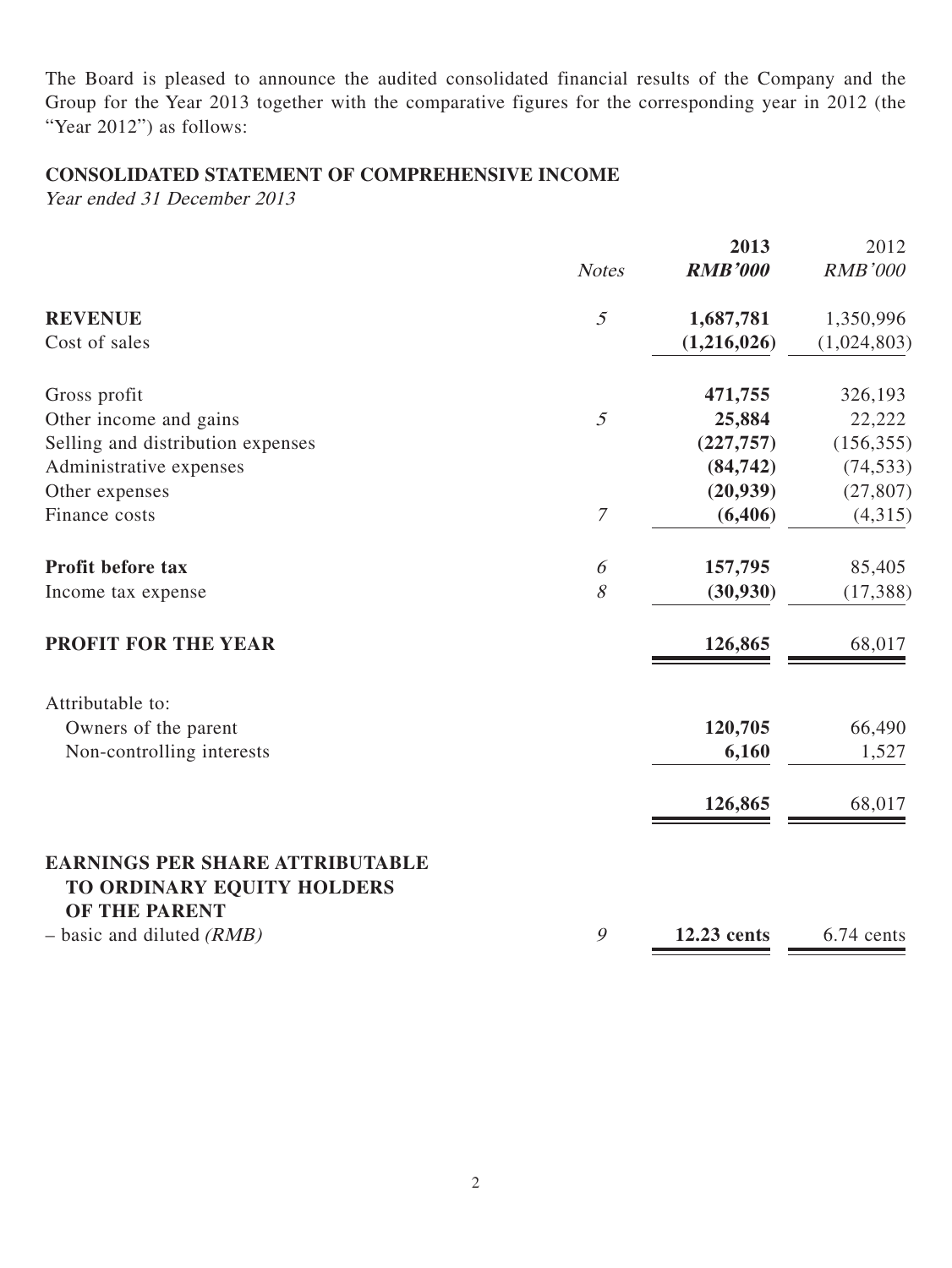|                                                                                           | 2013<br><b>RMB'000</b> | 2012<br><b>RMB'000</b> |
|-------------------------------------------------------------------------------------------|------------------------|------------------------|
| <b>PROFIT FOR THE YEAR</b>                                                                | 126,865                | 68,017                 |
| <b>OTHER COMPREHENSIVE INCOME</b>                                                         |                        |                        |
| Other comprehensive income to be reclassified<br>to profit or loss in subsequent periods: |                        |                        |
| Exchange differences on translation of foreign operations                                 | 2,889                  | 5,153                  |
| Net other comprehensive income to be reclassified                                         |                        |                        |
| to profit or loss in subsequent periods                                                   | 2,889                  | 5,153                  |
| Other comprehensive loss not to be reclassified                                           |                        |                        |
| to profit or loss in subsequent periods:<br>Remeasurement losses on defined benefit plans | (173)                  |                        |
| Income tax effect                                                                         | 42                     |                        |
| Net other comprehensive loss not to be reclassified                                       |                        |                        |
| to profit or loss in subsequent periods                                                   | (131)                  |                        |
| OTHER COMPREHENSIVE INCOME FOR THE YEAR,                                                  |                        |                        |
| <b>NET OF TAX</b>                                                                         | 2,758                  | 5,153                  |
| <b>TOTAL COMPREHENSIVE INCOME FOR THE YEAR</b>                                            | 129,623                | 73,170                 |
| Attributable to:                                                                          |                        |                        |
| Owners of the parent                                                                      | 122,278                | 69,386                 |
| Non-controlling interests                                                                 | 7,345                  | 3,784                  |
|                                                                                           | 129,623                | 73,170                 |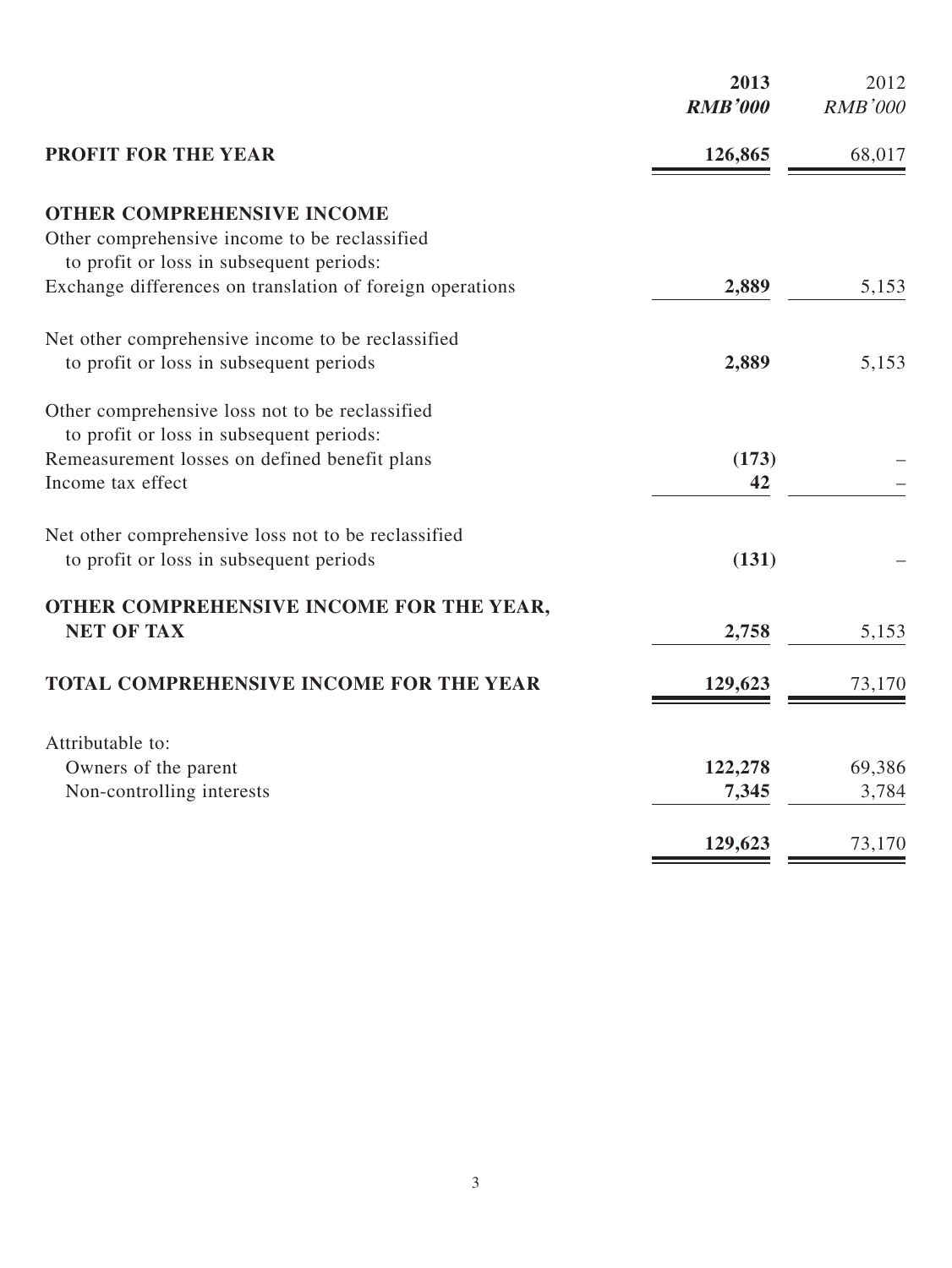## **CONSOLIDATED STATEMENT OF FINANCIAL POSITION**

31 December 2013

|                                                  |              | 2013           | 2012           |
|--------------------------------------------------|--------------|----------------|----------------|
|                                                  | <b>Notes</b> | <b>RMB'000</b> | <b>RMB'000</b> |
| <b>NON-CURRENT ASSETS</b>                        |              |                |                |
| Property, plant and equipment                    |              | 360,996        | 264,290        |
| Prepaid land lease payments                      |              | 2,085          | 2,142          |
| Goodwill                                         |              | 85,495         | 84,466         |
| Other intangible assets                          |              | 33,526         | 30,107         |
| Deferred tax assets                              |              | 29,838         | 25,285         |
| Total non-current assets                         |              | 511,940        | 406,290        |
| <b>CURRENT ASSETS</b>                            |              |                |                |
| Inventories                                      | 10           | 315,653        | 190,935        |
| Trade and bills receivables                      | 11           | 175,647        | 141,297        |
| Prepayments, deposits and other receivables      |              | 120,423        | 77,330         |
| Held-to-maturity investment                      |              |                | 60,000         |
| Tax recoverable                                  |              | 8,582          | 9,797          |
| Pledged deposits                                 | 12           | 213,000        |                |
| Time deposits                                    | 12           | 496,295        | 420,000        |
| Cash and cash equivalents                        | 12           | 161,161        | 282,714        |
| Total current assets                             |              | 1,490,761      | 1,182,073      |
| <b>CURRENT LIABILITIES</b>                       |              |                |                |
| Trade payables                                   | 13           | 167,951        | 104,698        |
| Other payables and accruals                      |              | 256,553        | 229,654        |
| Derivative financial instruments                 |              | 716            | 1,129          |
| Interest-bearing bank loans and other borrowings |              | 259,986        | 95,555         |
| Tax payable                                      |              | 37,484         | 9,524          |
| Total current liabilities                        |              | 722,690        | 440,560        |
| NET CURRENT ASSETS                               |              | 768,071        | 741,513        |
| TOTAL ASSETS LESS CURRENT LIABILITIES            |              | 1,280,011      | 1,147,803      |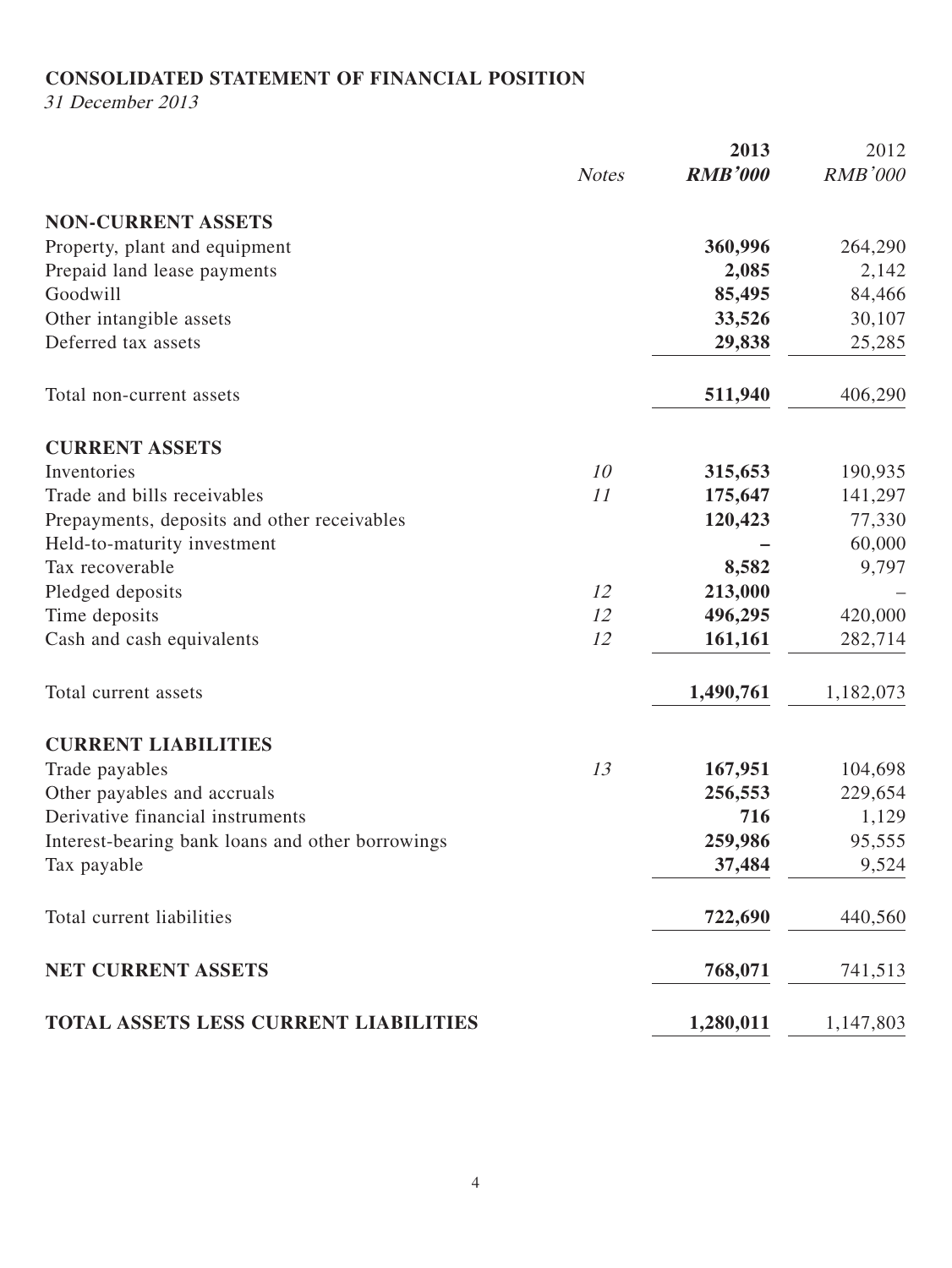|                                                  | 2013<br><b>RMB'000</b> | 2012<br><b>RMB'000</b> |
|--------------------------------------------------|------------------------|------------------------|
|                                                  |                        |                        |
| TOTAL ASSETS LESS CURRENT LIABILITIES            | 1,280,011              | 1,147,803              |
| <b>NON-CURRENT LIABILITIES</b>                   |                        |                        |
| Interest-bearing bank loans and other borrowings | 36,852                 | 39,007                 |
| Defined benefit plan                             | 18,454                 | 17,417                 |
| Deferred tax liabilities                         | 30,239                 | 27,552                 |
| Total non-current liabilities                    | 85,545                 | 83,976                 |
| Net assets                                       | 1,194,466              | 1,063,827              |
| <b>EQUITY</b>                                    |                        |                        |
| Equity attributable to owners of the parent      |                        |                        |
| Issued capital                                   | 86,866                 | 86,866                 |
| Reserves                                         | 1,022,944              | 900,666                |
|                                                  | 1,109,810              | 987,532                |
| Non-controlling interests                        | 84,656                 | 76,295                 |
| Total equity                                     | 1,194,466              | 1,063,827              |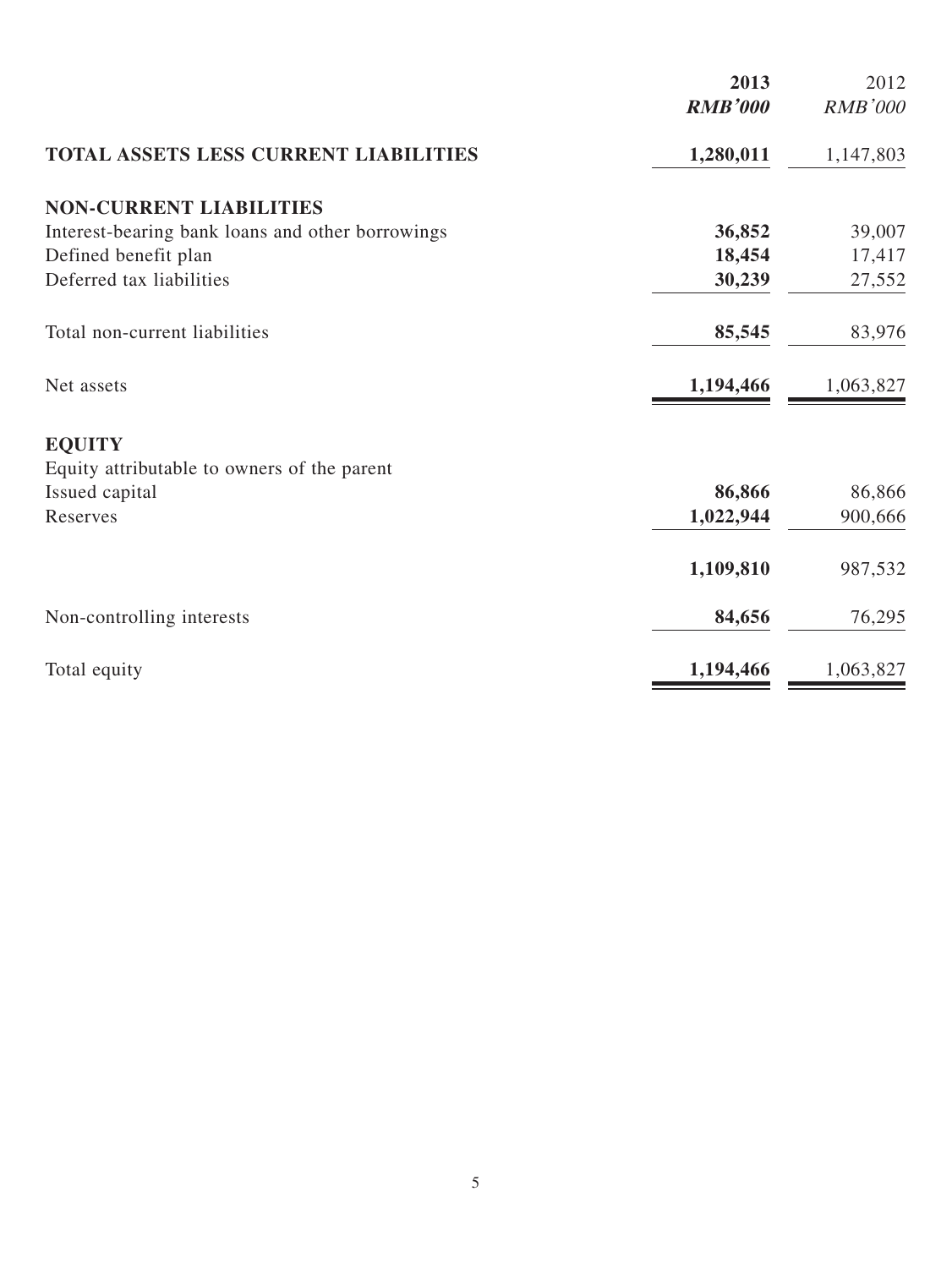#### **EXTRACT OF INDEPENDENT AUDITOR'S REPORT**

The following is the extract of the independent auditor's report from Ernst & Young, the external auditors of the Company on the Group's consolidated financial statements for the Year 2013:

## "**BASIS FOR QUALIFIED OPINION**

As further explained in note 2 to this announcement, issues in respect of certain sales transactions recorded by a subsidiary of the Company were identified by us in the prior year's audit. The Company had performed certain procedures to address the identified issues and as a result put through certain adjustments to its consolidated financial statements for the year ended 31 December 2012 and prior years. We were not able to perform satisfactory audit work on the adjustments that were put through to the consolidated financial statements for the year ended 31 December 2012 and prior years and accordingly, we were not able to express an audit opinion on the Group's profit and cash flows for the year ended 31 December 2012. Our opinion on the current year's consolidated financial statements is also modified because of the possible effect of this matter on the comparability of the current year's figures and the comparative information.

## **QUALIFIED OPINION**

In our opinion, except for the possible effects on the comparative information of the matter described in the Basis for Qualified Opinion paragraph, the consolidated financial statements give a true and fair view of the state of affairs of the Company and of the Group as at 31 December 2013, and of the Group's profit and cash flows for the year then ended in accordance with International Financial Reporting Standards and have been properly prepared in accordance with the disclosure requirements of the Hong Kong Companies Ordinance."

Ernst & Young modifies its opinion on the Company's consolidated financial statements for the Year 2013. The Company wish to highlight that such modification only relates to the comparability of the Group's profits and cash flows for the Year 2013 and the qualified comparative information for the Group's profits and cash flows for the year ended 31 December 2012 (but not on the Group's consolidated statement of financial position as at 31 December 2012). The Company would like to emphasize that such modification literally means that there is an otherwise clean opinion on the state of affairs of the Company and of the Group as at 31 December 2013, and of the Group's profit and cash flows for the Year 2013.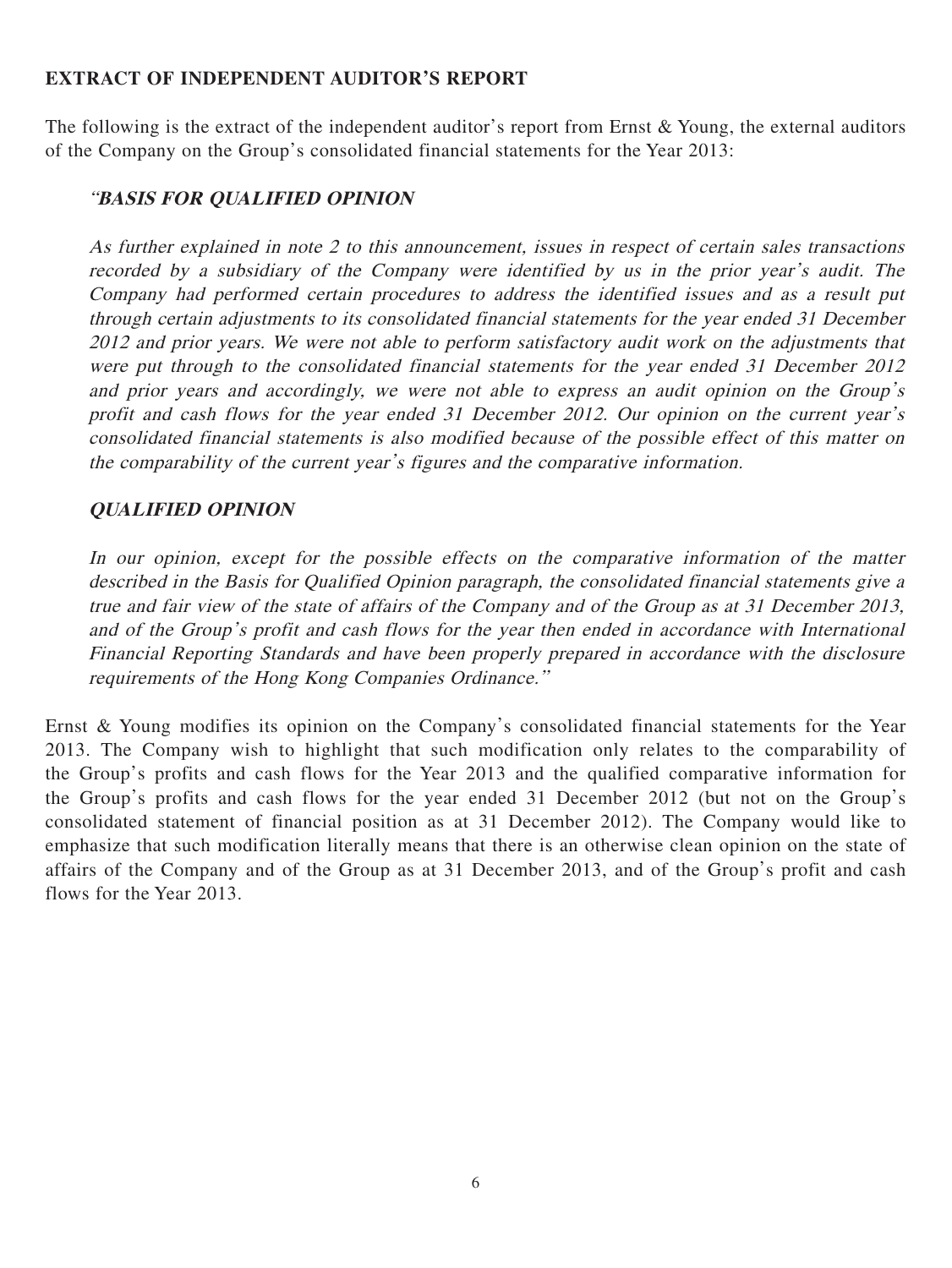## **NOTES TO THE FINANCIAL STATEMENTS**

31 December 2013

#### **1. CORPORATE INFORMATION**

The Company was incorporated as an exempted company with limited liability in the Cayman Islands on 8 June 2009. The registered office of the Company is located at Cricket Square, Hutchins Drive, P.O. Box 2681, Grand Cayman KY1-1111, Cayman Islands. The principal offices of the Group are located in Mainland China, at Floor 9, XinDaXin Building, No. 168, HuangXing Road (M), Changsha City, Hunan Province; in Hong Kong, at Room 2101, Beautiful Group Tower, 77 Connaught Road Central, Central; and in the Netherlands, at Burgemeester Falkenaweg 58-1 (8442LE), Heerenveen. The shares of the Company were listed on The Main Board of The Stock Exchange of Hong Kong Limited (the "Stock Exchange") on 8 October 2009.

The Company acts as an investment holding company of the Group. The Group is principally engaged in the production, marketing and distribution of paediatric nutrition products in the People's Republic of China (the "PRC") and the dairy industry with production facilities based in the Netherlands and with activities ranging from research and development, milk collection, processing, production, packaging, marketing and sales of dairy products to customers in the Netherlands and other overseas countries.

#### **2. BASIS OF PREPARATION**

As mentioned in the Company's annual report for the year ended 31 December 2011, during the audit in respect of the financial statements for the year ended 31 December 2011, certain unresolved issues (the "Unresolved Issues") relating to Ausnutria Dairy (China) Co., Ltd. ("Ausnutria China", a major indirect wholly-owned subsidiary of the Company), were reported by Ernst & Young, the auditors of the Company, to the board of the directors of the Company (the "Board") on 29 March 2012. On the same date, in the interest of the Company and its shareholders as a whole, the Company then applied for the suspension of trading of its shares on the Stock Exchange. Details in relation to the Unresolved Issues are set out in the announcement of the Company dated 28 June 2013.

On 29 March 2012, a special review committee (the "SRC") comprising two of the independent non-executive directors of the Company, namely Mr. Qiu Weifa and Mr. Chan Yuk Tong, was established by the Board to conduct a review in relation to the Unresolved Issues. The SRC, upon its establishment, requested certain management of the Group, consisting of the chief financial officer of the Company and several senior managers of Ausnutria China (the "Management") who were not associated in any way with the Unresolved Issues to carry out a review to, among other things, quantify the financial impact in relation to the Unresolved Issues. Based on its review, the Management informed the SRC prior to the commencement of the PwC Review (as defined herein below) that certain sales of Ausnutria China amounting to RMB123 million (equivalent to approximately RMB143.5 million (inclusive of 17% valued-added-tax in the PRC (the "VAT"))) were recorded in the accounting system of Ausnutria China in December 2011 (the "Questionable December Transactions"), but the goods had not yet been delivered to its distributors on or before 31 December 2011 and accordingly, should not be recognised as sales of Ausnutria China in December 2011.

Following the Unresolved Issues raised by Ernst & Young and the establishment of the SRC, King & Wood Mallesons ("KWM") were engaged by the SRC as the legal advisors to the SRC and the Board in relation to the Unresolved Issues. In turn, PricewaterhouseCoopers Limited ("PwC"), an independent professional adviser, was appointed by KWM on behalf of the SRC to conduct a forensic review (the "PwC Review") on the Unresolved Issues. PwC issued its report in relation to its findings on the PwC Review to KWM, which was copied to the SRC, on 12 August 2013.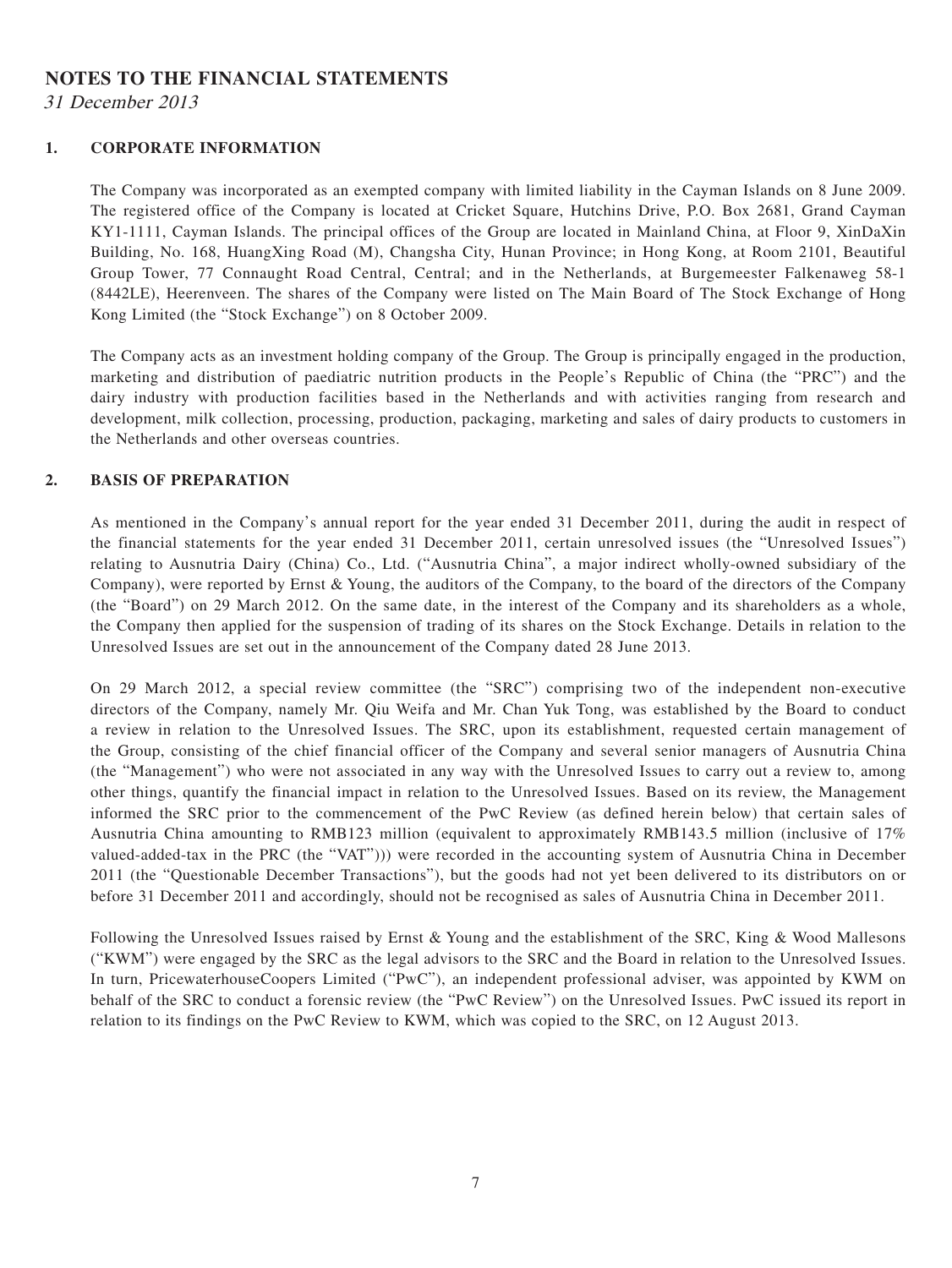The key findings of the PwC Review are:

- (a) the Questionable December Transactions (in respect of which the relevant underlying documents relating to a sample of the Questionable December Transactions appeared to be different from a sample of transactions of Ausnutria China for other months in 2011, and for which the goods involved had not been delivered to the distributors on or before 31 December 2011), should not be recognised as sales of Ausnutria China in December 2011;
- (b) the integrity of Ausnutria China's old sales order system (the "Old Sales Order System", which had ceased to be used since October 2011 but recorded the Questionable December Transactions) is questionable, as the data in which relating to the Questionable December Transactions had been manually altered. The integrity of the warehouse barcode system of Ausnutria China is also questionable as the data in the warehouse barcode system for December 2011 had been manually altered to match the data previously provided by the management of Ausnutria China to Ernst & Young; and
- (c) there were discrepancies between the accounting records of monthly quantity of goods delivered kept by the accounting department of Ausnutria China (the "Accounting Records") and information provided by the independent logistic service provider engaged by Ausnutria China involved in the Unresolved Issues during January to November 2011 as well as discrepancies in the inventory movement records between the Accounting Records and Ausnutria China's warehouse records (the "Warehouse Records") in 2011.

In addition to the Questionable December Transactions, PwC also identified other questionable transactions of Ausnutria China amounting to approximately RMB11.5 million (inclusive of 17% VAT) for November 2011 (the "Questionable November Transactions") and approximately RMB39.6 million (inclusive of 17% VAT) for the period from January to November in 2011 with a similar pattern to those of the Questionable December Transactions.

Further details in relation to the PwC Review are set out in the announcement of the Company on 18 August 2013.

Based on the results of the PwC Review and certain responses provided by the Management and the SRC, the Board found that certain employees in the accounting department, the information technology department, the sales department and the logistics department of Ausnutria China were involved in fabricating various delivery documents, including sales orders, delivery notes, the logistic service provider's delivery notes and goods receipts acknowledged by customers, which were presented to Ernst & Young for examination during the audit with a view to matching the financial data previously provided by certain employees of Ausnutria China to Ernst & Young and creating the impression that the Questionable November Transactions, the Questionable December Transactions and certain other questionable sales transactions during the period from January to November in 2011 had taken place before the relevant underlying goods were actually delivered. Based on the results of the PwC Review and other work performed by the Management and the SRC, the Board concluded that errors relating to the early recognition of revenue had occurred since October 2009 and extended into 2010 and 2011.

The SRC and the Board directed the Company to adopt measures to address the Unresolved Issues raised by Ernst & Young as well as the findings of the PwC Review. These measures have included the restructuring of the Board and the senior management of Ausnutria China, and the implementation of recommendations from an external professional internal control consultant on control weaknesses in the internal control(s) and information technology system(s) of the Company and Ausnutria China that may have given rise to the Unresolved Issues.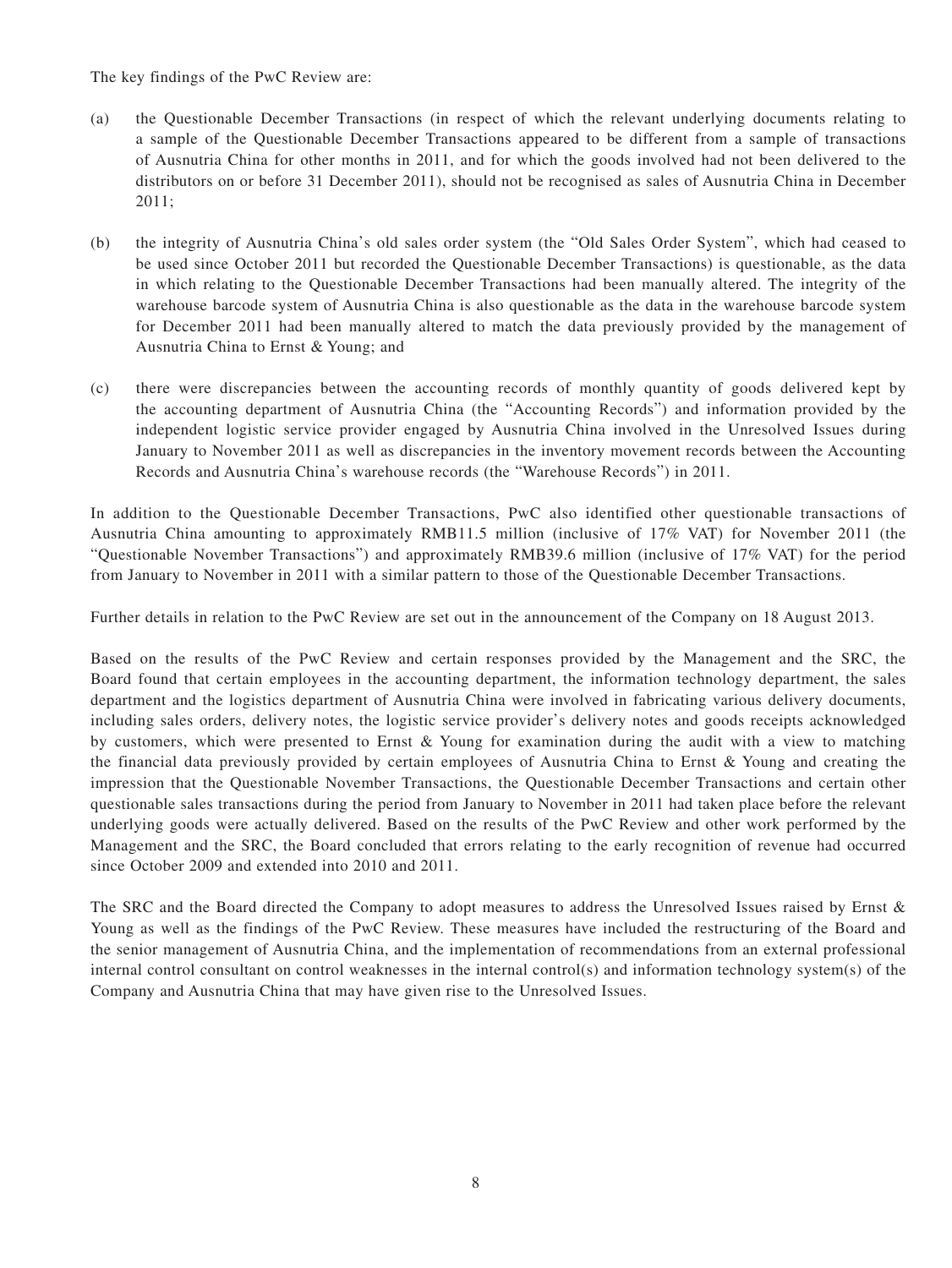Due to the fact that (i) the former chief financial officer of Ausnutria China and a number of employees who might have been involved in the Unresolved Issues had left Ausnutria China and the information gathered from other employees did not appear to be conclusive; (ii) some of the Accounting Records, the Warehouse Records and certain other supporting documents have been manually altered and/or forged; and (iii) the lack of complete and accurate records of Ausnutria China, as the hard disk which hosted the Old Sales Order System had been inoperable since March 2012 and there was no backed up data available, the SRC and the Board had doubts over the completeness and accuracy of the accounting records in relation to certain sales transactions and the corresponding cost of sales of Ausnutria China for the year ended 31 December 2011 and certain periods prior to that date (as mentioned above) and, accordingly, the related trade receivables and inventories as at 31 December 2011 and the reporting period dates of certain other periods prior to 31 December 2011 (as mentioned above).

The SRC and the Board noted that each of the staff in the sales accounting department (營銷財務部) of Ausnutria China had kept an order book for the distributors that he/she has been responsible for since around 2005 (the "Order Books"). The Order Books were prepared to keep track of the sales order status of and the cash receipts from Ausnutria China's distributors.

In view of the abovementioned doubts over the completeness and accuracy of the accounting records, as the Order Books are the best available alternative information that the SRC and the Board can reasonably rely on, the Management has used the information maintained by the sales accounting department in the Order Books to summarise all the orders and cash receipt information and compared them to the financial statements of Ausnutria China from January 2006 to December 2011. Certain additional procedures were also carried out by the Management, including but not limited to the confirmation and reconciliation of balances with the distributors as at 30 June 2013, certain rollback procedures based on the confirmed balances of trade receivables and reconciling the cash receipts as set out in the Order Books with Ausnutria China's bank statements for the relevant years.

The Company estimated the adjustments required for revenue for the year ended 31 December 2011 and prior years using the total monetary amounts of sales orders received as recorded in the Order Books, after adjusting for those orders received around the respective year end dates to allow for the estimated timing of delivery to distributors. Regarding the cost of sales adjustments, the Company separately estimated the average gross margin rates which it considered to be reasonable for the year ended 31 December 2011 and prior years. Based on these estimations, the Management considered that RMB190 million adjustment to the accounts receivable should be adjusted to the accounts receivable at 31 December 2011 as a reduction of revenue and RMB53 million adjustment to inventory should be adjusted to the inventory at 31 December 2011 as a reduction of cost of sales, and RMB46 million adjustment on accounts receivable and RMB10 million adjustment on inventory should be adjusted in the consolidated financial statements for the year ended 31 December 2012 as reduction of revenue and cost of sales, respectively.

#### **Basis of presentation**

These financial statements have been prepared in accordance with International Financial Reporting Standards ("IFRSs") (which include all International Financial Reporting Standards, International Accounting Standards ("IASs") and Interpretations) issued by the International Accounting Standards Board (the "IASB"), and the disclosure requirements of the Hong Kong Companies Ordinance. They have been prepared under the historical cost convention, except for derivative financial instruments, which have been measured at fair value. These financial statements are presented in Renminbi ("RMB") and all values are rounded to the nearest thousand (RMB'000) except when otherwise indicated.

#### **Basis of consolidation**

The consolidated financial statements include the financial statements of the Company and its subsidiaries (collectively referred to as the "Group") for the year ended 31 December 2013. The financial statements of the subsidiaries are prepared for the same reporting period as the Company, using consistent accounting policies. The results of subsidiaries are consolidated from the date on which the Group obtains control, and continue to be consolidated until the date that such control ceases.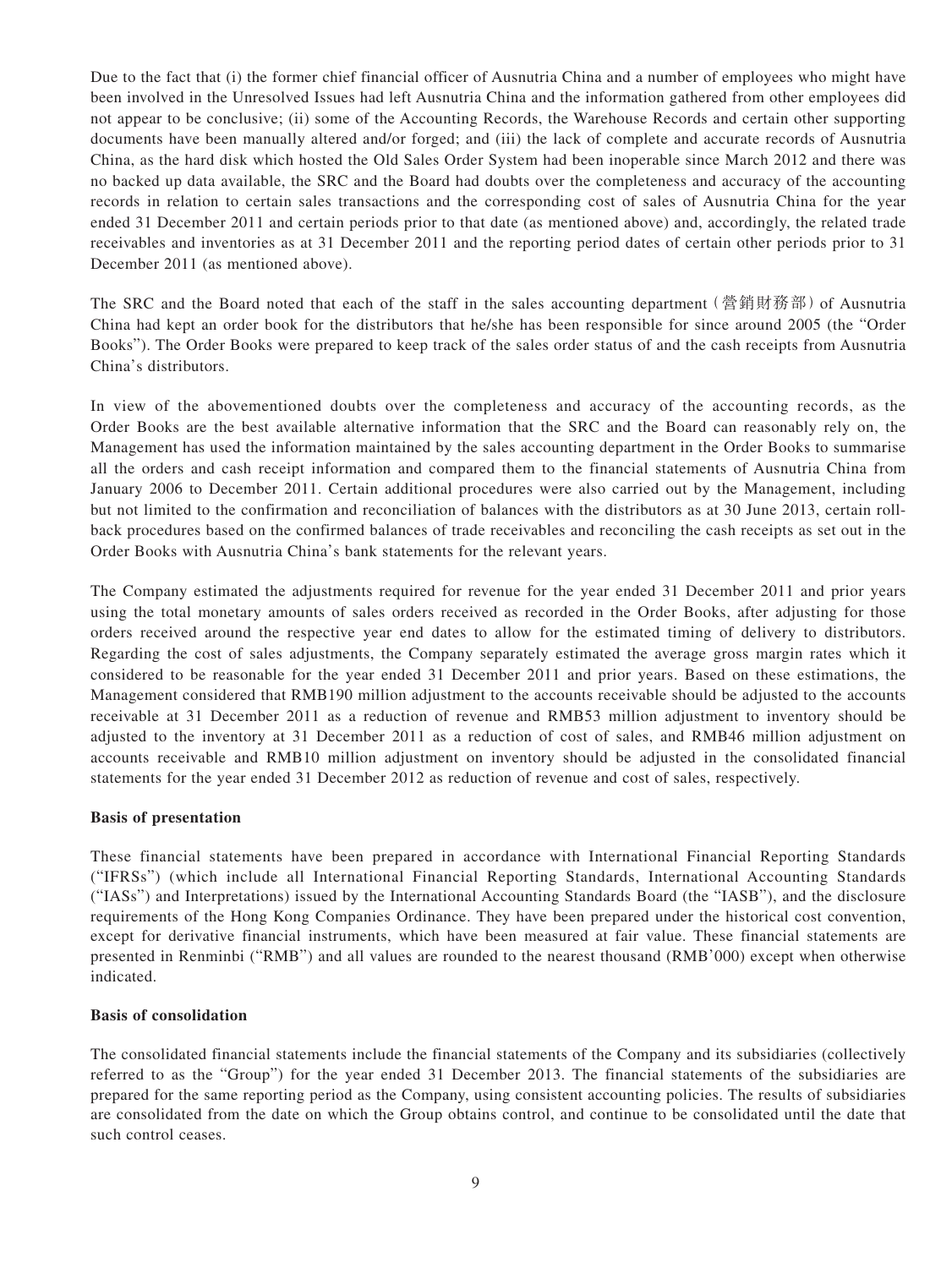#### **3. CHANGES IN ACCOUNTING POLICIES AND DISCLOSURES**

The Group has adopted the following new and revised IFRSs for the first time for the current year's financial information.

| <b>IFRS</b> 1 Amendments   | Amendments to IFRS 1 First-time Adoption of International Financial Reporting                                      |
|----------------------------|--------------------------------------------------------------------------------------------------------------------|
|                            | Standards – Government Loans                                                                                       |
| <b>IFRS 7 Amendments</b>   | Amendments to IFRS 7 Financial Instruments: Disclosures – Offsetting Financial<br>Assets and Financial Liabilities |
| IFRS 10                    | <b>Consolidated Financial Statements</b>                                                                           |
| IFRS 11                    | Joint Arrangements                                                                                                 |
| IFRS 12                    | Disclosure of Interests in Other Entities                                                                          |
| IFRS 10, IFRS 11, and      | Amendments to IFRS 10, IFRS 11 and IFRS 12 – Transition Guidance                                                   |
| <b>IFRS</b> 12 Amendments  |                                                                                                                    |
| IFRS 13                    | <b>Fair Value Measurement</b>                                                                                      |
| <b>IAS</b> 1 Amendments    | Amendments to IAS 1 Presentation of Financial Statements – Presentation of Items of<br>Other Comprehensive Income  |
| IAS 19 Amendments          | Amendments to IAS 19 Employee Benefits                                                                             |
| IAS 27 (Revised)           | <b>Separate Financial Statements</b>                                                                               |
| IAS 28 (Revised)           | Investments in Associates and Joint Ventures                                                                       |
| IFRIC 20                   | Stripping Costs in the Production Phase of a Surface Mine                                                          |
| <b>Annual Improvements</b> | Amendments to a number of IFRSs issued in May 2012                                                                 |
| 2009-2011 Cycle            |                                                                                                                    |

The adoption of the new and revised standards and interpretations resulted in changes to accounting policies, but did not have significant impact on the financial position or performance of the Group.

#### **4. OPERATING SEGMENT INFORMATION**

For management purposes, the Group is organised into business units based on their products and services and has two reportable operating segments in 2013 as follows:

- (a) the Ausnutria segment comprises the manufacture and sale of own-branded paediatric cow milk formula products in Mainland China and Hong Kong; and
- (b) the Ausnutria Hyproca segment comprises the manufacture and sale of dairy products in the Netherlands on a subcontract basis for its customers as well as for the sale of its own-branded products in Mainland China and other overseas countries.

Management monitors the results of the Group's operating segments separately for the purpose of making decisions about resources allocation and performance assessment. Segment performance is evaluated based on reportable segment profit which is a measure of adjusted profit before tax from continuing operations. The adjusted profit before tax from continuing operations is measured consistently with the Group's profit before tax from continuing operations except that interest income, finance costs, as well as unallocated head office and corporate results are excluded from such measurement.

Segment assets exclude pledged deposits, cash and cash equivalents, a held-to-maturity investment, and other unallocated head office and corporate assets as these assets are managed on a group basis.

Segment liabilities exclude interest-bearing bank and other borrowings as these liabilities are managed on a group basis.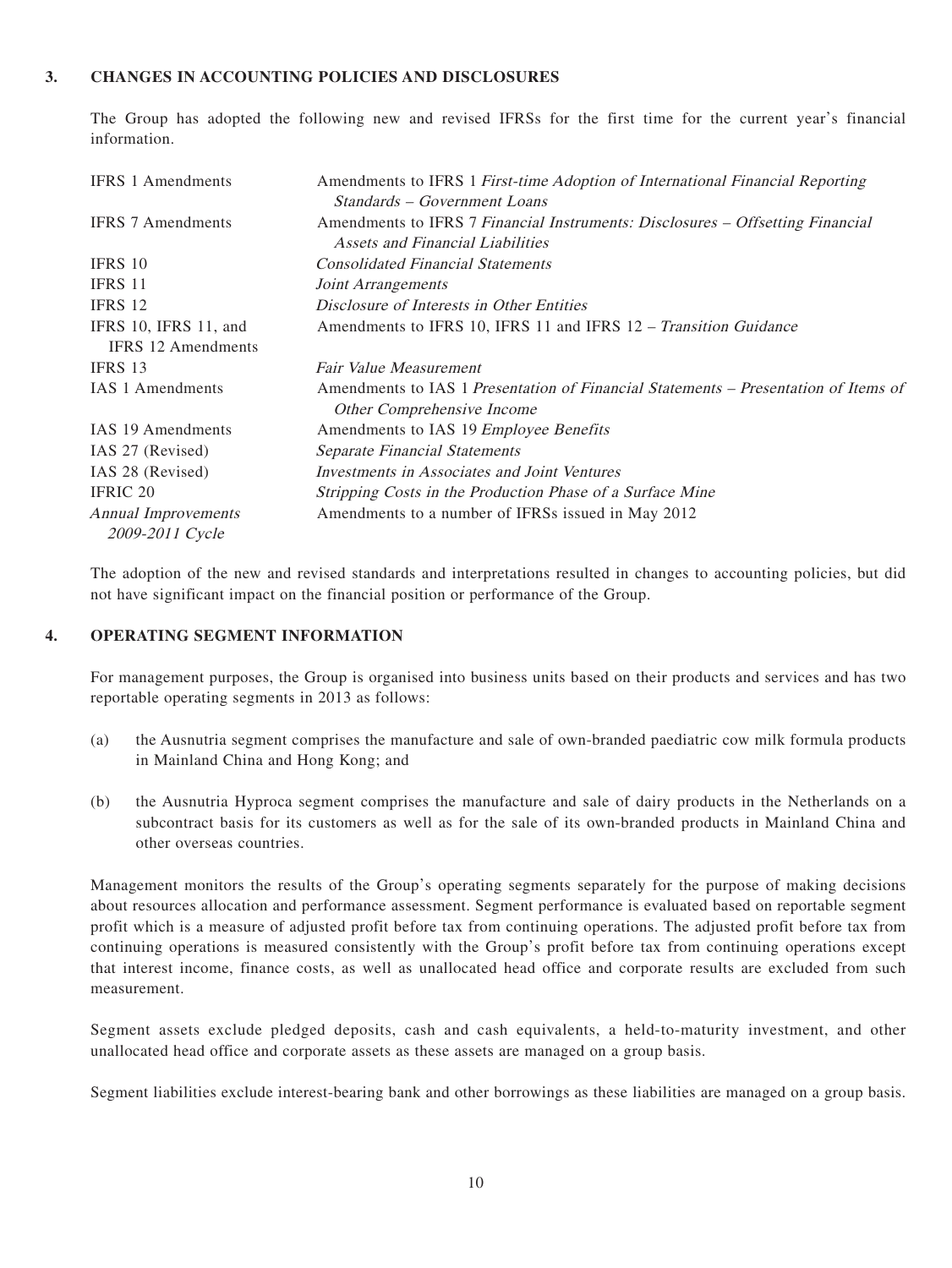#### **Year ended 31 December 2013**

|                                                | Ausnutria      | Ausnutria<br>Hyproca | <b>Total</b>   |
|------------------------------------------------|----------------|----------------------|----------------|
|                                                | <b>RMB'000</b> | <b>RMB'000</b>       | <b>RMB'000</b> |
| <b>Segment revenue</b>                         |                |                      |                |
| Sales to external customers                    | 586,602        | 1,101,179            | 1,687,781      |
| Intersegment sales                             |                | 47,210               | 47,210         |
|                                                | 586,602        | 1,148,389            | 1,734,991      |
| Reconciliation:                                |                |                      |                |
| Elimination of intersegment sales              |                |                      | (47, 210)      |
| Revenue from operations                        |                |                      | 1,687,781      |
| <b>Segment results</b>                         | 147,518        | 23,507               | 171,025        |
| Reconciliation:                                |                |                      |                |
| Elimination of intersegment results            |                |                      | (2,605)        |
| Interest income                                |                |                      | 21,350         |
| Finance costs                                  |                |                      | (6, 406)       |
| Corporate and other unallocated expenses       |                |                      | (25, 569)      |
| Profit before tax                              |                |                      | 157,795        |
| <b>Segment assets</b>                          | 269,932        | 842,949              | 1,112,881      |
| Reconciliation:                                |                |                      |                |
| Elimination of intersegment receivables        |                |                      | (8, 837)       |
| Corporate and other unallocated assets         |                |                      | 898,657        |
| Total assets                                   |                |                      | 2,002,701      |
| <b>Segment liabilities</b>                     | 124,201        | 396,033              | 520,234        |
| Reconciliation:                                |                |                      |                |
| Elimination of intersegment payables           |                |                      | (8, 837)       |
| Corporate and other unallocated liabilities    |                |                      | 296,838        |
| Total liabilities                              |                |                      | 808,235        |
| Other segment information                      |                |                      |                |
| Impairment losses recognised in profit or loss | 2,781          | 2,880                | 5,661          |
| Depreciation and amortisation                  | 9,382          | 28,635               | 38,017         |
| Capital expenditure*                           | 9,319          | 126,177              | 135,496        |

\* Capital expenditure consists of additions to property, plant and equipment and intangible assets.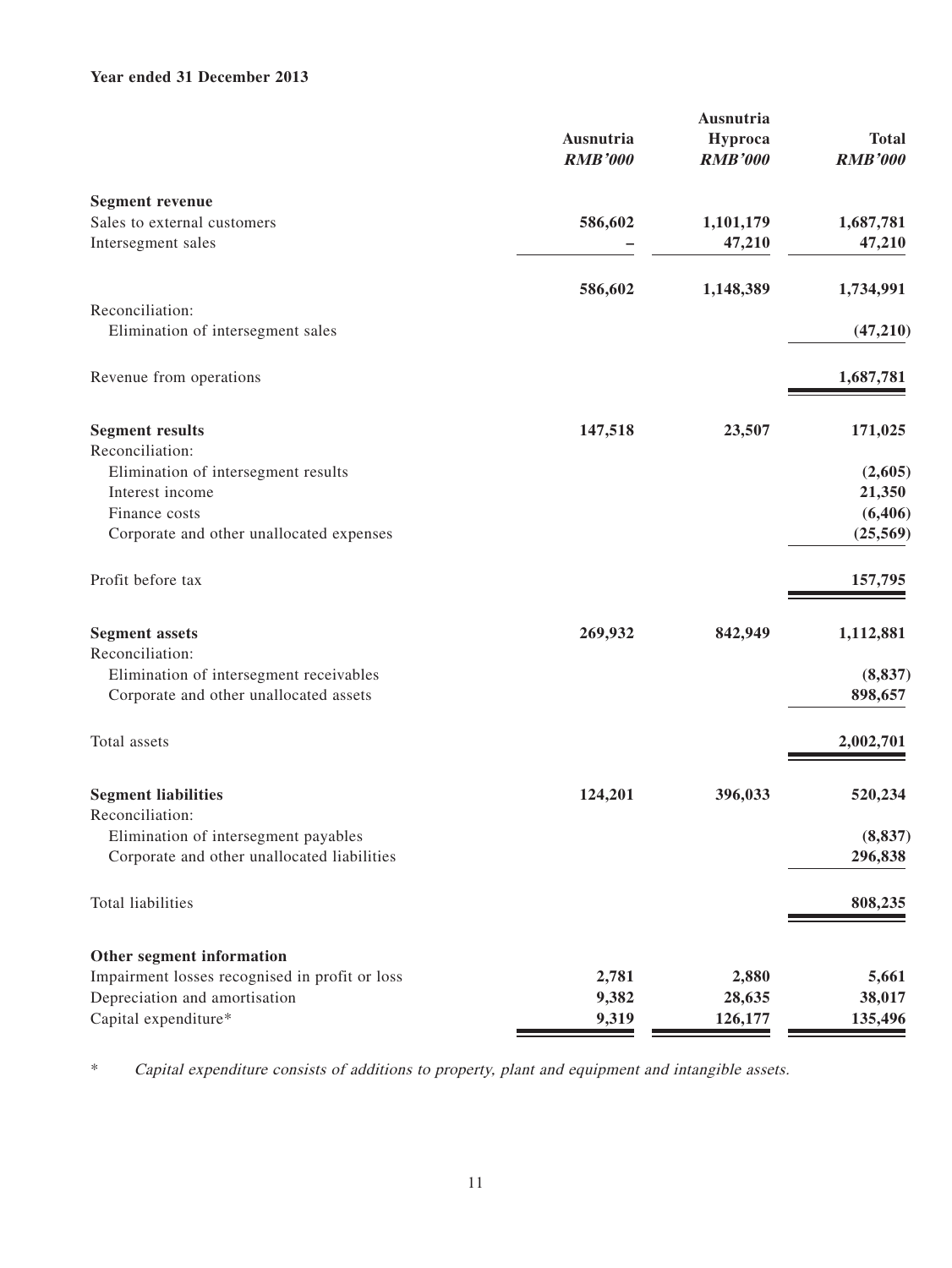|                                                | Ausnutria<br><b>RMB'000</b> | Ausnutria<br>Hyproca<br><b>RMB'000</b> | Total<br><b>RMB'000</b> |
|------------------------------------------------|-----------------------------|----------------------------------------|-------------------------|
| <b>Segment revenue</b>                         |                             |                                        |                         |
| Sales to external customers                    | 486,677                     | 864,319                                | 1,350,996               |
| Intersegment sales                             |                             | 10,554                                 | 10,554                  |
|                                                | 486,677                     | 874,873                                | 1,361,550               |
| Reconciliation:                                |                             |                                        |                         |
| Elimination of intersegment sales              |                             |                                        | (10, 554)               |
| Revenue from operations                        |                             |                                        | 1,350,996               |
| <b>Segment results</b>                         | 102,224                     | 3,048                                  | 105,272                 |
| Reconciliation:                                |                             |                                        |                         |
| Elimination of intersegment results            |                             |                                        | (89)                    |
| Interest income                                |                             |                                        | 12,316                  |
| Finance costs                                  |                             |                                        | (4,315)                 |
| Corporate and other unallocated expenses       |                             |                                        | (27, 779)               |
| Profit before tax                              |                             |                                        | 85,405                  |
| <b>Segment assets</b>                          | 221,269                     | 576,106                                | 797,375                 |
| Reconciliation:                                |                             |                                        |                         |
| Elimination of intersegment receivables        |                             |                                        | (586)                   |
| Corporate and other unallocated assets         |                             |                                        | 791,574                 |
| Total assets                                   |                             |                                        | 1,588,363               |
| <b>Segment liabilities</b>                     | 163,585                     | 226,975                                | 390,560                 |
| Reconciliation:                                |                             |                                        |                         |
| Elimination of intersegment payables           |                             |                                        | (586)                   |
| Corporate and other unallocated liabilities    |                             |                                        | 134,562                 |
| Total liabilities                              |                             |                                        | 524,536                 |
| Other segment information                      |                             |                                        |                         |
| Impairment losses recognised in profit or loss | 10,078                      | 19,405                                 | 29,483                  |
| Depreciation and amortisation                  | 8,969                       | 26,335                                 | 35,304                  |
| Capital expenditure*                           | 10,264                      | 32,501                                 | 42,765                  |

\* Capital expenditure consists of additions to property, plant and equipment and intangible assets.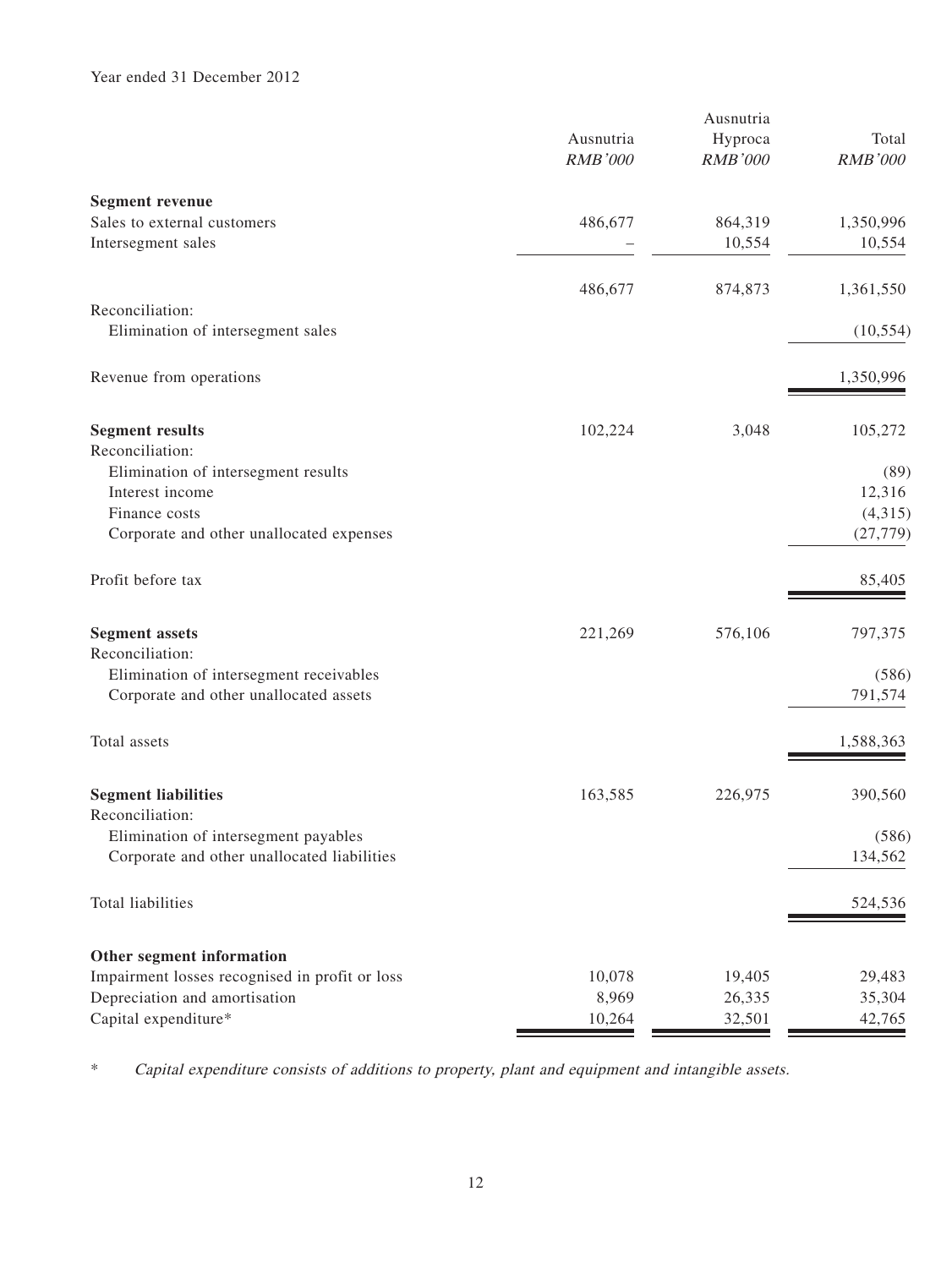#### **Geographical information**

#### **(a) Revenue from external customers**

|                | 2013<br><b>RMB'000</b> | 2012<br><b>RMB'000</b> |
|----------------|------------------------|------------------------|
| The PRC        | 878,180                | 640,421                |
| European Union | 567,854                | 510,842                |
| Middle East    | 80,969                 | 70,269                 |
| Others         | 160,778                | 129,464                |
|                | 1,687,781              | 1,350,996              |

The revenue information from continuing operations above is based on the locations of the customers.

#### **(b) Non-current assets**

|                            | 2013<br><b>RMB'000</b> | 2012<br><b>RMB'000</b> |
|----------------------------|------------------------|------------------------|
| The PRC<br>The Netherlands | 78,955<br>403,147      | 76,747<br>304,258      |
|                            | 482,102                | 381,005                |

The non-current asset information above is based on the locations of the assets and excludes deferred tax assets.

#### **Information about a major customer**

During the year, there was no revenue from a single external customer accounted for 10% or more of the Group's total revenue (2012: Nil).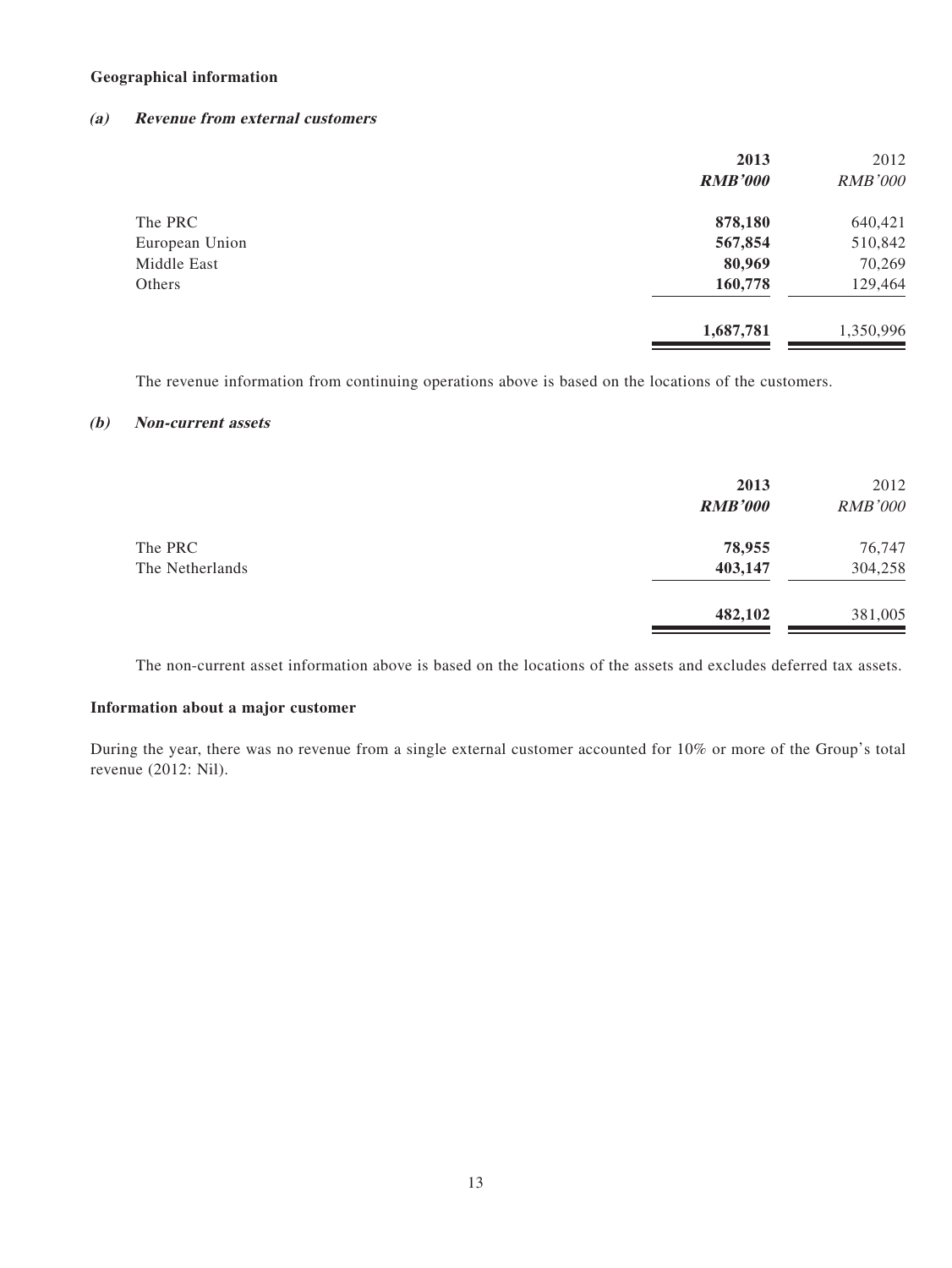#### **5. REVENUE, OTHER INCOME AND GAINS**

Revenue represents the net invoiced value of goods sold, after deduction of allowances for returns and trade discounts.

An analysis of the Group's revenue, other income and gains is as follows:

|                                                 | 2013           | 2012           |
|-------------------------------------------------|----------------|----------------|
|                                                 | <b>RMB'000</b> | <b>RMB'000</b> |
| Revenue                                         |                |                |
| Sale of goods                                   | 1,687,781      | 1,350,996      |
| Other income and gains                          |                |                |
| Interest income                                 | 21,350         | 12,316         |
| Interest income on held-to-maturity investments | 2,564          | 5,809          |
| Government grants                               | 1,426          | 996            |
| Others                                          | 544            | 3,101          |
| Total other income and gains                    | 25,884         | 22,222         |
|                                                 |                |                |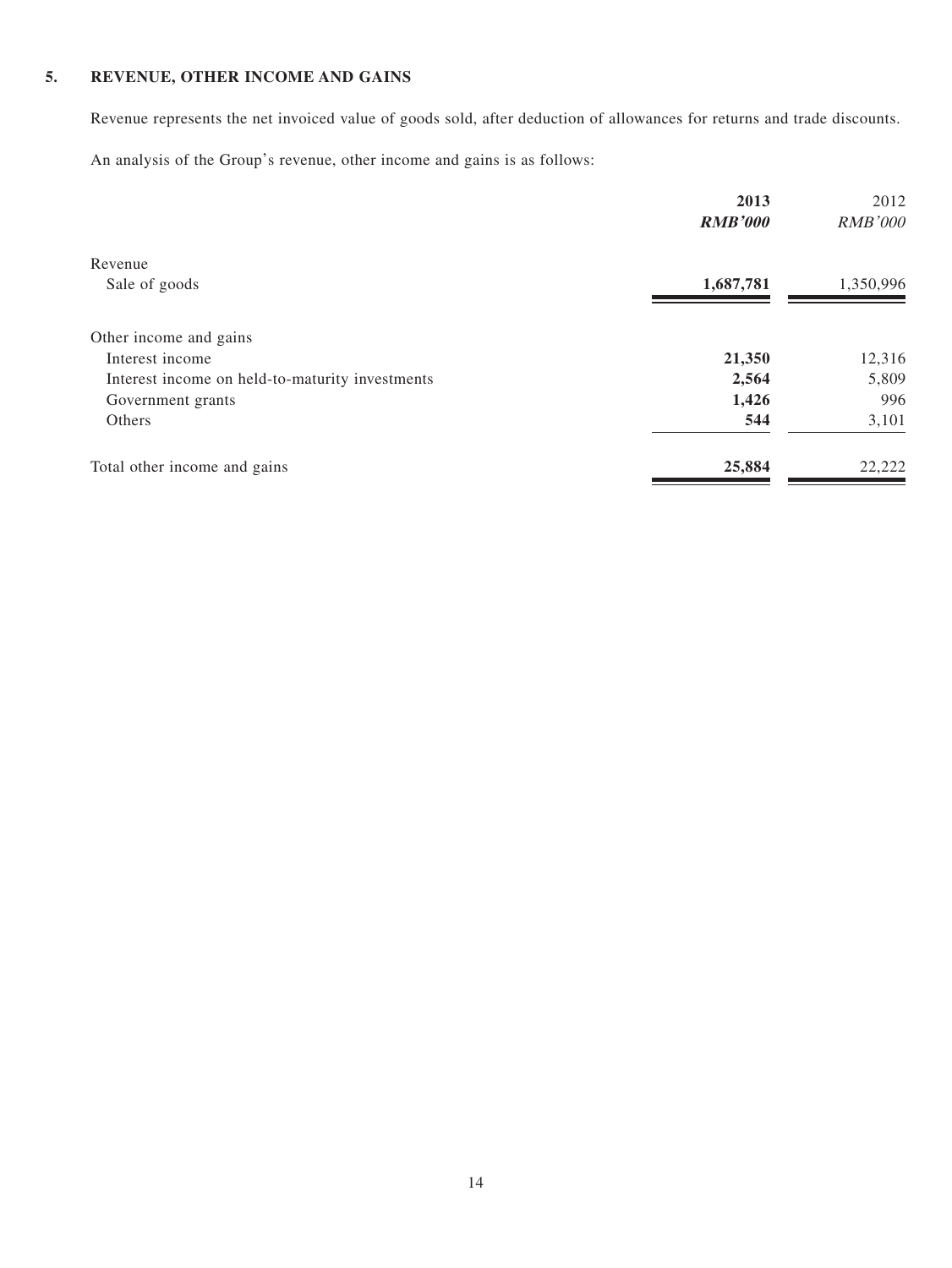## **6. PROFIT BEFORE TAX**

The Group's profit before tax is arrived at after charging:

|                                                                | 2013           | 2012           |
|----------------------------------------------------------------|----------------|----------------|
|                                                                | <b>RMB'000</b> | <b>RMB'000</b> |
| Cost of inventories sold                                       | 1,214,996      | 997,717        |
| Write-down of inventories to net realisable value              | 1,030          | 27,086         |
| Cost of sales                                                  | 1,216,026      | 1,024,803      |
| Depreciation                                                   | 32,172         | 29,389         |
| Amortisation of lease prepayments for land use rights          | 57             | 57             |
| Amortisation of other intangible assets                        | 5,788          | 5,858          |
| Minimum lease payments under operating leases:                 |                |                |
| <b>Buildings</b>                                               | 3,241          | 2,440          |
| Foreign exchange differences, net                              | 1,079          | 167            |
| Provision for claims from customers                            |                | 9,028          |
| Write-off of other intangible assets                           |                | 127            |
| Write-off of trade receivables                                 | 2,781          | 1,912          |
| Write-off of interests in associates                           |                | 358            |
| Impairment of property, plant and equipment                    | 1,850          |                |
| Auditors' remuneration                                         | 4,766          | 6,238          |
| Advertising and promotion expenses                             | 83,962         | 68,320         |
| Professional fees                                              | 11,243         | 14,074         |
| Employee benefit expenses (including directors' remuneration): |                |                |
| Wages, salaries and staff welfare                              | 174,463        | 121,881        |
| Pension scheme contributions                                   | 15,331         | 14,329         |
|                                                                | 189,794        | 136,210        |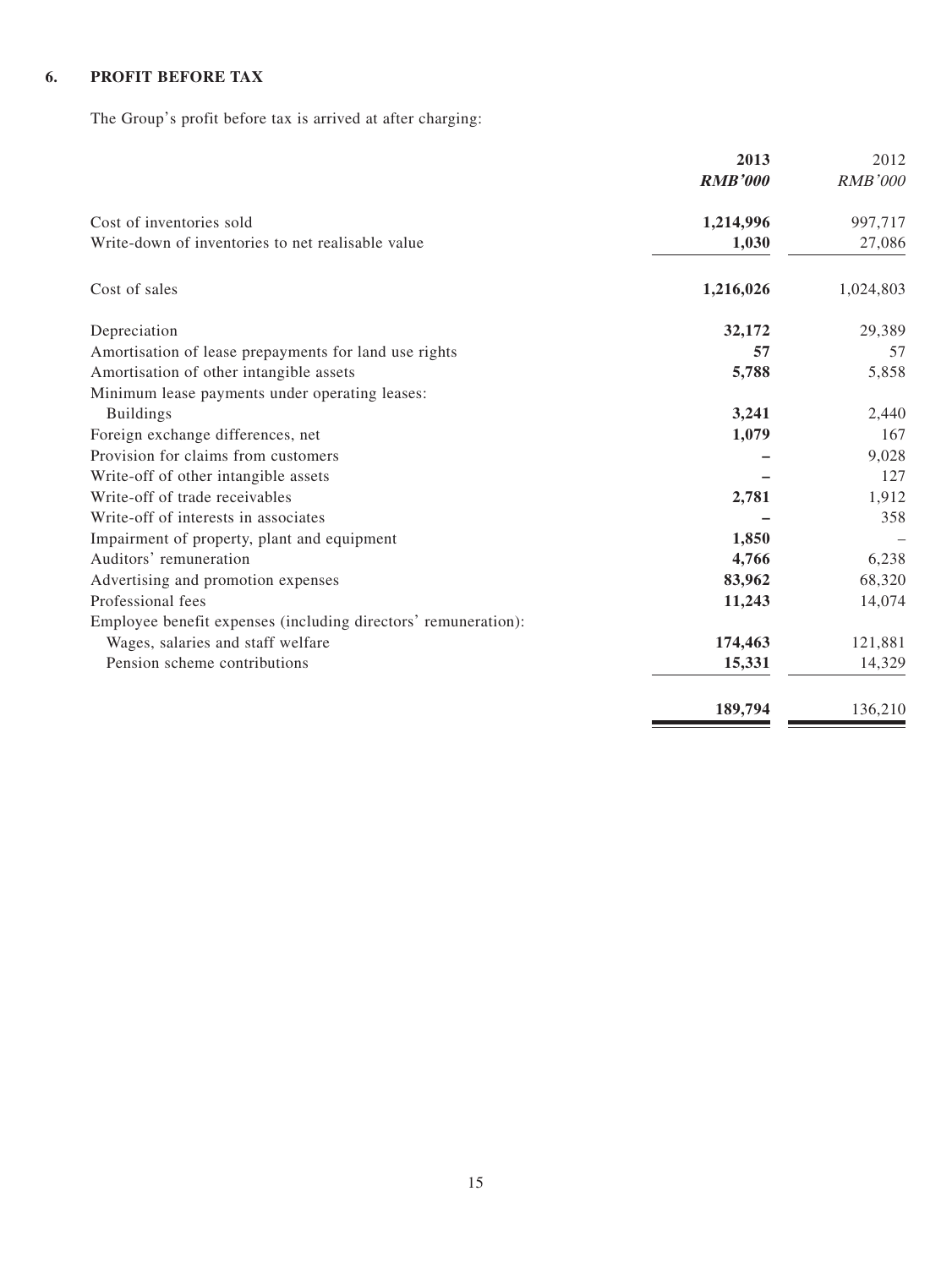#### **7. FINANCE COSTS**

An analysis of finance costs is as follows:

|                                                     | 2013           | 2012           |
|-----------------------------------------------------|----------------|----------------|
|                                                     | <b>RMB'000</b> | <b>RMB'000</b> |
| Interest on bank loans, overdrafts and other loans  | 6,251          | 4,361          |
| Interest on finance leases                          | 573            | 21             |
| Total interest expense on financial liabilities not |                |                |
| at fair value through profit or loss                | 6,824          | 4,382          |
| Unrealised gain on an interest rate swap            | (418)          | (67)           |
|                                                     | 6.406          | 4,315          |

#### **8. INCOME TAX**

Hong Kong profits tax has not been provided as the Group did not generate any assessable profits arising in Hong Kong during the year (2012: Nil).

Taxes on profits assessable elsewhere have been calculated at the rates of tax prevailing in the jurisdictions in which the Group operates. Under the PRC income tax laws, enterprises are subject to corporate income tax ("CIT") at a rate of 25%. Under the Netherlands income tax laws, enterprises are subject to the Netherlands corporate income tax rate of 20% for the first EUR200,000 taxable profits and 25% for taxable profits exceeding EUR200,000.

Ausnutria China was designated as a High-tech Enterprise from 2010, and was granted a preferential CIT tax rate of 15% for the three years ended 31 December 2012. In March 2014, the application for the renewal of the designation of Ausnutria China as a High-tech Enterprise has been approved and Ausnutria China is granted the preferential CIT tax rate of 15% for another three years ending 31 December 2015.

|                                               | 2013           | 2012           |
|-----------------------------------------------|----------------|----------------|
|                                               | <b>RMB'000</b> | <i>RMB'000</i> |
| Current charge for the year - Mainland China  |                |                |
| Charge for the year                           | 35,101         | 19,631         |
| Overprovision in prior years                  | (2,706)        |                |
| Current charge for the year – The Netherlands |                |                |
| Charge for the year                           | 527            | (352)          |
| (Overprovision)/underprovision in prior years | (74)           | 2.002          |
| Deferred                                      | (1,918)        | (3,893)        |
| Total tax charge for the year                 | 30,930         | 17,388         |
|                                               |                |                |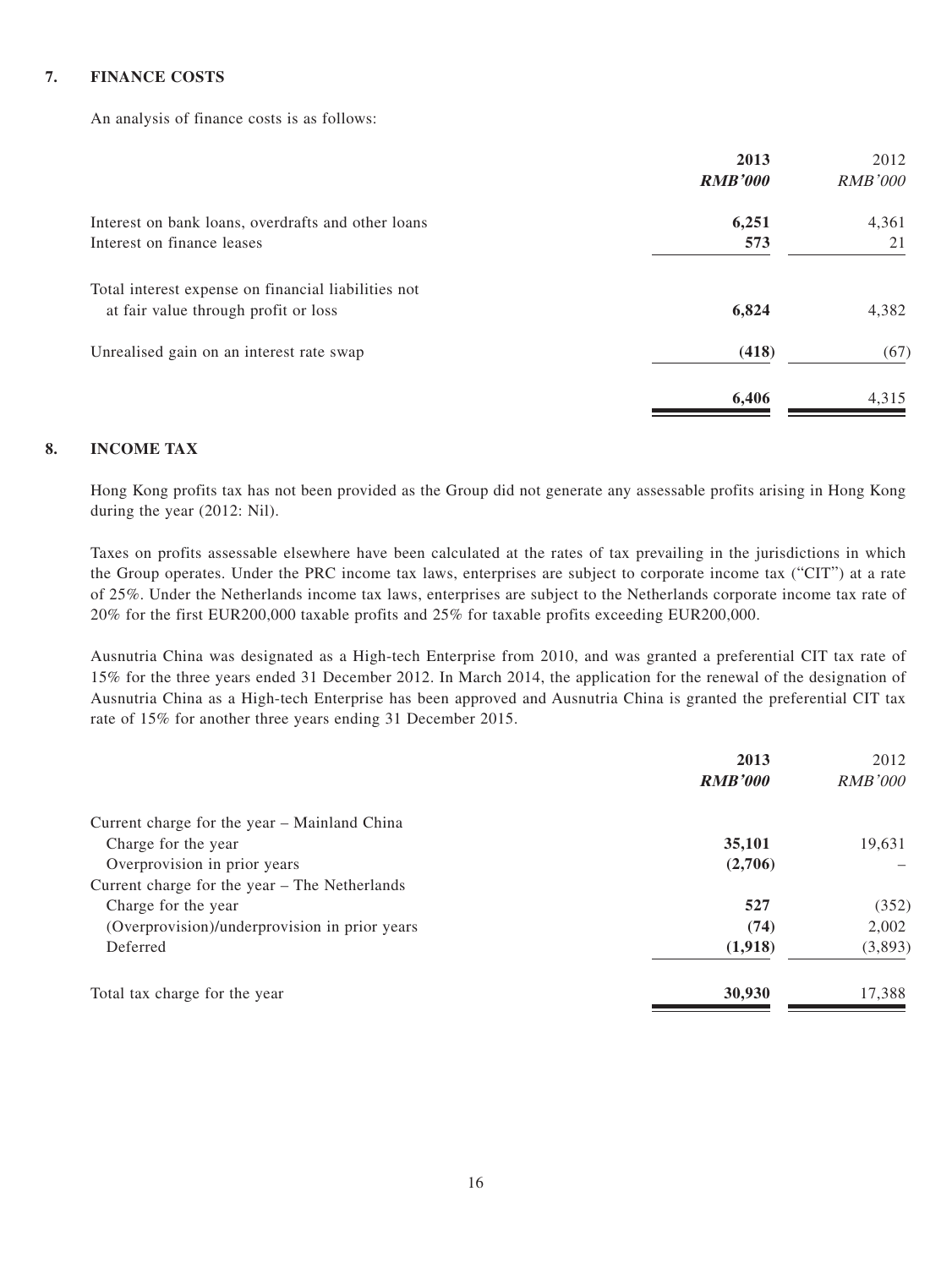#### **9. EARNINGS PER SHARE ATTRIBUTABLE TO ORDINARY EQUITY HOLDERS OF THE PARENT**

The calculation of the basic earnings per share amount is based on the profit for the year attributable to ordinary equity holders of the parent and the weighted average number of ordinary shares of 986,843,000 (2012: 986,843,000) in issue during the year.

#### **Earnings**

|                                                                                                                         | 2013<br><b>RMB'000</b> | 2012<br><i>RMB'000</i> |
|-------------------------------------------------------------------------------------------------------------------------|------------------------|------------------------|
| Profit attributable to ordinary equity holders of the parent,<br>used in the basic earnings per share calculation       | 120,705                | 66,490                 |
| <b>Shares</b>                                                                                                           |                        |                        |
|                                                                                                                         | 2013                   | 2012                   |
| Weighted average number of ordinary shares in issue<br>during the year used in the basic earnings per share calculation | 986,843,000            | 986,843,000            |

No adjustment has been made to the basic earnings per share amounts presented for the years ended 31 December 2013 and 2012 in respect of a dilution as the Company had no potentially dilutive ordinary shares in issue during those years.

#### **10. INVENTORIES**

|                | 2013<br><b>RMB'000</b> | 2012<br><b>RMB'000</b> |
|----------------|------------------------|------------------------|
| Raw materials  | 154,771                | 74,899                 |
| Finished goods | 156,885                | 114,261                |
| Others         | 3,997                  | 1,775                  |
| Total          | 315,653                | 190,935                |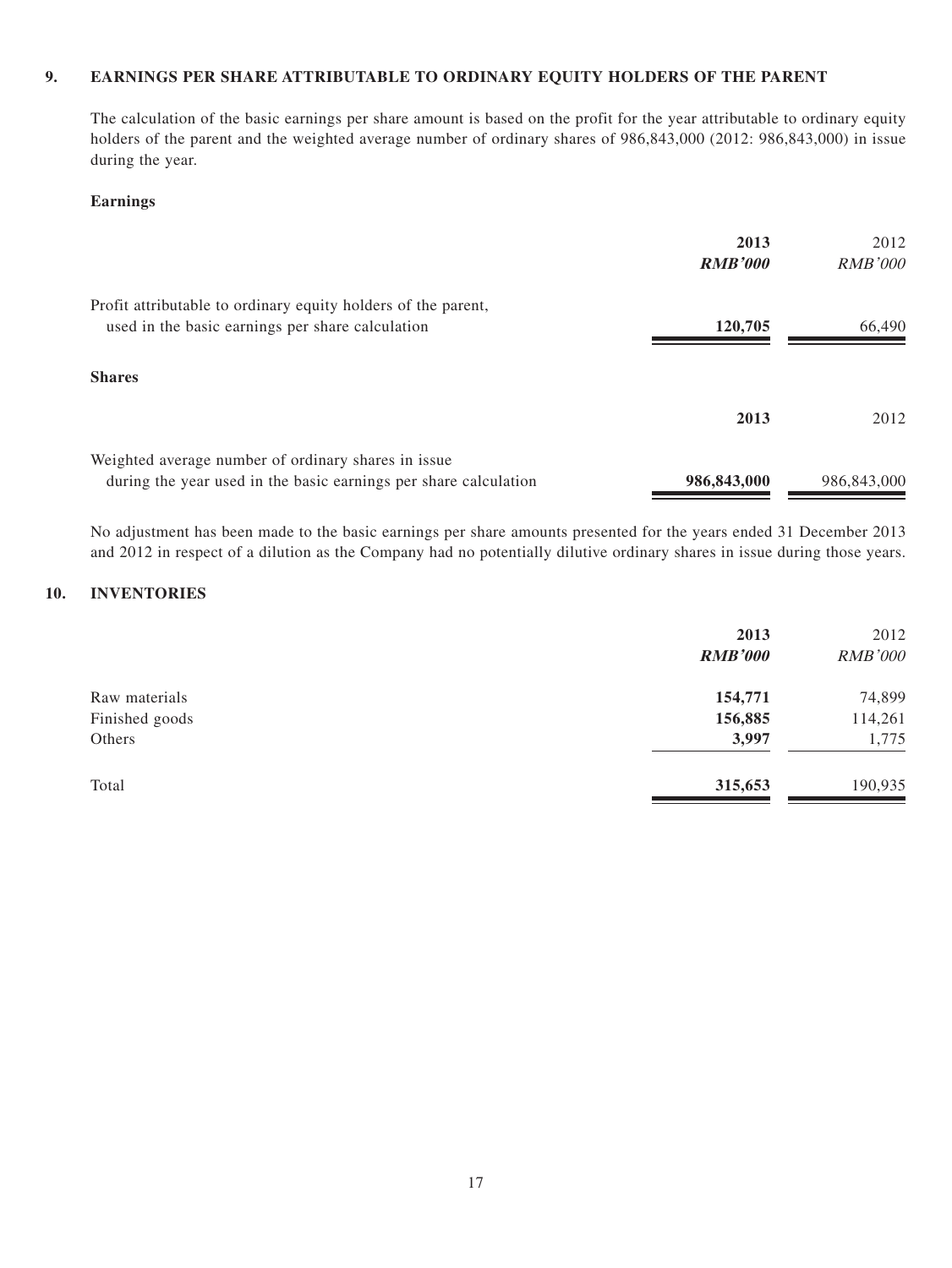#### **11. TRADE AND BILLS RECEIVABLES**

|                                       | 2013<br><b>RMB'000</b> | 2012<br><b>RMB'000</b> |
|---------------------------------------|------------------------|------------------------|
| Trade receivables<br>Bills receivable | 140,528<br>35,119      | 122,615<br>18,682      |
| Total                                 | 175,647                | 141,297                |

The Group normally allows a credit period from 1 to 12 months (2012: from 1 to 12 months) to certain customers. The Group seeks to maintain strict control over its outstanding receivables. Overdue balances are reviewed regularly by senior management. In view of the aforementioned and the fact that the Group's trade receivables relate to a large number of diversified customers, there is no significant concentration of credit risk. Trade receivables are non-interestbearing.

An aged analysis of the trade receivables of the Group as at the end of the reporting period, based on the invoice date and net of provisions, is as follows:

|                    | 2013<br><b>RMB'000</b> | 2012<br><b>RMB'000</b> |
|--------------------|------------------------|------------------------|
| Within 3 months    | 105,426                | 107,476                |
| 3 to 6 months      | 16,762                 | 6,927                  |
| 6 months to 1 year | 18,044                 | 4,648                  |
| Over 1 year        | 296                    | 3,564                  |
| Total              | 140,528                | 122,615                |

There was no provision for impairment as at 31 December 2013 (2012: Nil). The carrying amounts of the trade and bills receivables approximate to their fair values.

Receivables that were neither past due nor impaired relate to a large number of diversified customers for whom there was no recent history of default.

Receivables that were past due but not impaired relate to a number of independent customers that have a good track record with the Group. Based on past experience, the directors of the Company are of the opinion that no provision for impairment is necessary in respect of these balances at this stage because there has not been a significant change in the credit quality of the individual debtors and the balances are considered fully recoverable.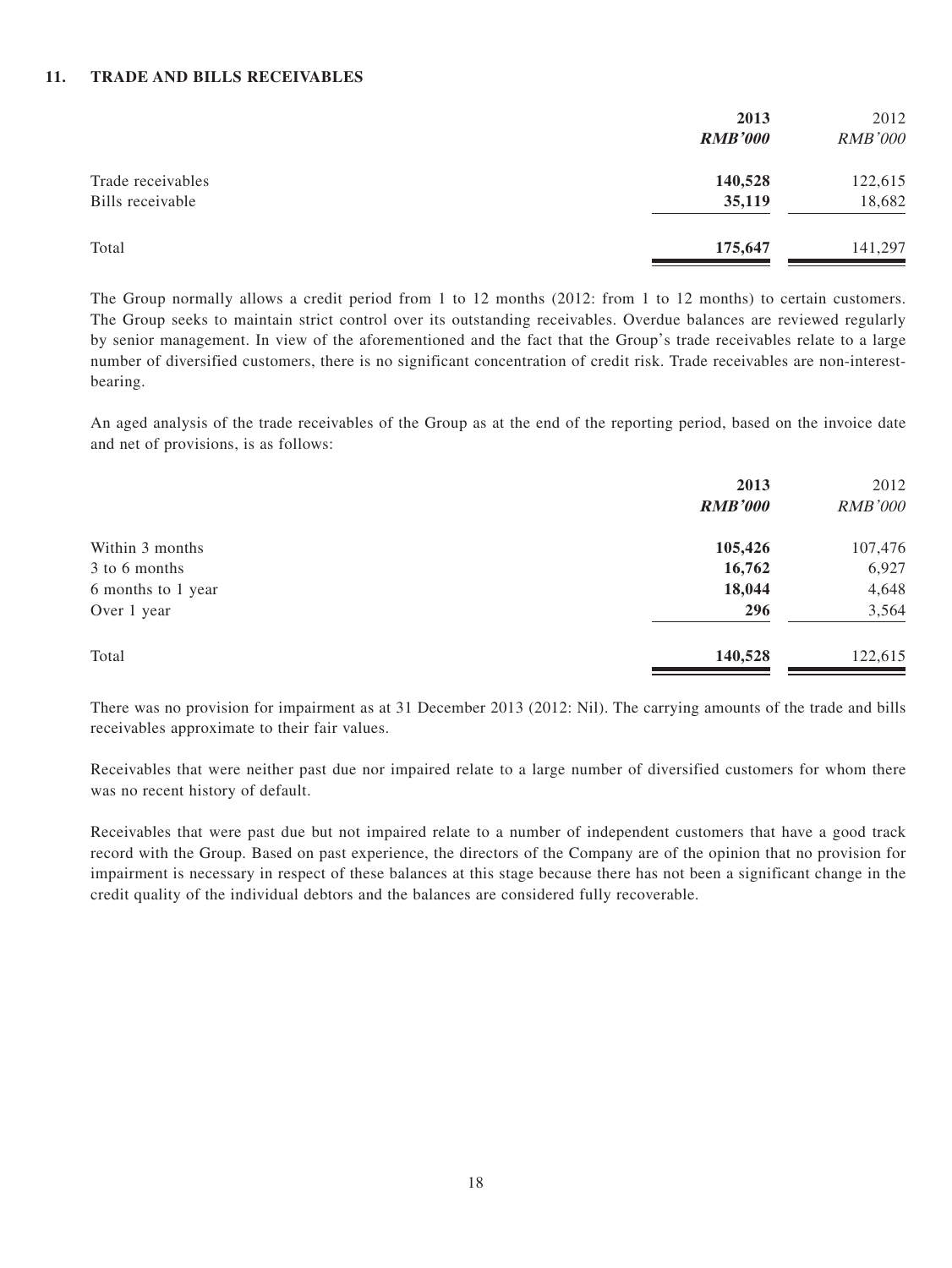#### **12. CASH AND CASH EQUIVALENTS AND OTHER BANK DEPOSITS AND PLEDGED DEPOSITS**

|                                                                               | 2013<br><b>RMB'000</b> | 2012<br><i>RMB'000</i> |
|-------------------------------------------------------------------------------|------------------------|------------------------|
| Cash and bank balances                                                        | 161,161                | 282,714                |
| Time deposits                                                                 | 709,295                | 420,000                |
|                                                                               | 870,456                | 702,714                |
| Less: Pledged deposits<br>Non-pledged time deposits with maturity of          | (213,000)              |                        |
| between 3 months to 12 months                                                 | (496, 295)             | (420,000)              |
| Cash and cash equivalents in the consolidated statement of financial position | 161,161                | 282,714                |

At the end of the reporting period, the Group's cash and bank balances denominated in RMB amounted to RMB144,169,000 (2012: RMB248,204,000). In addition, all the time deposits of the Group were denominated in RMB. The RMB is not freely convertible in the international market. However, under Mainland China's Foreign Exchange Control Regulations and Administration of Settlement, Sale and Payment of Foreign Exchange Regulations, the Group is permitted to convert RMB into other currencies through banks to conduct foreign exchange business.

Cash at banks earns interest at floating rates based on published daily bank deposit rates. The bank balances are deposited with creditworthy banks with no recent history of default.

#### **13. TRADE PAYABLES**

An aged analysis of the trade payables of the Group as at the end of the reporting period, based on the invoice date, is as follows:

|                                    | 2013<br><b>RMB'000</b> | 2012<br><b>RMB'000</b> |
|------------------------------------|------------------------|------------------------|
| Within 12 months<br>Over 12 months | 167,942<br>9           | 104,689<br>9           |
|                                    | 167,951                | 104,698                |

Trade payables are interest-free and are normally settled within 12 months.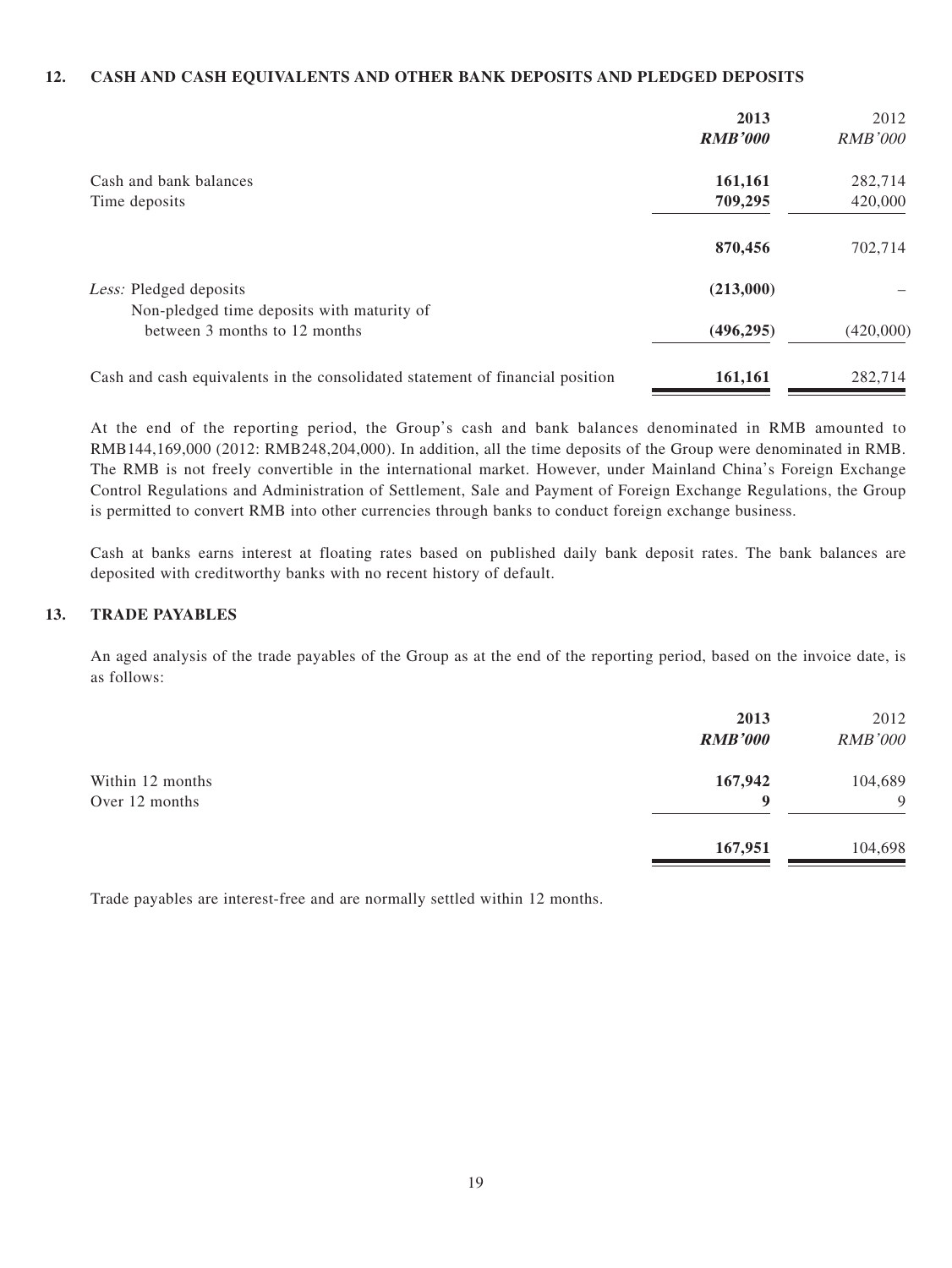#### **BUSINESS OVERVIEW**

The global dairy market has continued to grow over the past few years, particularly in the People's Republic of China (the "PRC") which was driven by macro factors such as strong economic growth, increasing disposable income and rising rates of urbanisation, as well as industry-specific factors including rising health awareness and consumer preferences.

As one of the key components of the PRC dairy market, the paediatric milk formula market has been expanding rapidly as well. The increasing number of working mothers in the PRC, coupled with the convenience and comprehensive nutritional benefits offered by infant formula products, have resulted in growing popularity among mothers in the PRC to choose infant formulas for their children.

In order to maintain a healthy growth in the industry and to improve the quality standards of paediatric milk formula, the PRC government has launched a series of new policies (the "New Policies") to improve the national standard for the safety of dairy products, including but not limited to the raising of the standards on the grant/renewal of the production license of the paediatric milk powder manufacturers in the PRC; the requirement for the establishment of full tracking systems by paediatric milk powder manufacturers from the production to distribution of paediatric milk powder in the PRC; and the requirement to obtain the registration of dairy products by foreign enterprises, which are now governed by a more stringent set of new rules and regulations, before their products can be imported into the PRC.

As a result of the above, the Year 2013 and the periods thereafter continue to be a complicated and challenging time for the Group. While it is the Board's priority to deal with the Unresolved Issues and to seek for the resumption of trading in the shares of the Company (the "Shares") on The Stock Exchange of Hong Kong Limited (the "Stock Exchange"), the Company has taken strategic moves to comply with the New Policies and at the same time to build the Group's upstream production and procurement capability in order to capture the growing markets in the PRC and other overseas markets.

In recent years, the Group continued to invest in new information systems (the "New IT Systems") so as to establish the full tracking systems for its production and distribution, which are now new mandatory requirements under the New Policies in the PRC. In addition, the Group has launched a new cow milk infant formula, namely the Hyproca 1897 series, which are targeted to penetrate into the high-end sector of the PRC market as well as the continue in the establishment of joint ventures for the distribution of the Group's goat milk based infant formula in the other countries during the Year 2013. In October 2013, the Group approved the conducting of the clinical trials for the application of the approval from the Food and Drug Administration ("FDA") for the sale of Kabrita Series of products in the United States.

In recent years, paediatric milk formula powder brands with high quality raw milk sourced from overseas have gained increasing market shares. The increase in the demand for high quality paediatric milk formula sourced from overseas have also contributed to the increase in the demand for the dairy products produced by Ausnutria Hyproca B.V. ("Ausnutria Hyproca"), a 51%-owned subsidiary of the Company, and its subsidiaries (the "Ausnutria Hyproca Group"), which was acquired by the Group in 2011 with milk source and production facilities based in the Netherlands, for the Year 2013.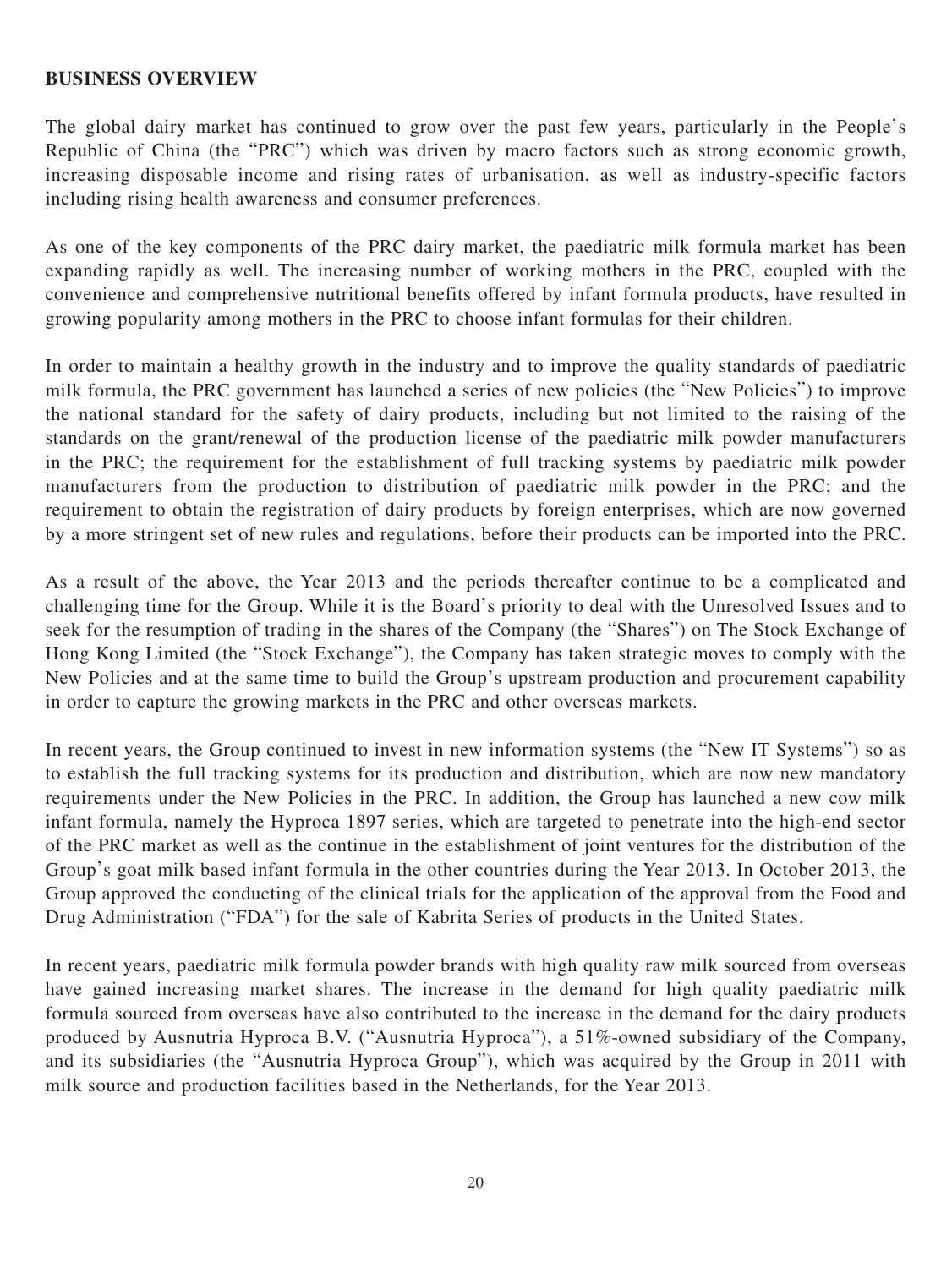During the Year 2013, the Group has granted two shareholders' loans to the Ausnutria Hyproca Group of a total of EURO 17.0 million (Year 2012: Nil) for the financing of the capital expenditure plans, including but not limited to the acquisition of approximately 140,000 square meters of land in the Netherlands for the intended construction of a new factory in Heerenveen, the Netherlands and the upgrade of the milk powder production towers and the purchases of new machineries for the increase in packaging capacity of the Ausnutria Hyproca Group (the "CAPEX Plan"). Details of the shareholders' loans are set out in the announcements of the Company dated 7 June 2013 and 5 November 2013, respectively.

The Group will continue to invest in the Ausnutria Hyproca Group in order to increase its production capacity and to enhance the quality standards of the dairy products produced by the Ausnutria Hyproca Group.

For the Year 2013, the Group recorded revenue of approximately RMB1,687.8 million, representing an increase of approximately RMB336.8 million, or approximately 24.9%, from approximately RMB1,351.0 million for the Year 2012. The increase is mainly attributable to (i) the increase in sales of the Group (excluding the Ausnutria Hyproca Group) (the "Ausnutria Group") by approximately 20.5%; and (ii) the contribution of revenue of approximately RMB1,101.2 million (Year 2012: approximately RMB864.3 million) by the Ausnutria Hyproca Group.

Gross profit for the Year 2013 was approximately RMB471.8 million, representing an increase of approximately RMB145.6 million, or approximately 44.6%, when compared with the Year 2012. The gross profit margin of the Group increased from approximately 24.1% for the Year 2012 to 28.0% for the Year 2013.

The Group's profit attributable to equity holders of the Company for the Year 2013 amounted to approximately RMB120.7 million, representing an increase of approximately 81.5% when compared with the Year 2012.

Further details regarding the operating performance of the Group are included in the "Management Discussion and Analysis" section of this announcement.

## **OUTLOOK**

## **Downstream business**

In the Third Plenary Session of the 18th Central Committee of the Communist Party of the PRC, it was announced that the one-child policy which has been in existence for more than thirty years will be relaxed. In early 2013, the PRC government launched the New Policies to improve the national standard for the safety of dairy products which the Company believes will accelerates the consolidation of the paediatric milk powder industry and would eventually lead to the elimination of small and medium enterprises in this industry.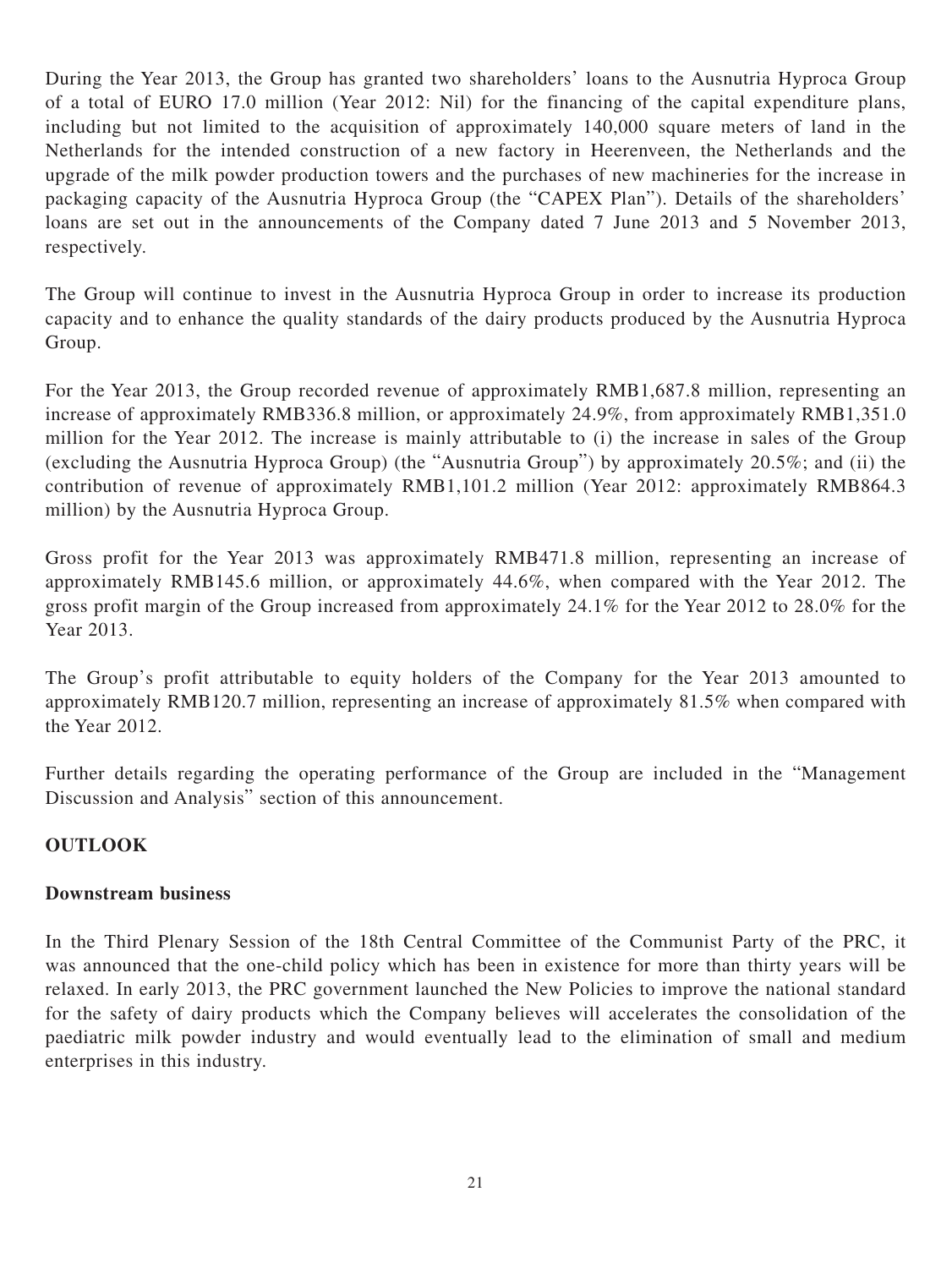In accordance with the circular issued by the China Food and Drug Administration in relation to the Promulgation of the General Principles (the "General Principles") for the Examination of Production Approval for Paediatric Milk Formula Powder (2013 version) (No. 49)(國家食品藥品監督管理總局 發佈關於嬰幼兒配方乳粉生產許可審查細則(2013版)的公告(第49號))promulgated by the PRC government on 16 December 2013, the paediatric milk powder manufacturers in the PRC are required to complete the renewal review process of the production license by 31 May 2014. An application submitted by a manufacturer of paediatric milk formula powder for the renewal of its production license will now be subject to the General Principles which impose more stringent criteria for granting a production license.

The Company is pleased to announce that, on 14 March 2014, Ausnutria China has completed the renewal review process of its production license and has succeeded in obtaining the renewed production license in accordance with the General Principles for another three years up to 13 March 2017. Further details regarding the grant of the production license are set out in the announcement of the Company dated 24 March 2014.

Though the New Policies have created uncertainties and a temporary interruption on the dairy industry in the PRC as distributors are more conservative in placing their orders during this period pending for further clarify and details regarding the execution of the New Policies. The Group believes that the above policies will lead to a boost in the demand for paediatric milk powder, benefiting the paediatric milk powder manufacturers who can meet the national standard under the New Policies, including the Group, in the long run.

#### **Upstream business**

Since 2011, the Company has taken strategic moves to build the Group's upstream production and procurement capability and to capture the growing markets in the PRC and globally by acquiring an aggregate of 51% equity interests in Ausnutria Hyproca which has international presence and expertise in the international paediatric nutritional products. To facilitate the further integration of the business of the Ausnutria Hyproca Group into the Group and with an aim to strengthen the management of the Company with international perspectives, on 7 June 2013, the Group entered into a call option agreement (the "COA") with Dutch Dairy Investments B.V. ("DDI") under which Ausnutria Dairy (Dutch) Coöperatief U.A. ("Ausnutria (Dutch)") was granted a call option by DDI and Ausnutria (Dutch) had the right to exercise at its sole discretion to acquire the remaining 49% equity interests in Ausnutria Hyproca to be settled by the issuance of 202,125,000 new Shares (the "COA Shares"), representing approximately 17% of the enlarged issued share capital of the Company. The call option has a life of 12 months from the date of the COA (the "Initial Period") which is extendable for a further 12-month period at the unilateral right of DDI. On the same date, Mr. Bartle van der Meer, one of the shareholders and directors of DDI with ample international experience in banking, investment and paediatric nutritional products, has been appointed as an executive Director and chief executive officer of the Company. Details of the COA and the change of Directors were set out in the announcement of the Company dated 7 June 2013.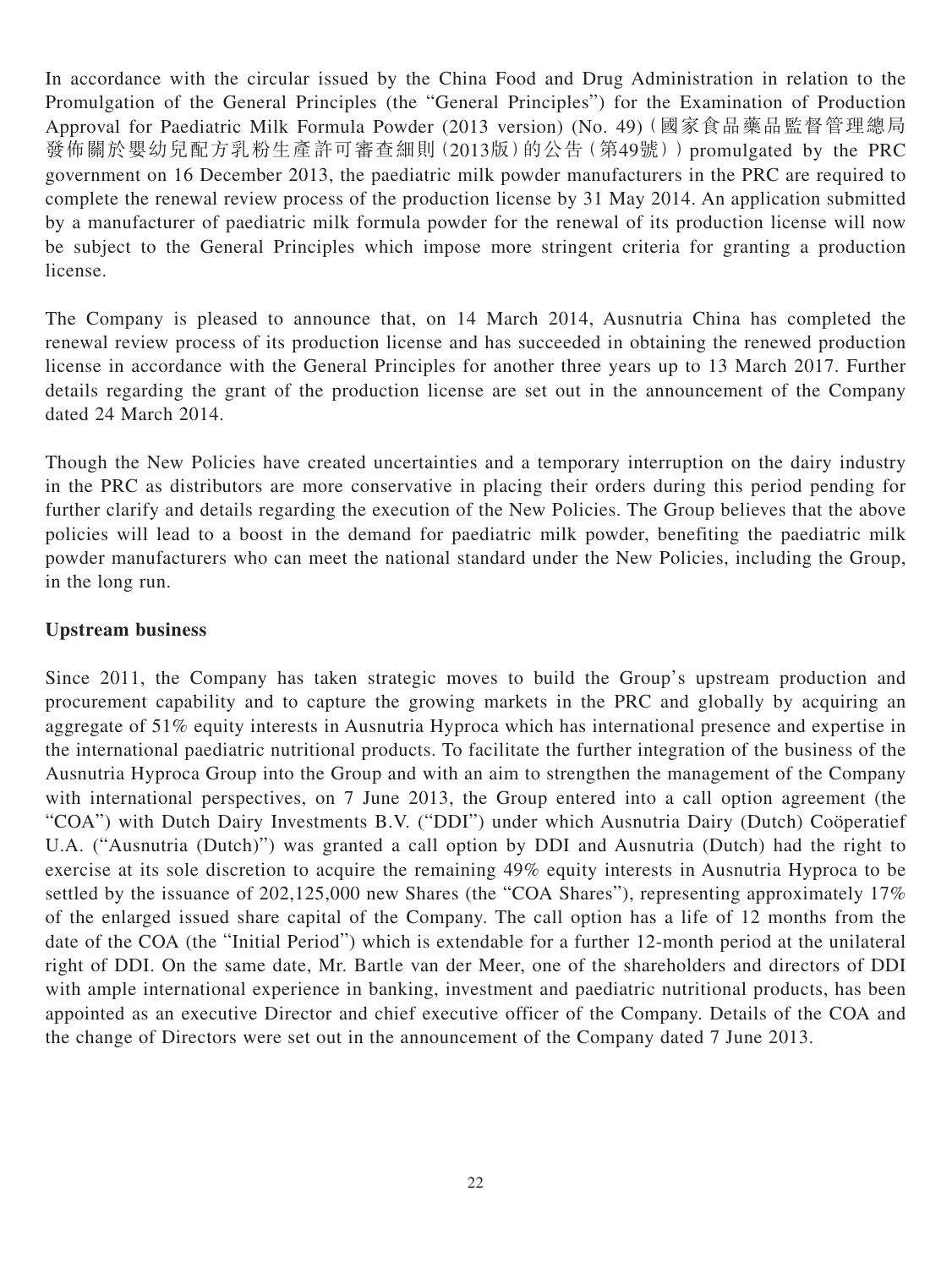Owing to the unavailability of the recent published audit report of the Company prior to the expiration of the Initial Period, the Company has not been able to proceed with the approval process of the COA. On 5 June 2014, DDI has exercised its right to extend the call option for another 12-month period to 6 June 2015 in accordance with the terms of the COA. Further details regarding the extension of the call option are set out in the announcement of the Company dated 9 June 2014.

The Group believes that the acquisition of Ausnutria Hyproca not only broadens and secures the Group's long term milk supply sources, but also provides a very good platform for the globalisation of the Group's businesses in the long run. Upon fulfilling of the resumption conditions imposed by the Stock Exchange which were published in the announcement of the Company dated 3 July 2012, which is one of the conditions for the completion of the COA, the Company will take immediate and active steps in critically evaluating and assessing the execution of the call option.

## **Other policy**

Pursuant to the Food Safety Law of the People's Republic of China(中華人民共和國食品安全 法) firstly promulgated by the government of the PRC on 28 February 2009, in order to ensure food safety and protect public health, any enterprises engaged in the food related activities (including food processing plants) in the territories of the PRC shall abide by this law with effect from 1 June 2009.

Furthermore, in accordance with the General Administration of Quality Supervision, Inspection and Quarantine of the PRC (the "AQSIQ")(國家質量監督檢驗檢疫總局)(「總局」) Announcement No. 152 on the Administrative Measures Governing the Inspection and Quarantine of Import and Export Dairy Products(進出口乳品檢驗檢疫監督管理辦法,總局第152號令), the AQSIQ Announcement No. 145 on the Provisions on the Administration of Registration of Foreign Enterprises Producing Imported Food(進口食品境外生產企業註冊管理規定,總局第145號令)and the AQSIQ Announcement No. 62, 2013 on the Implementation List for Registration of Foreign Enterprises Producing Imported Food (關 於發佈《進口食品生產企業註冊實施目錄》的公告,總局2013年第62號公告), in order to reinforce the inspection and quarantine of import and export of dairy products, unregistered foreign enterprises producing dairy products are forbidden to import their products into the PRC from 8 May 2014 onwards.

The Company is pleased to announce that pursuant to the AQSIQ Announcement No. 51, 2014 on Promulgating the List of First Batch of Registered Overseas Dairy Producers that are Eligible to Export to China(首批進口乳品境外生產企業註冊名單,總局2014年第51號公告), on 6 May 2014, three of the Company's subsidiaries incorporated in the Netherlands that are wholly-owned by Ausnutria Hyproca, namely, (i) Lypack Leeuwarden B.V.; (ii) Hyproca Dairy B.V.; and (iii) Lyempf Kampen B.V. ("Hyproca Lyempf"), have been included in the first batch of registered overseas dairy products producers that were granted the registrations for importing their products into the PRC. Products approved to be imported into the PRC for the respective companies are as follows:–

## **Name Products approved to be imported into the PRC**

Hyproca Lyempf Other milk powder

Lypack Leeuwarden B.V. Infant formula milk powder and fortified formula milk powder Hyproca Dairy B.V. Whole milk powder, skimmed milk powder, butter and cream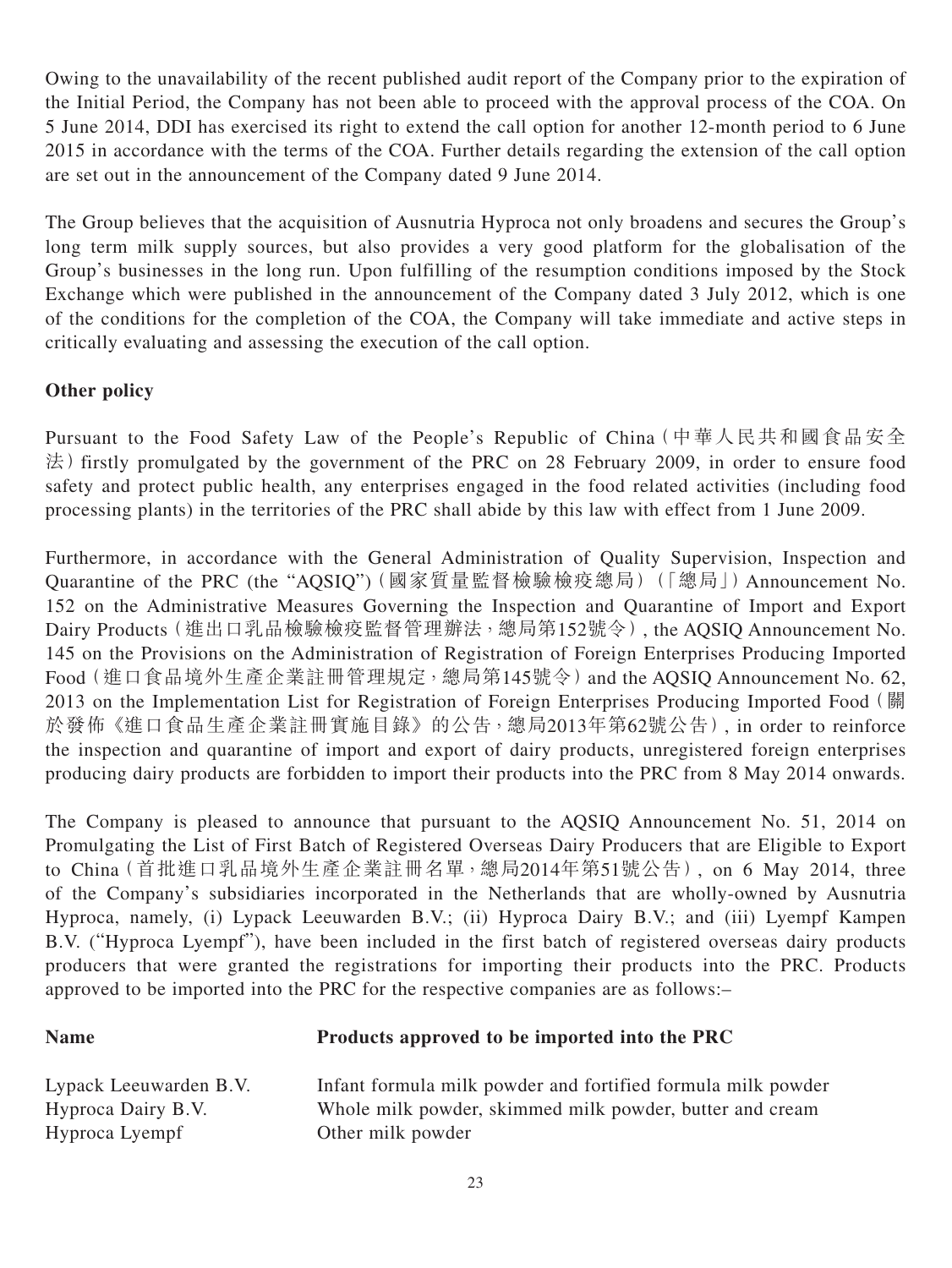The granting of the license to the above subsidiaries has further assured and recognised the good quality of the dairy products produced by the Group's factories in the Netherlands.

During the visit of the PRC President Xi Jinping to the Netherlands in March 2014, a joint statement has been issued by the two countries to further enhance the economic co-operation in a wider range that includes more exports of Dutch dairy products to the PRC. The Group believes that the New Policies and the success in obtaining the renewed production license of Ausnutria China together with the grant of the import license to the above subsidiaries will create more opportunities and increase the competitiveness which facilitate the future growth of the Group.

In order to cater for the long term growth and demand for paediatric nutritional products, the Group has adopted the following strategies:

## **Strengthening the management of the customers' and distributors' relationship in the PRC**

In 2011, the Group invested in the New IT Systems including the latest version of the Enterprise Resource Planning (ERP), Customer Data Management (CDM) and Customer Relationship Management (CRM) systems with the assistance of IBM. One of the reasons of setting up these new systems is to provide better services to the Group's customers as well as distributors by implementing a membership program and reward system for the customers and an on-line platform for orders placing and timely monitoring of the account activities with its distributors.

Through the New IT Systems, the Board believes that the Group will be able to establish in the long run a closer relationship with its customers and distributors, understand the consumer behavior and exercise tighter internal controls over the order status of its sales channels.

## **Continuing the strategy of upward integration**

The Board believes that the ability to ensure a stable quality supply of infant formula milk powder is one of the critical success factors to the Group. The Group will continue to explore investment opportunities to invest in upstream milk powder related assets and operations in order to broaden the Group's milk powder supply sources, to diversify the Group's risks in this aspect and to ensure a stable quality supply of milk powder to support its business growth.

## **Increase the production capacity in the Netherlands**

The Ausnutria Hyproca Group is located in the Netherlands, where there is ample supply of quality cow and goat milk. The demand for dairy products produced by the Ausnutria Hyproca Group has been increasing over the past years. In order to cater for this increasing demand, the Group advanced to the Ausnutria Hyproca Group a shareholder loan of EURO 7.0 million and EURO 10.0 million in June 2013 and December 2013, respectively, for the CAPEX Plan.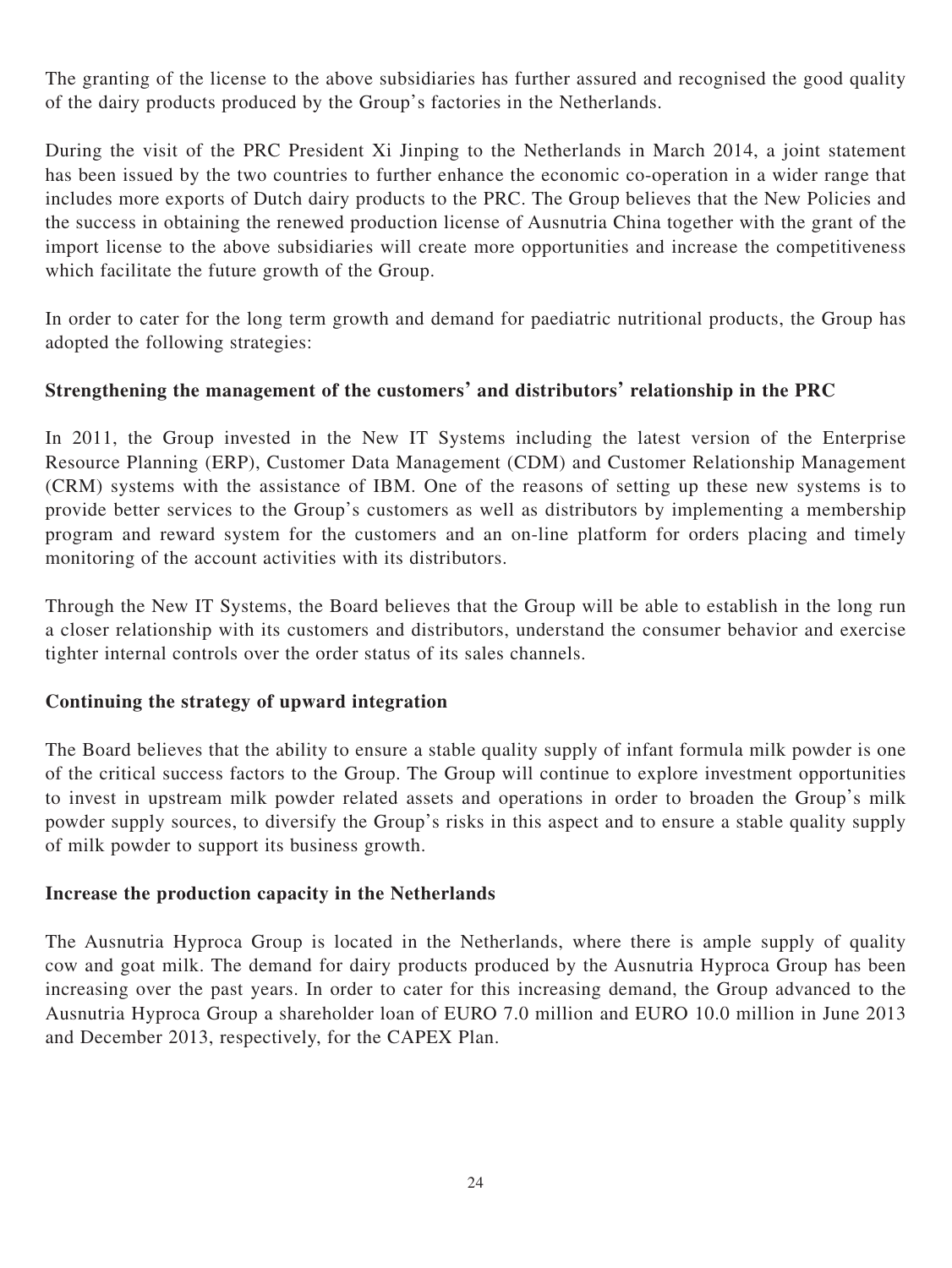Though the CAPEX Plan has led to a temporary interruption to the production of the Ausnutria Hyproca Group as the two milk production towers of Hyproca Lyempf were temporarily suspended from productions for a few months in 2013 and 2014, the production capacity of the Ausnutria Hyproca Group is expected to significantly increase after the CAPEX Plan completed in June 2014.

## **Launch of goat milk based infant formula and other series of products**

The Ausnutria Hyproca Group specialises in the complete chain of collecting fresh Dutch goat milk from farms to finished goods and is a leading producer of goat milk in the world. The Group has commenced the launch of Kabrita Series products in the PRC since the fourth quarter of 2011.

In October 2013, the Group approved the conducting of the clinical trials for the application of the approval from the FDA for the sale of Kabrita Series of products in the United States.

For the year ended 31 December 2013, the revenue derived from the Kabrita Series of products in the PRC amounted to approximately RMB137.7 million (2012: approximately RMB36.2 million).

The Group has formed joint ventures with independent third parties for the sales of Kabrita Series products in Russia and the Middle East, the United States and Canada in recent years. The Group will continue to launch Kabrita Series products in other major countries with the aim of becoming one of the market leaders of goat milk based paediatric nutrition products in the long run by leveraging on the studies and clinical trial results conducted by (i) the Medical School of Beijing University; and (ii) the in-house research and development team in the Netherlands and in North America during the course of applying the approval with the FDA.

Despite the increase in market competition of paediatric nutritional products in the world, particularly in the PRC, and the more stringent rules and regulations imposed by the PRC government which has created uncertainties and a temporary interruption on the dairy industry in the PRC, the Board believes that the Group is well positioned to face the challenges ahead and is optimistic about its future.

## **Strengthening of the corporate governance**

Last but not the least, the Group will continuously and proactively strengthen its corporate governance so as to establish a solid foundation for future growth and to rebuild the confidence of the shareholders of the Company (the "Shareholders") and potential investors. The Company will use its best endeavors to continue to strive for the highest returns and value to the Shareholders in the long run.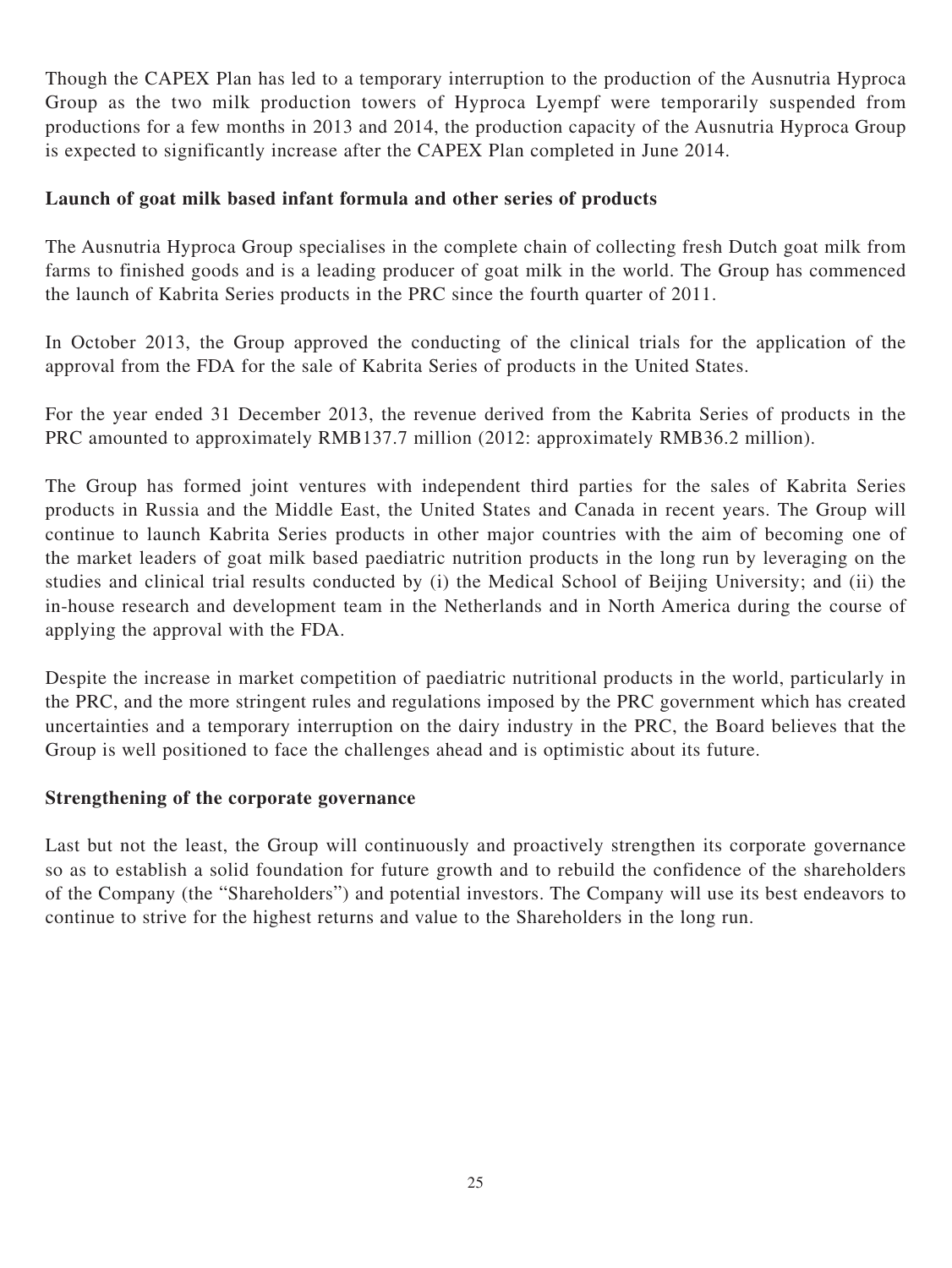# **MANAGEMENT DISCUSSION AND ANALYSIS**

# **FINANCIAL REVIEW**

# **Overall performance**

|                                                 | 2013<br><b>RMB'M</b> | 2012<br>RMB'M |
|-------------------------------------------------|----------------------|---------------|
| <b>REVENUE:</b>                                 |                      |               |
| - Ausnutria Group                               | 586.6                | 486.7         |
| - Ausnutria Hyproca Group                       | 1,148.4              | 874.9         |
|                                                 | 1,735.0              | 1,361.6       |
| Less: Intersegment sales                        | (47.2)               | (10.6)        |
| - Group (including the Ausnutria Hyproca Group) | 1,687.8              | 1,351.0       |
| <b>GROSS PROFIT:</b>                            |                      |               |
| - Ausnutria Group                               | 309.9                | 253.2         |
| - Ausnutria Hyproca Group                       | 163.9                | 73.1          |
|                                                 | 473.8                | 326.3         |
| Less: Intersegment results                      | (2.0)                | (0.1)         |
| - Group (including the Ausnutria Hyproca Group) | 471.8                | 326.2         |
|                                                 | %                    | $\%$          |
| <b>GROSS MARGIN:</b>                            |                      |               |
| - Ausnutria Group                               | 52.8                 | 52.0          |
| - Ausnutria Hyproca Group                       | 14.3                 | 8.4           |
| - Group (including the Ausnutria Hyproca Group) | 28.0                 | 24.1          |
| PROFIT ATTRIBUTABLE TO EQUITY OWNERS OF         |                      |               |
| THE PARENT:                                     |                      |               |
| - Ausnutria Group<br>- Ausnutria Hyproca Group  | 115.5<br>6.2         | 70.3<br>(3.7) |
|                                                 |                      |               |
|                                                 | 121.7                | 66.6          |
| Less: Intersegment results                      | (1.0)                | (0.1)         |
| - Group (including the Ausnutria Hyproca Group) | 120.7                | 66.5          |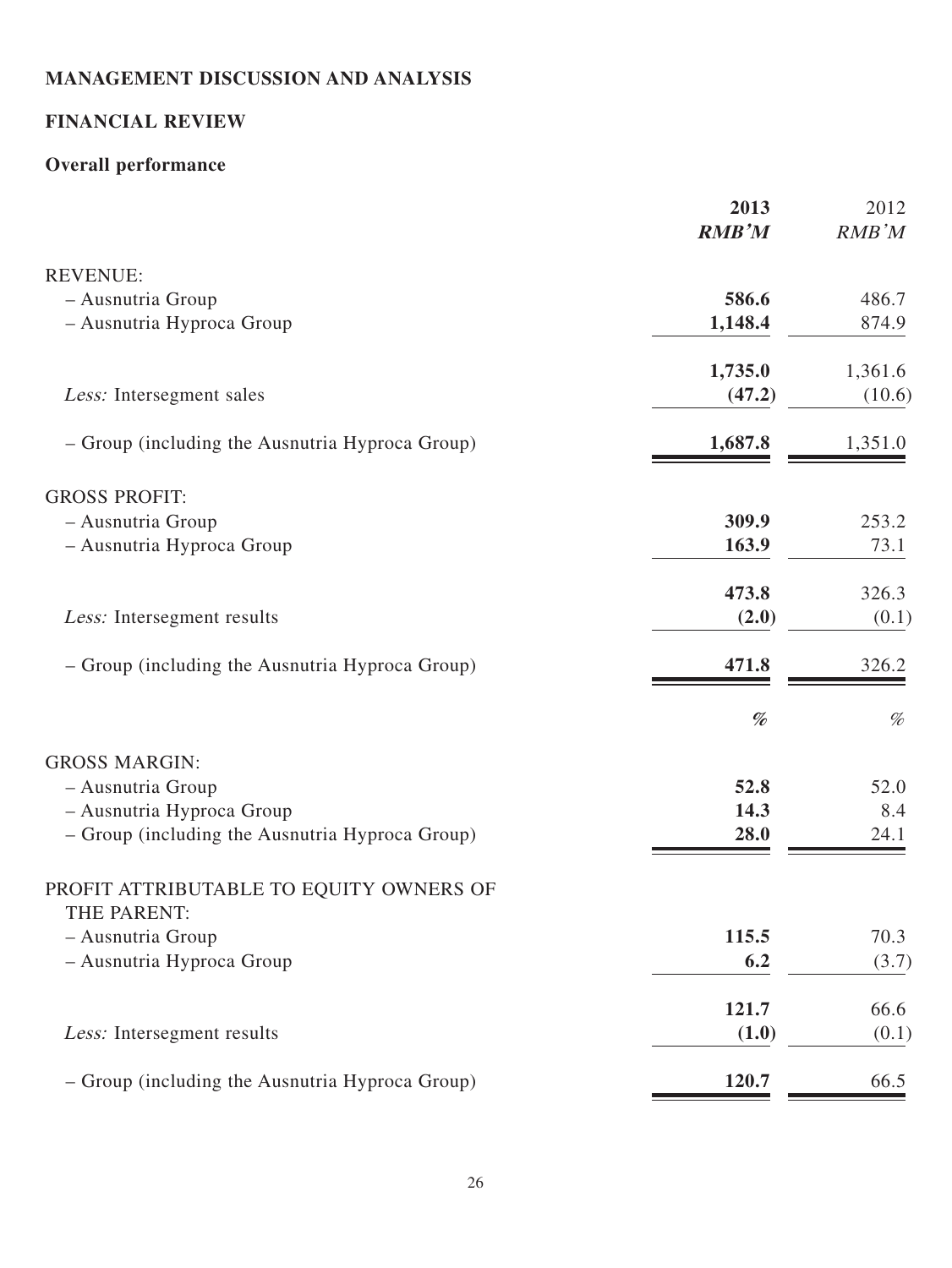#### **Revenue – Overall**

For the Year 2013, the Group recorded revenue of approximately RMB1,687.8 million, representing an increase of approximately RMB336.8 million, or approximately 24.9%, from approximately RMB1,351.0 million for the Year 2012. The increase is mainly attributable to (i) the increase in sales of the Ausnutria Group by approximately 20.5%; and (ii) the contribution of revenue by the Ausnutria Hyproca Group as a result of the continuous increases in the demand for paediatric nutrition products from its customers in the Netherlands and other overseas countries.

#### **Revenue – Ausnutria Group**

During the Year 2013, A-choice Series, Best-choice Series, Allnutria Series and Allnutria Organic Series, continued to be the major series of paediatric milk formula of the Ausnutria Group which are all imported from overseas and are designed to target consumers for premium products in the PRC. During the Year 2012 and the Year 2013, the Ausnutria Group has also commenced the launch of other imported cow milk infant formula, namely the Puredo Series in June 2012 and the 1897 Series in April 2013, which are targeted to penetrate into different sectors of the PRC. The revenue derived from the Puredo Series and the 1897 Series of products in the PRC was approximately RMB54.3 million (Year 2012: approximately RMB30.7 million) and approximately RMB41.3 million (Year 2012: Nil), respectively.

The increase in the revenue of the Ausnutria Group was in line with the continuous increase in demand of infant milk formula in the PRC, particularly those imported from the overseas.

#### **Revenue – Ausnutria Hyproca Group**

The Ausnutria Hyproca Group is principally engaged in the dairy industry from research and development, milk collection, processing, production and packaging of dairy products with production facilities and milk sources in the Netherlands for own labels as well as under original equipment manufacturing ("OEM") and private label arrangements. The OEM and private label arrangements are serving cow milk dairy products to customers in the Netherlands and other overseas countries, such as the PRC, Taiwan, other European and Middle East countries. The Ausnutria Hyproca Group also sells paediatric milk formula under its own brands (Kabrita for goat infant formula ("Kabrita") in the PRC, Russia and the Middle East countries and Neolac for cow infant formula in the PRC). The Ausnutria Hyproca Group is one of the leading producers and distributors of goat milk products in the world.

The increase in the revenue of the Ausnutria Hyproca Group for the Year 2013 was primarily attributed to (i) the continuous increase in the revenue of Kabrita to approximately RMB137.7 million, representing an increase of approximately RMB101.5 million, or approximately 280.4%, from the Year 2012; and (ii) the continuous increases in the demand for paediatric nutrition products from the customers in the Netherlands and other overseas countries due to the increasing recognition of the good quality of milk supply in the Netherlands and the reputation of good quality products delivered by the Ausnutria Hyproca Group that was built up since the establishment of the Ausnutria Hyproca Group in 1897.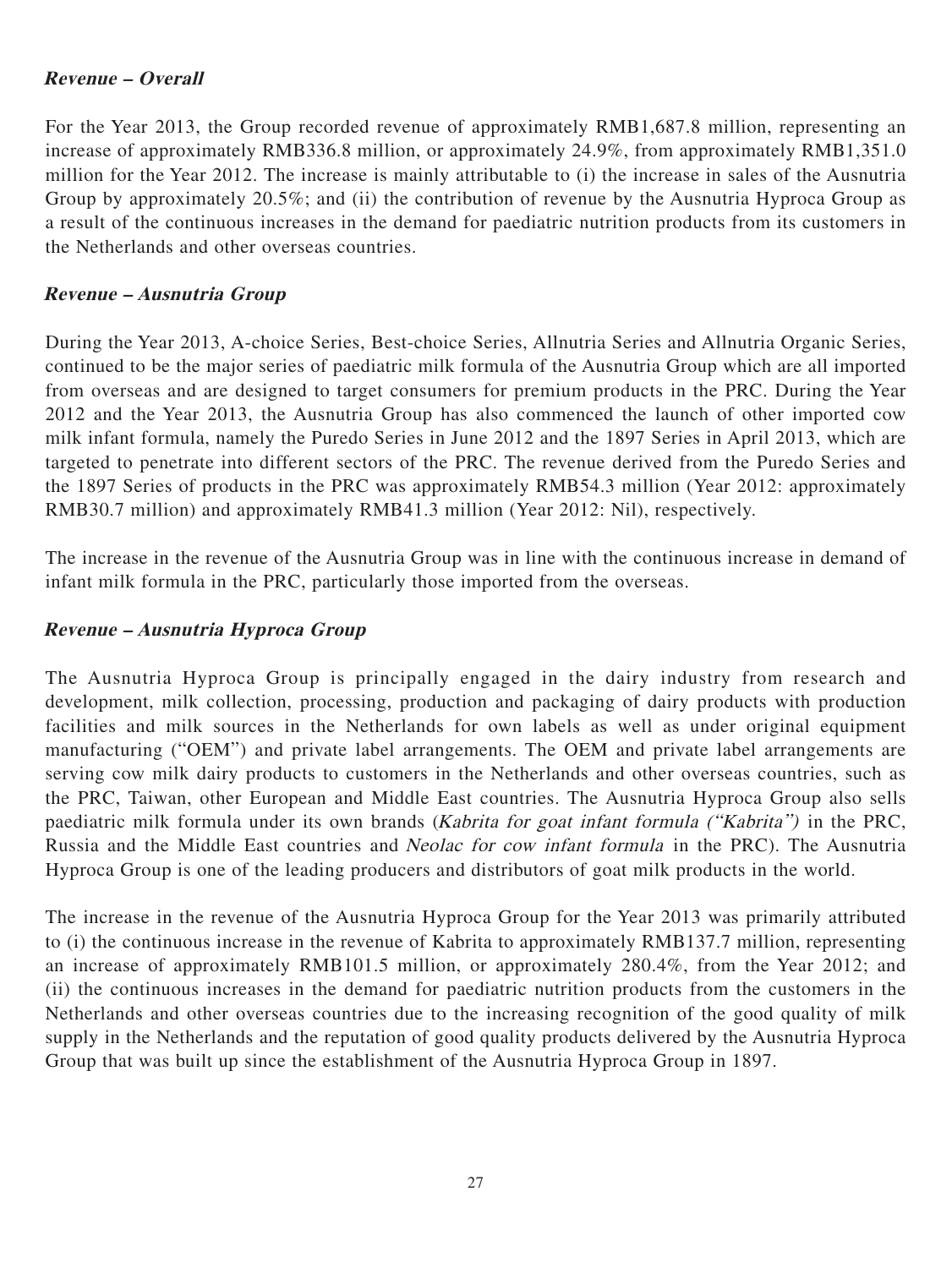In order to cater for the increasing in demand, the Ausnutria Hyproca Group has commenced the improvement plans on increasing the production capacity of the Ausnutria Hyproca Group's operations, including but not limited to the upgrade of the dry blending and package factory and the installation of a new kitchen for wet mix and a new spray tower in its factories since 2013. In addition, in January 2014, the Ausnutria Hyproca Group has purchased a parcel of land in the Industry Zone of Heerenveen, in the Netherlands, of about 140,000 square meters for the purpose of erecting a new factory. The Group has already completed the detailed design and feasibility study on the new factory and the Board is at the final stage of granting approval to proceed with such construction plan.

#### **Gross profit**

Gross profit for the Year 2013 was approximately RMB471.8 million, representing an increase of approximately RMB145.6 million, or approximately 44.6%, when compared with the Year 2012. The gross profit margin of the Group for the Year 2013 increased from approximately 24.1% for the Year 2012 to 28.0%, primarily due to the improve in the gross profit margin of the Ausnutria Hyproca Group which was adversely affected by the temporary interruption of the production as a result of the delivery of some possible contaminated raw materials by one of the supplement suppliers to the Ausnutria Hyproca Group during the Year 2012; and the increase in proportion of sales contributed by the own branded label business, namely, the Kabrita and the Neolac, which has contributed a higher gross profit margin when compared with the OEM and private label businesses of the Ausnutria Hyproca Group.

#### **Other income and gains**

An analysis of other income and gains is as follows:

|                                                 | 2013<br><b>RMB'M</b> | 2012<br>RMB'M |
|-------------------------------------------------|----------------------|---------------|
| Interest income on held-to-maturity investments | 2.6                  | 5.8           |
| Interest income on bank deposits                | 21.4                 | 12.3          |
| Government grants                               | 1.4                  | 1.0           |
| Others                                          | 0.5                  | 3.1           |
|                                                 | 25.9                 | 22.2          |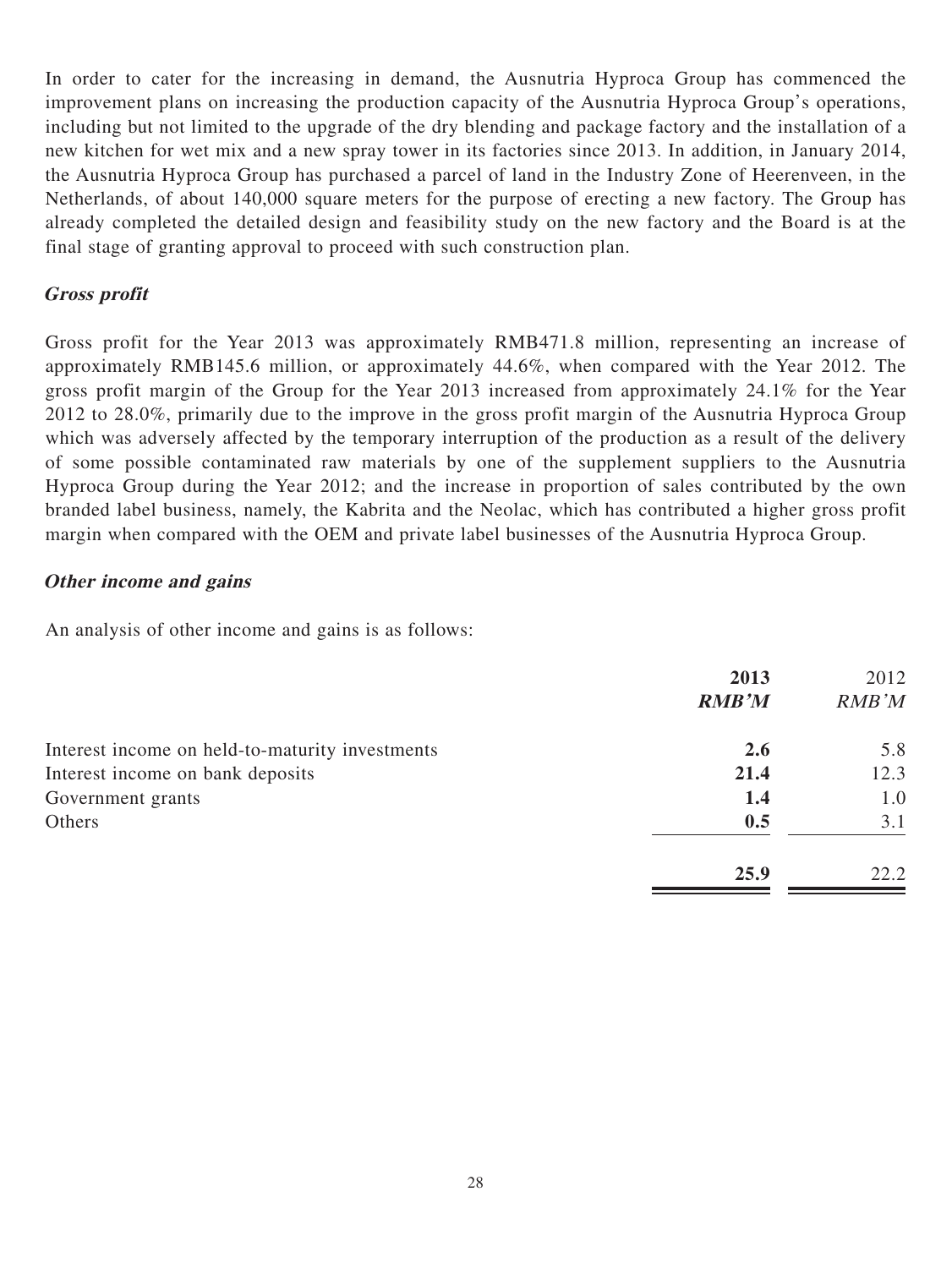#### **Selling and distribution expenses**

An analysis of selling and distribution expenses is as follows:

|                         | 2013<br><b>RMB'M</b> | 2012<br>RMB'M |
|-------------------------|----------------------|---------------|
| Ausnutria Group         | 130.9                | 119.9         |
| Ausnutria Hyproca Group | 96.9                 | 36.5          |
|                         | 227.8                | 156.4         |

Selling and distribution expenses mainly comprised advertising and promotion expense, salaries and travelling costs of the sales and marketing staff and delivery costs. Selling and distribution costs represented approximately 13.5% and 11.6% of revenue for the Year 2013 and the Year 2012, respectively.

The selling and distribution expenses of the Ausnutria Group for the Year 2013 remains stable when compared with the Year 2012 and represented approximately 22.3% (Year 2012: 24.6%) of the Ausnutria Group's revenue. The selling and distribution expenses of the Ausnutria Hyproca Group represented approximately 8.4% and 4.2% of the Ausnutria Hyproca Group's revenue for the Year 2013 and the Year 2012, respectively. The increase in the selling and distribution costs of the Ausnutria Hyproca Group was mainly attributed to (i) the increase in the sales and marketing expenses for the promotion of the Kabrita Series of products in the PRC by approximately RMB18.4 million to approximately RMB53.9 million; and (ii) the increase in sales of the other operating subsidiaries of the Ausnutria Hyproca Group.

#### **Administrative expenses**

An analysis of the administrative expenses is as follows:

|                         | 2013<br><b>RMB'M</b> | 2012<br>RMB'M |
|-------------------------|----------------------|---------------|
| Ausnutria Group         | 45.1                 | 46.7          |
| Ausnutria Hyproca Group | 39.6                 | 27.8          |
|                         | 84.7                 | 74.5          |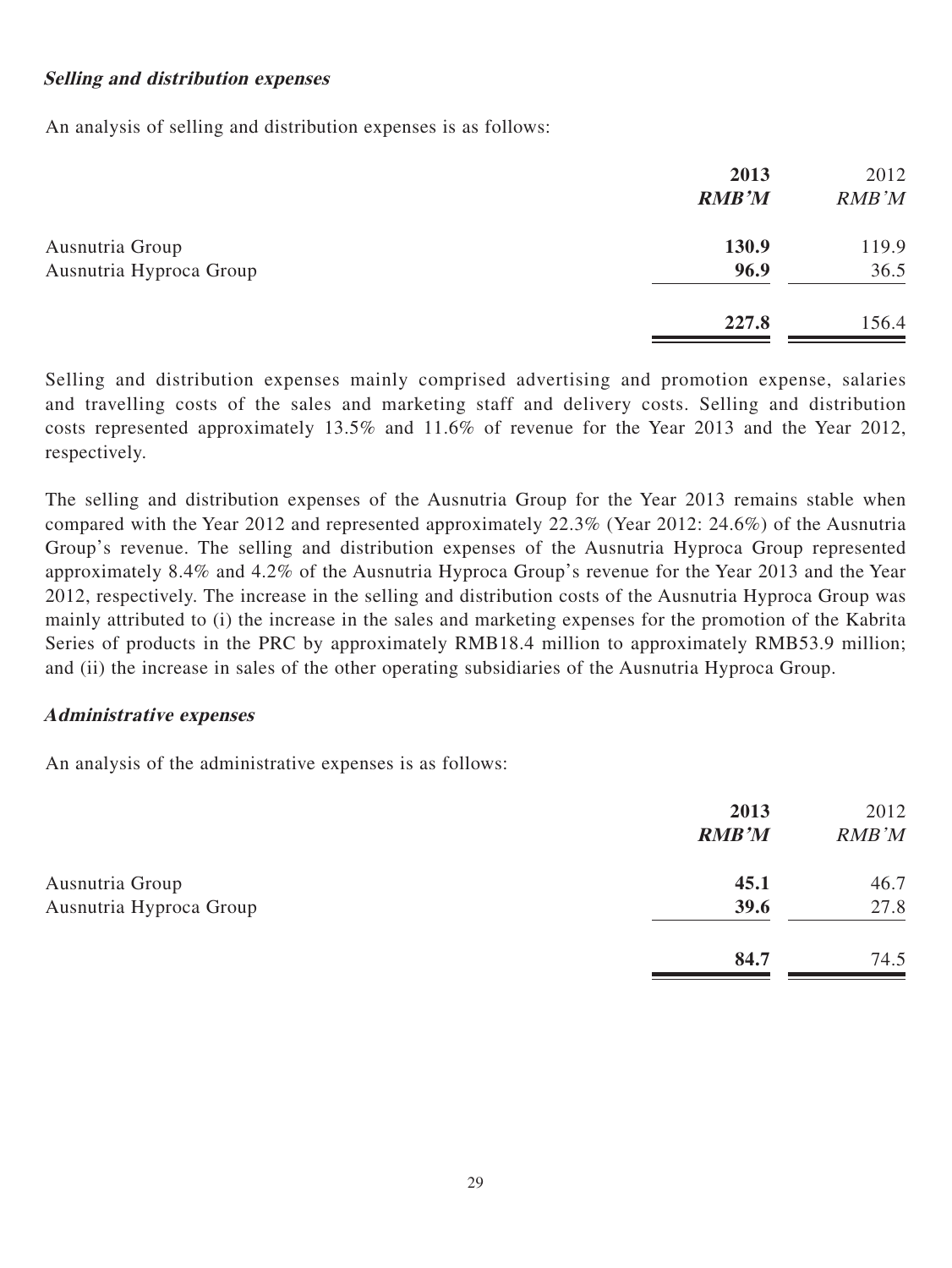Administrative expenses mainly comprised staff costs, travelling expenses, auditors' remuneration, professional fees, depreciation and research and development costs.

Administrative expenses of the Ausnutria Group remained fairly stable during the Year 2013. The increase in the administrative expenses of the Ausnutria Hyproca Group was primarily attributed to the increase in headcounts on both the managerial and administrative staff to cope with the continuous increase in the scale of operations of the Ausnutria Hyproca Group, particular for the own branded label business, namely, Kabrita and Neolac in the PRC. The administrative expenses incurred from the own branded label business in the PRC increased by approximately RMB9.7 million to approximately RMB13.9 million for the Year 2013.

#### **Other expenses**

Other expenses mainly comprised legal and professional fees incurred as a result of the Unresolved Issues of approximately RMB11.2 million (Year 2012: RMB14.1 million); write-off of trade receivables attributed to a number of distributors who have ceased trading with Ausnutria China of approximately RMB2.8 million (Year 2012: RMB1.9 million); exchange losses arising from the translation of bank deposits that were denominated in EURO and Hong Kong dollars to RMB of a total of approximately RMB1.1 million (Year 2012: approximately RMB0.2 million) and impairment on property, plant and equipment of approximately RMB1.9 million (Year 2012: Nil).

#### **Finance costs**

The finance costs for the Year 2013 amounted to approximately RMB6.4 million (Year 2012: RMB4.3 million), representing the interest on bank loans and other borrowings principally for the financing of the working capital and the production expansion plan of the Ausnutria Hyproca Group.

The increase in finance costs was mainly attributable to the increase in the bank overdrafts facilities granted to the Ausnutria Hyproca Group for the financing of its working capital and the draw down of a new bank loan of EURO 10.0 million in June 2013 by the Ausnutria Group for the financing of the production expansion plan of the Ausnutria Hyproca Group.

#### **Income tax expenses**

The profits generated by the Group were mainly derived from operations in the PRC and the Netherlands. Under the PRC income tax laws, enterprises are subject to corporate income tax (the "CIT") at a rate of 25%. Ausnutria China was designated as a High-tech Enterprise in 2010 and was granted a preferential CIT tax rate of 15% for the three years ended 31 December 2012. All other subsidiaries established in the PRC are subject to the standard CIT rate of 25%. The standard CIT rate in the Netherlands was applied at 20% for the first EURO 200,000 taxable profits and 25% for the taxable profits exceeding EURO 200,000.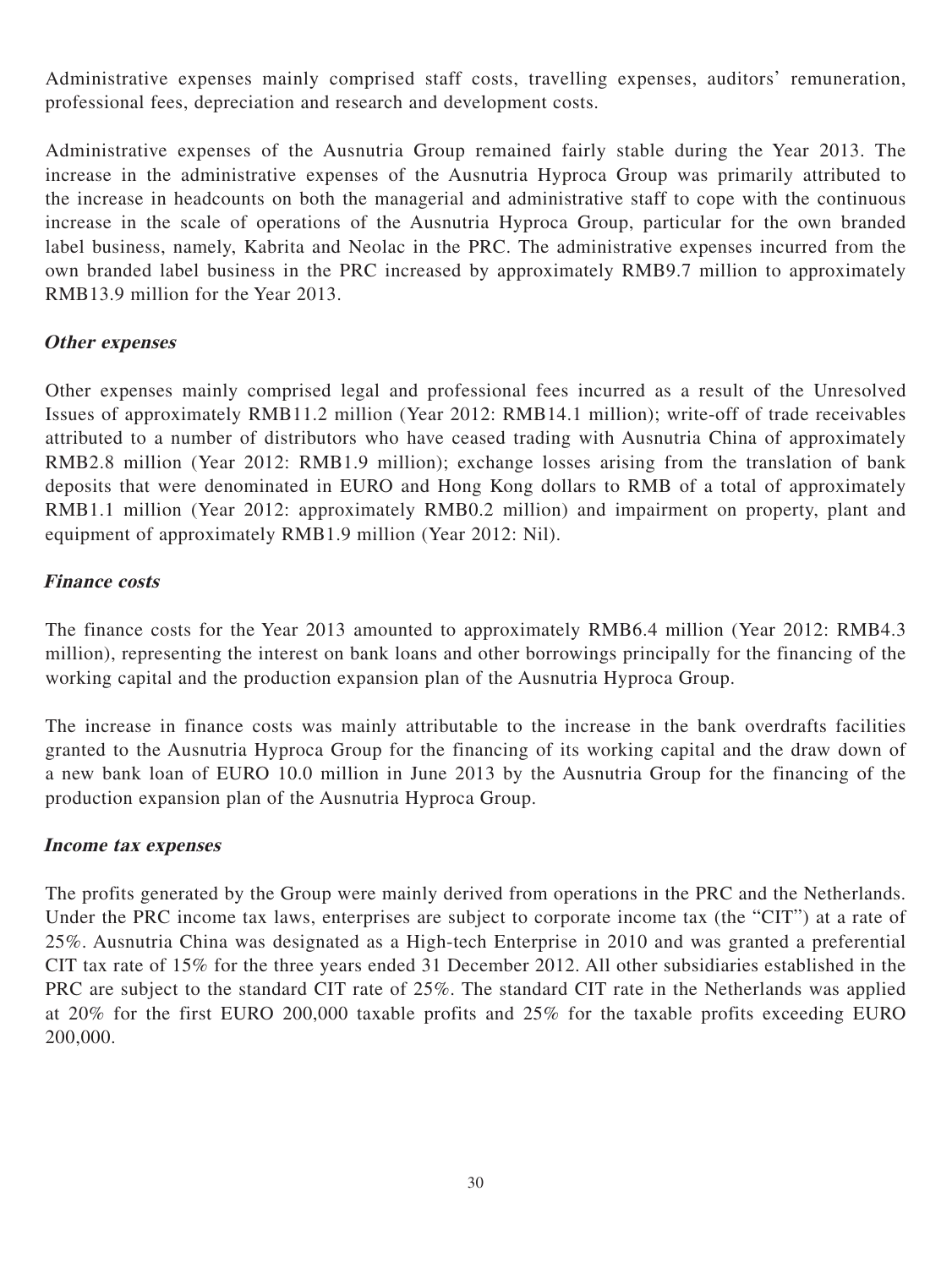In March 2014, Ausnutria China succeeded in renewing its High-tech Enterprise qualification, upon which Ausnutria China will continue to entitle to the preferential CIT tax rate of 15%, for another three years ending 31 December 2015.

An analysis of the effective income tax rate by jurisdiction is as follows:

|                                    | The Netherlands |        | <b>Mainland China</b> |       | <b>Others</b>            |                   |       | Group |
|------------------------------------|-----------------|--------|-----------------------|-------|--------------------------|-------------------|-------|-------|
|                                    | 2013            | 2012   | 2013                  | 2012  | 2013                     | 2012              | 2013  | 2012  |
| Profit/(loss) before tax $(RMB'M)$ | 7.4             | (1.7)  | 171.2                 | 108.9 | (20.8)                   | (21.8)            | 157.8 | 85.4  |
| Income tax expense $(RMB'M)$       | 0.7             | (0.4)  | 30.2                  | 17.8  | $\overline{\phantom{0}}$ | $\qquad \qquad -$ | 30.9  | 17.4  |
| Effective income tax rate $(\%)$   | 10.1            | (24.1) | 17.6                  | 16.3  | -                        | $\qquad \qquad -$ | 19.6  | 20.4  |

Most of the profits generated by the Group for the Year 2013 and the Year 2012 were derived in the Mainland China. The effective income tax rate for profit generated from Mainland China for the Year 2013 at 17.6% remained fairly stable when compared with the Year 2012. The effective income tax rate was slightly above the preferential CIT tax rate of 15% as part of the profit was contributed by the other operating subsidiary established in the PRC for the sale of Kabrita products which are subject to the standard CIT rate of 25%.

The effective income tax rate for profit generated from the Netherlands for the Year 2013 of 10.1% was mainly due to there was tax incentive granted by the tax authority in the Netherlands for the research and development activities conducted by the Ausnutria Hyproca Group and the deferral of part of the profit tax as a result of the capital expenditures incurred by the Ausnutria Hyproca Group during the Year 2013.

The effective income tax rate of the Group was slightly higher than the effective tax rate for profits generated from other jurisdictions as there were losses incurred from elsewhere mainly for the professional fees incurred for the handling of the Unresolved Issues and the administrative expenses incurred by the Company. As the Company (which was incorporated solely for investment holding purpose) did not generate any assessable profits for the Year 2013 and the Year 2012, the expenses incurred were not tax deductible.

## **Profit attributable to equity holders of the Company**

The Group's profit attributable to equity holders of the Company for the Year 2013 amounted to approximately RMB120.7 million, representing an increase of approximately 81.5% when compared with the Year 2012. The increase in net profit was mainly contributed by the growth in the operating performance of the Ausnutria Group as a result of the increasing in market demand of import infant milk powder from the PRC. The increase was partly offset by the adverse impact of the temporary interruption on the production of the Ausnutria Hyproca Group as a result of the production expansion plan which had caused one of the two milk powder production towers of Hyproca Lyempf to be suspended from production for approximately four months in the Year 2013 and the additional professional fees incurred as a result of the Unresolved Issues.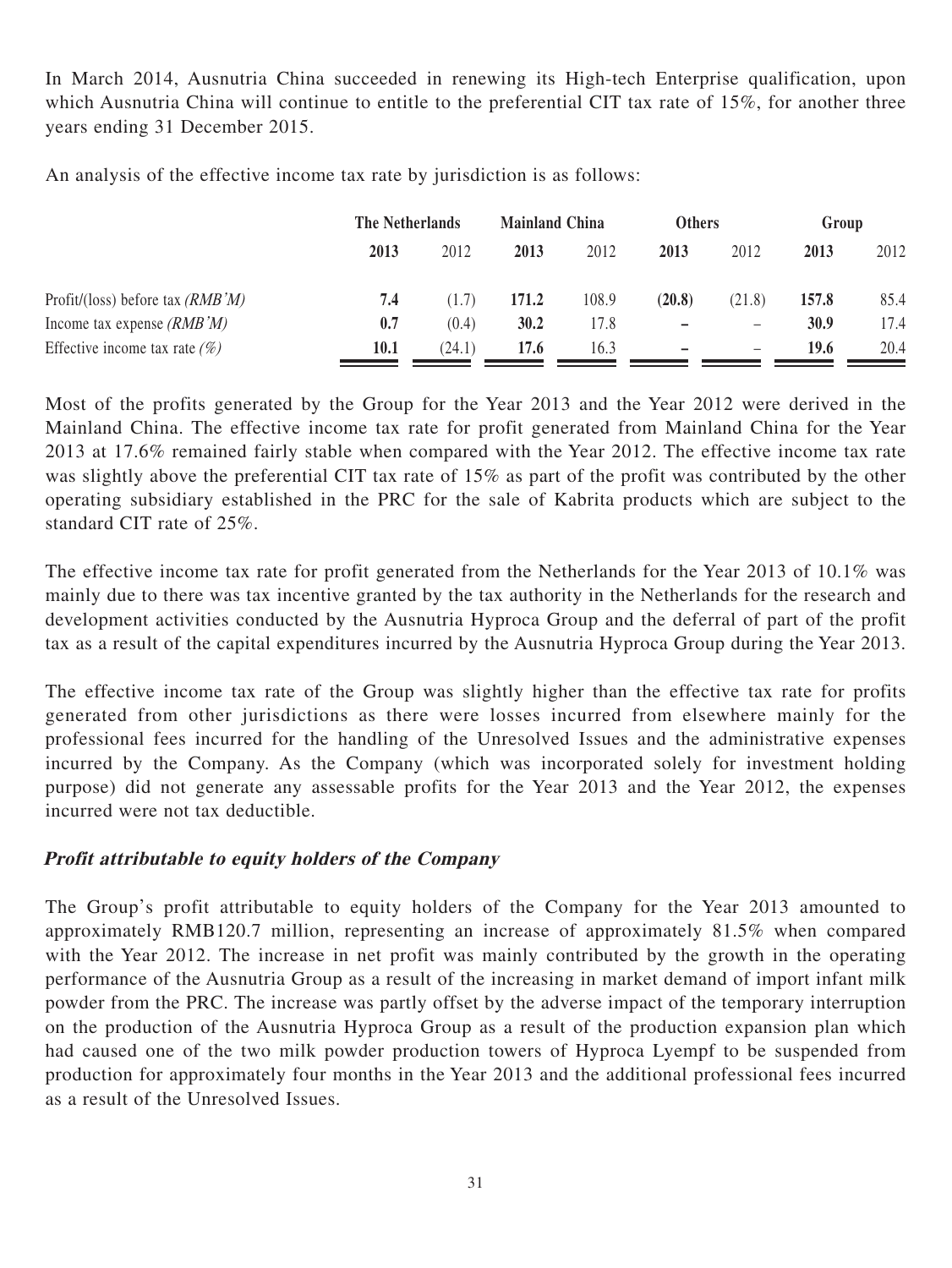## **Analysis on Consolidated Statement of Financial Position**

## **Non-current assets**

As at 31 December 2013, the total non-current assets of the Group amounted to approximately RMB511.9 million (31 December 2012: approximately RMB406.3 million), mainly comprised property, plant and equipment of approximately RMB361.0 million (31 December 2012: approximately RMB264.3 million), goodwill arising from the acquisition of Ausnutria Hyproca of approximately RMB85.5 million (31 December 2012: approximately RMB84.5 million), other intangible assets of approximately RMB33.5 million (31 December 2012: approximately RMB30.1 million) and deferred tax assets of approximately RMB29.8 million (31 December 2012: approximately RMB25.3 million).

The increase in the non-current assets of the Group as at 31 December 2013 was principally due to the increase in property, plant and equipment of the Ausnutria Hyproca Group as part of its continuous production expansion plan to cope with the increasing demand of its products from the worldwide customers. The amount of capital expenditures invested by the Ausnutria Hyproca Group for the Year 2013 amounted to approximately RMB126.2 million (Year 2012: approximately RMB32.5 million). Other non-current assets position of the Group as at 31 December 2013 remained fairly stable when compared with that as at 31 December 2012.

## **Current assets**

As at 31 December 2013, the total current assets of the Group amounted to approximately RMB1,490.8 million (31 December 2012: approximately RMB1,182.1 million), mainly comprised inventories of approximately RMB315.7 million (31 December 2012: approximately RMB190.9 million), trade receivables of approximately RMB140.5 million (31 December 2012: approximately RMB122.6 million), bills receivable of approximately RMB35.1 million (31 December 2012: approximately RMB18.7 million), pledged time deposits of approximately RMB213.0 million (31 December 2012: Nil), time deposits with banks in the PRC of RMB496.3 million (31 December 2012: RMB420.0 million) and cash and cash equivalents of approximately RMB161.2 million (31 December 2012: approximately RMB282.7 million).

## Inventories

An analysis of the inventories is as follows:

|                         | 2013<br><b>RMB'M</b> | 2012<br>RMB'M |
|-------------------------|----------------------|---------------|
| Ausnutria Group         | 90.4                 | 51.3          |
| Ausnutria Hyproca Group | 225.3                | 139.6         |
|                         | 315.7                | 190.9         |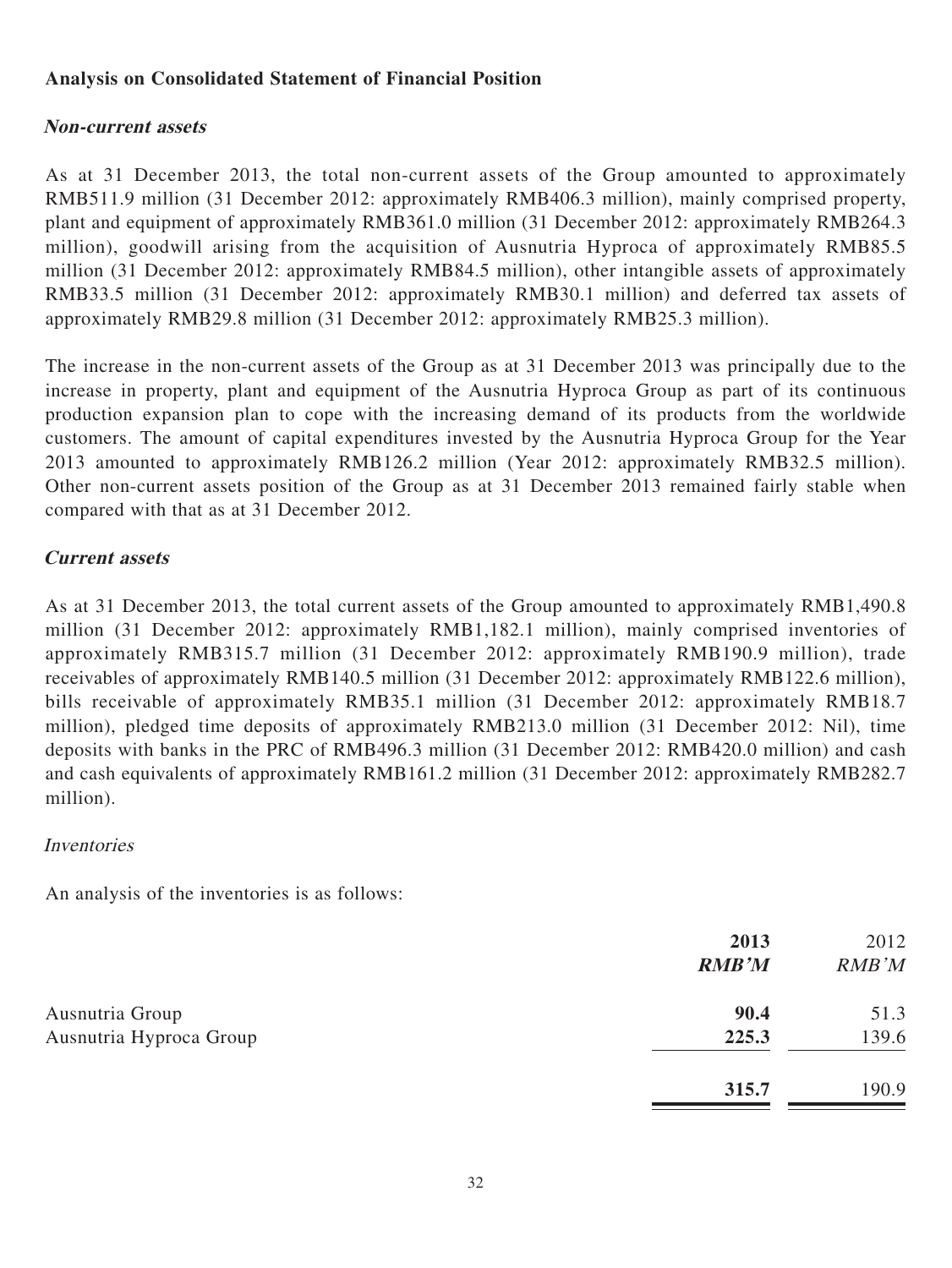The increase in inventories as at 31 December 2013 was primarily attributed to the increase in the inventory level of the Ausnutria Hyproca Group in order to cope with the continuous increase in demand of its products from its worldwide customers including its own branded labels, namely, Kabrita and Neolac. The Ausnutria Hyproca Group has maintained a greater variety of raw materials and packaging materials in order to meet the growing demand from the customers.

The inventory turnover days of the Ausnutria Hyproca Group as at 31 December 2013 was approximately 71 days (31 December 2012: approximately 54 days) and was in line with the stock planning level.

The inventory turnover days of the Ausnutria Group as at 31 December 2013 was approximately 93 days (31 December 2012: approximately 169 days). In 2012, there was a temporary delay in the delivery on some of the orders by the suppliers of the Ausnutria Group in the fourth quarter of 2012 which had caused the inventory level to be at a comparatively lower level. The inventory level as at 31 December 2013 was in line with the normal inventory planning level of the Ausnutria Group.

#### Trade and bills receivables

An analysis of the trade and bills receivables is as follows:

|                           | 2013<br><b>RMB'M</b> | 2012<br>RMB'M |
|---------------------------|----------------------|---------------|
| Trade receivables:        |                      |               |
| - Ausnutria Group         | 28.0                 | 35.4          |
| - Ausnutria Hyproca Group | 112.5                | 87.2          |
|                           | 140.5                | 122.6         |
| Bills receivable          | 35.1                 | 18.7          |
|                           | 175.6                | 141.3         |

The trade receivable turnover days of the Ausnutria Group and the Ausnutria Hyproca Group as at 31 December 2013 was approximately 20 days (31 December 2012: approximately 22 days) and approximately 33 days (31 December 2012: approximately 39 days), respectively, which remained fairly stable and were in line with the credit periods granted by the Group to its customers.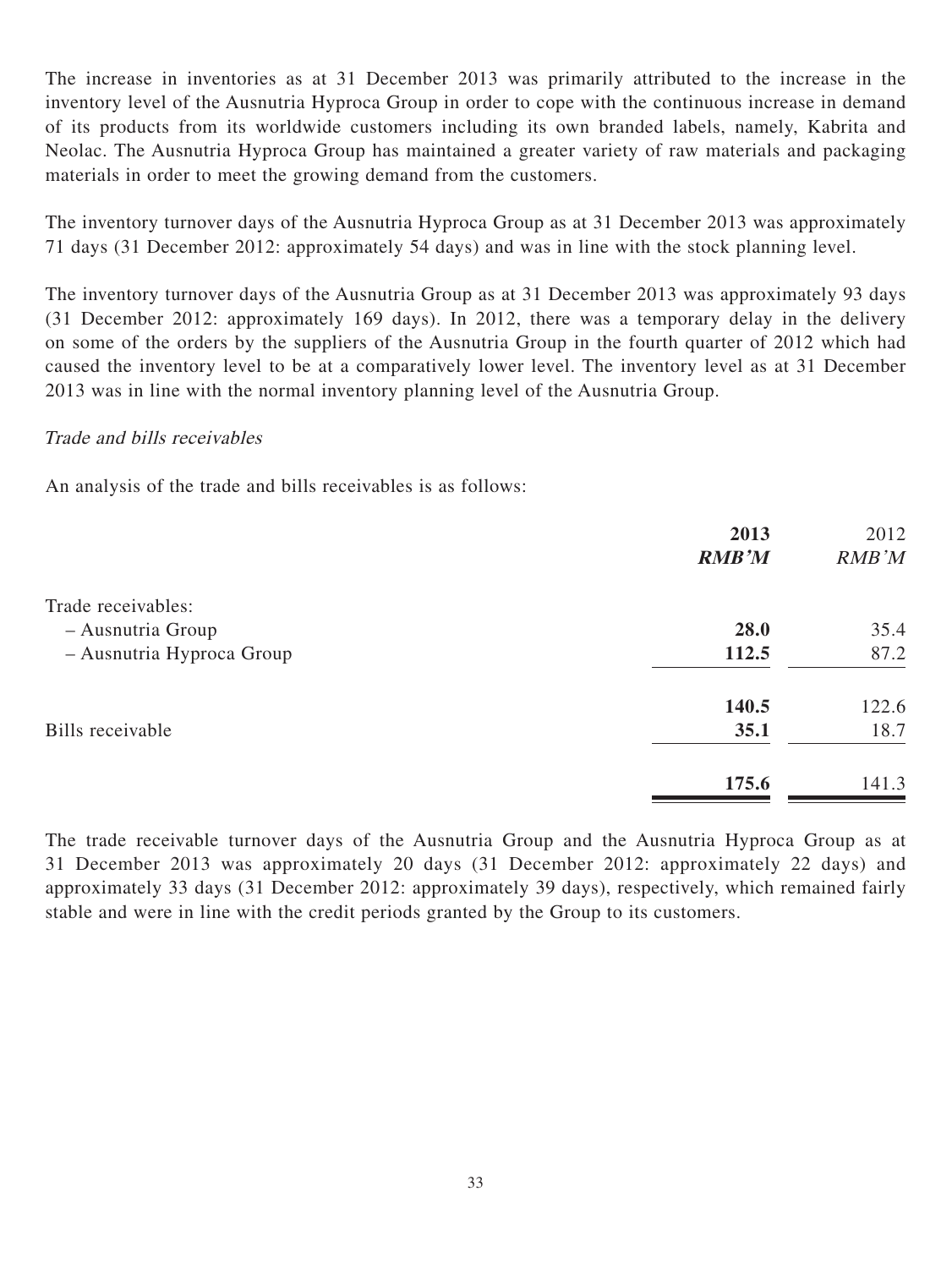## Pledged deposits

As set out in the announcements of the Company dated 7 June 2013 and 5 November 2013, the Company has approved to grant two shareholders' loans of EURO 7.0 million (31 December 2012: Nil) and EURO 10.0 million (31 December 2012: Nil) for the financing of the production expansion plans of the Ausnutria Hyproca Group. In view that most of the funding of the Ausnutria Group is denominated in RMB and placed in the PRC, the Ausnutria Group has pledged its RMB deposits in the PRC of a total of RMB213.0 million (31 December 2012: Nil) to obtain the bank facilities in Europe for the financing of the shareholders' loans.

## Time deposits and cash and cash equivalents

As at 31 December 2013, the Group's cash and bank balances and time deposits amounted to approximately RMB657.5 million, representing a decrease of approximately RMB45.2 million, or approximately 6.4%, from RMB702.7 million as at 31 December 2012, of which approximately HK\$109.1 million (31 December 2012: approximately HK\$174.3 million) represented the unutilised portion of the proceeds from the IPO.

For details regarding the changes in the above, please refer to the "Analysis on Consolidated Statement of Cash Flows" section of this announcement.

## **Current liabilities**

As at 31 December 2013, the total current liabilities of the Group amounted to approximately RMB722.7 million (31 December 2012: approximately RMB440.6 million), mainly comprised trade payables of approximately RMB168.0 million (31 December 2012: approximately RMB104.7 million), other payables and accruals of approximately RMB256.6 million (31 December 2012: approximately RMB229.7 million), interest-bearing bank loans and other borrowings of approximately RMB260.0 million (31 December 2012: approximately RMB95.6 million) and CIT payables of approximately RMB37.5 million (31 December 2012: approximately RMB9.5 million).

## Trade payables

An analysis of the trade payables is as follows:

|                         | 2013<br><b>RMB'M</b> | 2012<br>RMB'M |
|-------------------------|----------------------|---------------|
| Ausnutria Group         | <b>16.0</b>          | 9.0           |
| Ausnutria Hyproca Group | 152.0                | 95.7          |
|                         | 168.0                | 104.7         |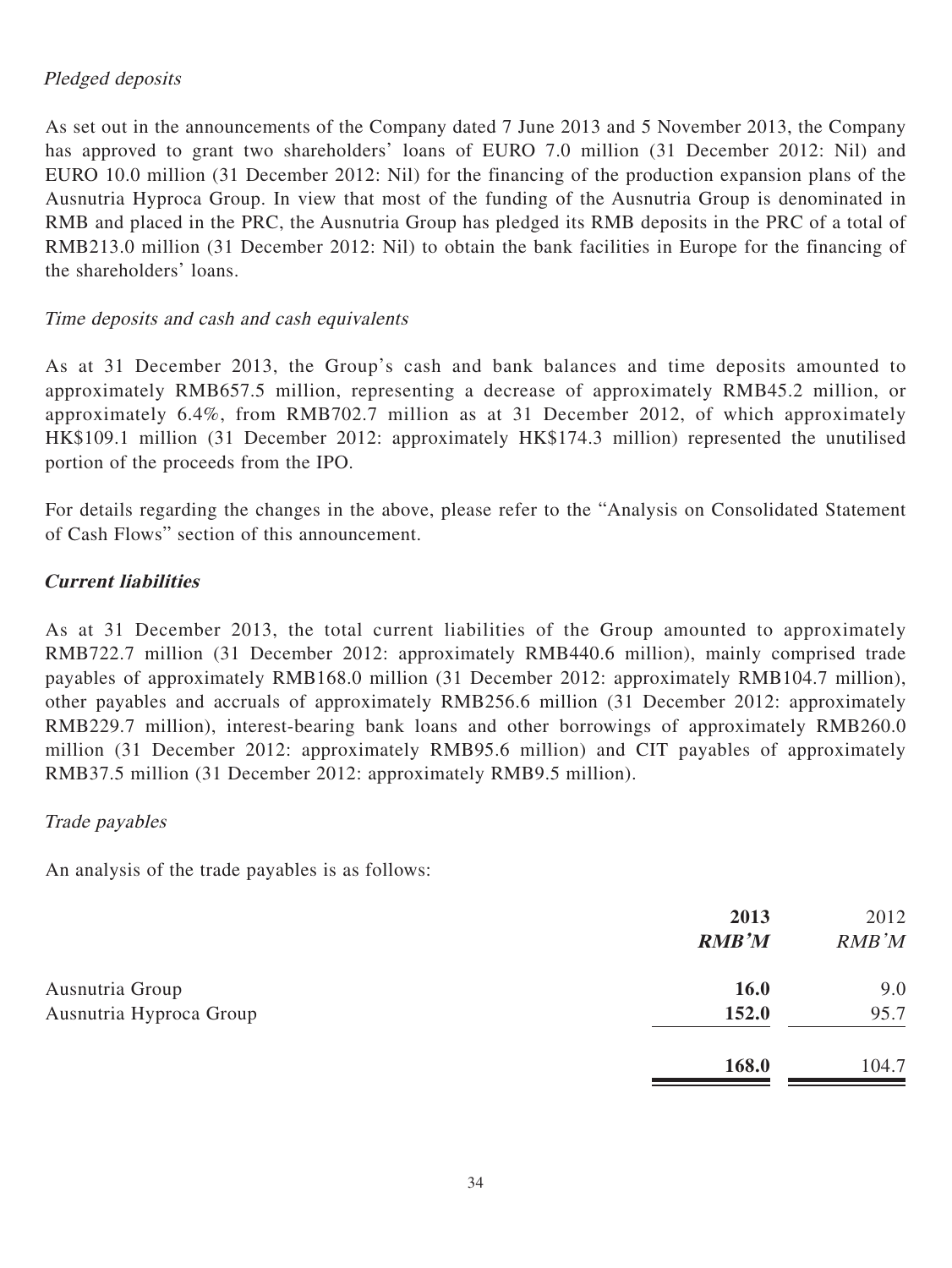The increase in trade payables of the Group as at 31 December 2013 was mainly attributable to the increase in the amount of procurement as a result of the increase in the scale of production of the Ausnutria Hyproca Group which was driven by the continuous increase in worldwide demand of dairy products originated in the Netherlands.

The trade payable turnover days of the Ausnutria Group and the Ausnutria Hyproca Group as at 31 December 2013 was approximately 16 days (31 December 2012: approximately 24 days) and approximately 47 days (31 December 2012: approximately 37 days), respectively. The increase in the trade payable turnover days of the Ausnutria Hyproca Group was a result of the increase in average credit periods granted by the major suppliers due to the increase in quantity of raw materials purchased by the Ausnutria Hyproca Group.

## Other payables and accruals

Other payables and accruals mainly represented advances and deposits from customers of a total of approximately RMB60.5 million (31 December 2012: approximately RMB100.9 million), deferred income of approximately RMB70.1 million (31 December 2012: approximately RMB46.9 million), accrued salaries and welfare of approximately RMB25.3 million (31 December 2012: approximately RMB21.7 million), other tax payables of approximately RMB14.7 million (31 December 2012: approximately RMB4.0 million) and accrued marketing and promotion expenses and professional fees.

The increase in other payables and accruals was mainly due to the increase in sales in the fourth quarter of the Year 2013 when compared with the same period of the Year 2012. More accruals are required to be made for the deferred revenue that were recognised by the distributors and end customers, and the marketing and promotion expenses that were incurred but not yet settled as at the end of the reporting period.

## Interest-bearing bank loans and other borrowings

The interest-bearing bank loans and other borrowings as at 31 December 2013 and 2012 were all primarily used for the financing of the daily working capital and capital expenditures of the Ausnutria Hyproca Group.

The increase in the interest-bearing bank loans and other borrowings as at 31 December 2013 was mainly due to (i) the increase in the bank overdrafts of the Ausnutria Hyproca Group for the financing of its daily working capital; and (ii) the draw down of a one-year term loan by Ausnutria (Dutch) for the financing of the capital expenditure plan of the Ausnutria Hyproca Group as set out in the announcement of the Company dated 7 June 2013.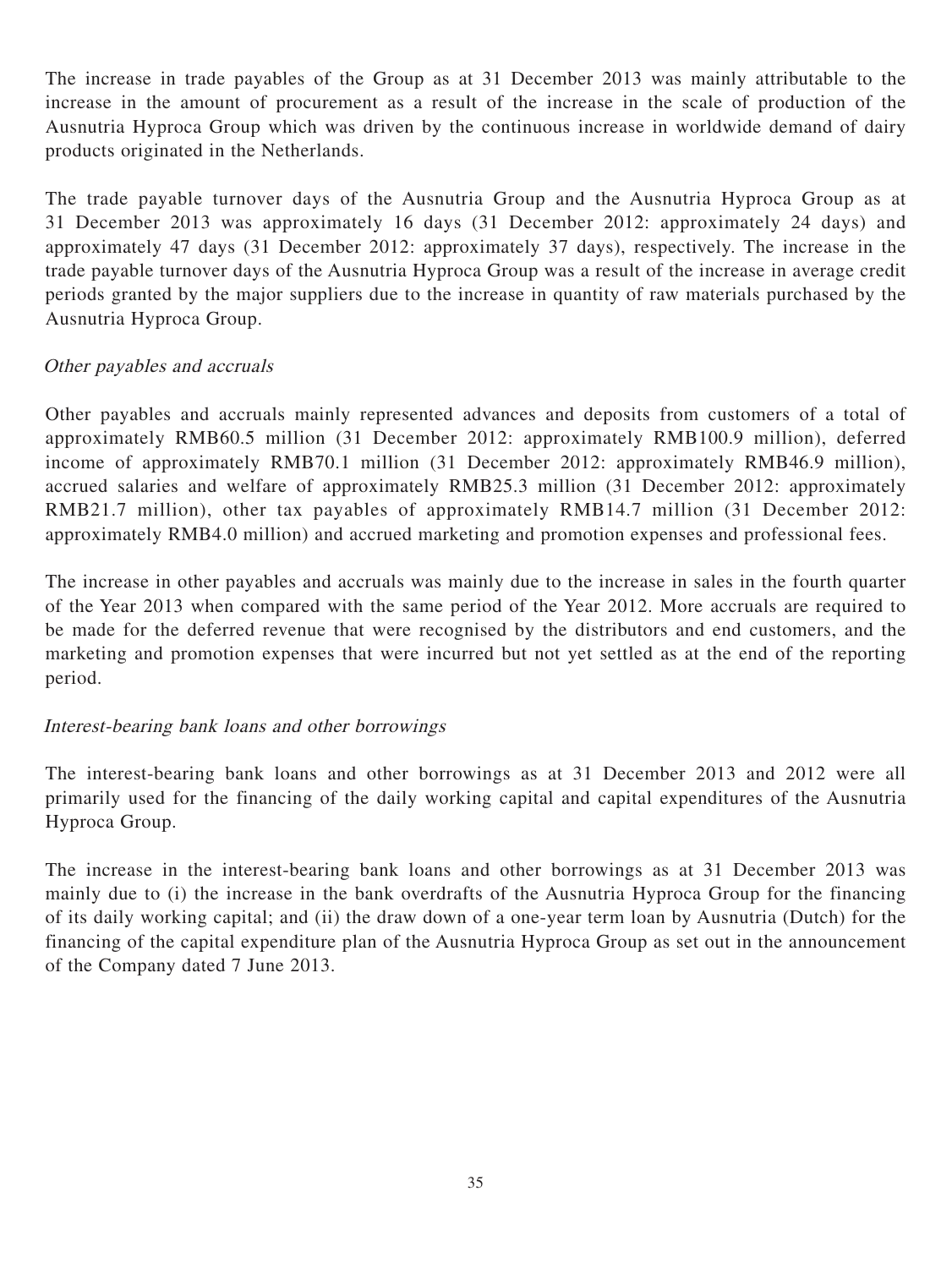#### **Non-current liabilities**

As at 31 December 2013, the total non-current liabilities of the Group amounted to approximately RMB85.5 million (31 December 2012: approximately RMB84.0 million), mainly comprised interestbearing bank loans and other borrowings of approximately RMB36.9 million (31 December 2012: approximately RMB39.0 million), accruals for defined benefit plan of approximately RMB18.5 million (31 December 2012: approximately RMB17.4 million) and deferred tax liabilities of approximately RMB30.2 million (31 December 2012: approximately RMB27.6 million).

#### Interest-bearing bank loans and other borrowings

The interest-bearing bank loans and other borrowings as at 31 December 2013 and 2012 were all attributed to the Ausnutria Hyproca Group for the financing of its daily working capital and capital expenditures.

## Accruals for defined benefit plan

The Ausnutria Hyproca Group operates unfunded defined benefit plans for its qualified employees. Under the plans, the qualified employees are entitled to retirement benefits at rates varying at certain percentage of their final salaries on attainment of a retirement age of 65. The accruals for defined benefit plans of approximately RMB18.5 million (31 December 2012: approximately RMB17.4 million) were determined based on the actuarial valuations as at 31 December 2013 carried out by independent professional valuers using the projected unit credit actuarial valuation method.

No defined benefit plan was operated by the Ausnutria Group.

## Deferred tax liabilities

The balance represented (i) the tax effect arising from the timing differences on the depreciation and amortisation charged between accounting and tax reporting purpose that was attributed to the Ausnutria Hyproca Group as at 31 December 2013 and the fair value adjustment arising from the acquisition of Ausnutria Hyproca of a total of approximately RMB18.5 million (31 December 2012: approximately RMB21.4 million); and (ii) the withholding tax amounting to approximately RMB11.7 million (31) December 2012: approximately RMB6.2 million) calculated at 10% on the distributable profits of Ausnutria China.

Pursuant to the PRC Corporate Income Tax Law, a 10% withholding tax is levied on dividends declared to foreign investors from foreign investment enterprises established in the PRC. The requirement is effective from 1 January 2008 and applies to earnings after 31 December 2007.

#### **Non-controlling interests**

As at 31 December 2013 and 2012, the balance mainly represented the 49% equity interests in Ausnutria Hyproca owned by DDI.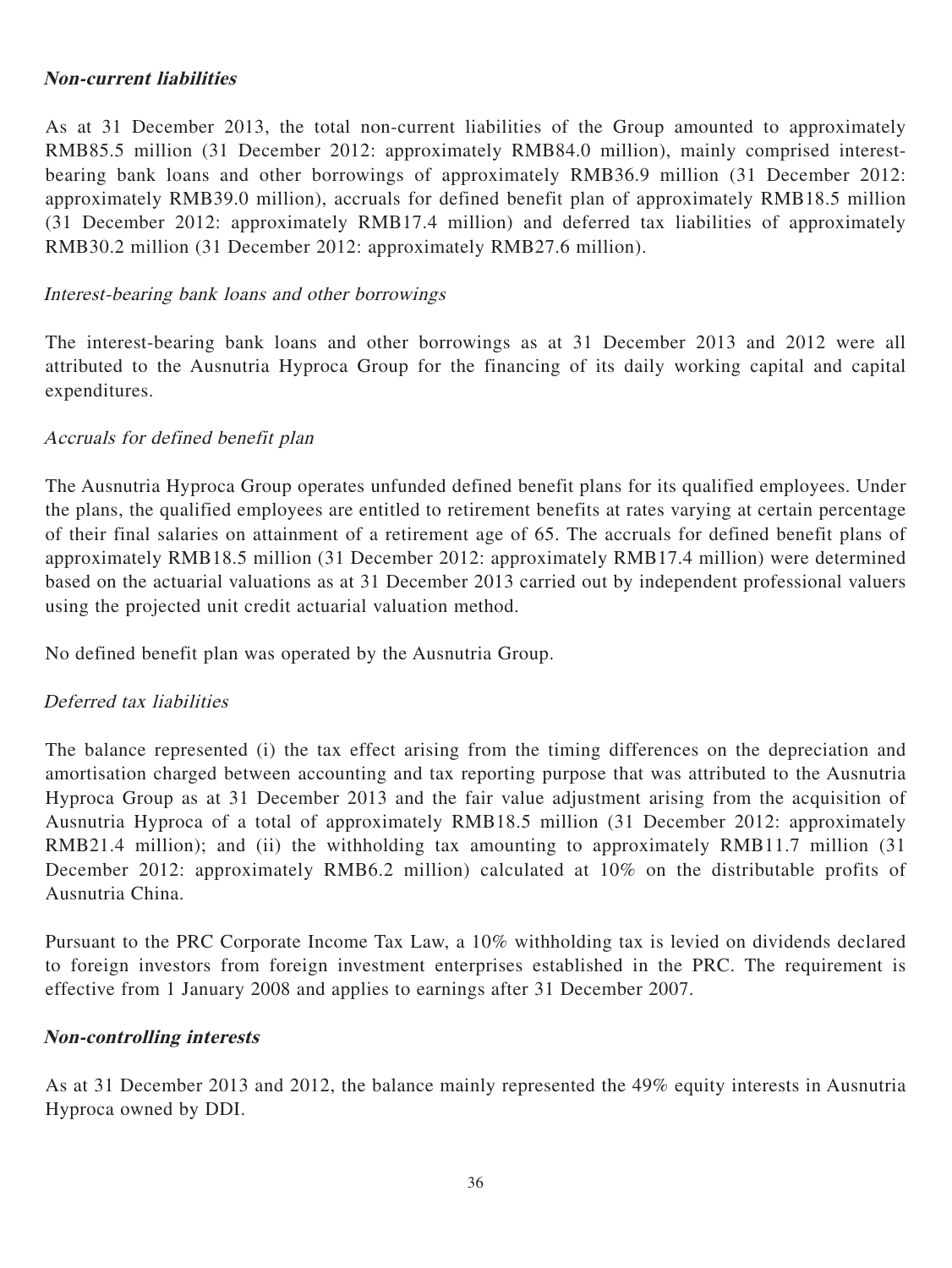## **Analysis on Consolidated Statement of Cash Flows**

An extract of the cash flows information of the Group for the Year 2013 and the Year 2012 is as follows:

|                                                    | 2013<br><b>RMB'M</b> | 2012<br>RMB'M |
|----------------------------------------------------|----------------------|---------------|
| Net cash flows from operating activities           | 82.6                 | 168.1         |
| Net cash flows used in investing activities        | (361.9)              | (205.3)       |
| Net cash flows from/(used in) financing activities | 159.5                | (23.5)        |
| Net decrease in cash and cash equivalents          | (119.8)              | (60.7)        |

#### **Net cash flows from operating activities**

Net cash flows from operating activities of the Group for the Year 2013 was approximately RMB82.6 million (Year 2012: approximately RMB168.1 million), while the profit before tax for that year was approximately RMB157.8 million (Year 2012: approximately RMB85.4 million).

The net difference between the profit before tax and net cash flows from operating activities was mainly attributable to the increase in the scale of operations of the Ausnutria Hyproca Group which has required additional working capital for the business expansion. The increase in working capital needs of the Ausnutria Hyproca Group was partly financed by the increase in trade credit granted by its suppliers and partly by the increase in the bank overdrafts facilities in the Netherlands.

## **Net cash flows used in investing activities**

The net cash flows used in investing activities of the Group for the Year 2013 of approximately RMB361.9 million (Year 2012: approximately RMB205.3 million) mainly represented (i) the purchase of property, plant and equipment of approximately RMB126.7 million (Year 2012: approximately RMB40.3 million), mainly for the expansion of the production capacity of the Ausnutria Hyproca Group; (ii) the increase in pledged time deposits of RMB213.0 million (Year 2012: Nil); and (iii) the net increase in the Group's time deposits with banks in the PRC by RMB76.3 million (Year 2012: RMB310.0 million); which was offset by the net proceeds received from the investments in the entrusted loans of RMB60.0 million (Year 2012: RMB140.0 million).

## **Net cash flows from/(used in) financing activities**

The net cash flows from financing activities of the Group for the Year 2013 of approximately RMB159.5 million (Year 2012: used in of approximately RMB23.5 million) was primarily due to the draw down of the additional overdrafts facilities of approximately EURO 8.0 million granted by the bank of the Ausnutria Hyproca Group for the financing of its daily working capital and the draw down of a one-year term loan by Ausnutria (Dutch) of EURO 10.0 million for the financing of the capital expenditure plan of the Ausnutria Hyproca Group as set in the announcement of the Company on 7 June 2013.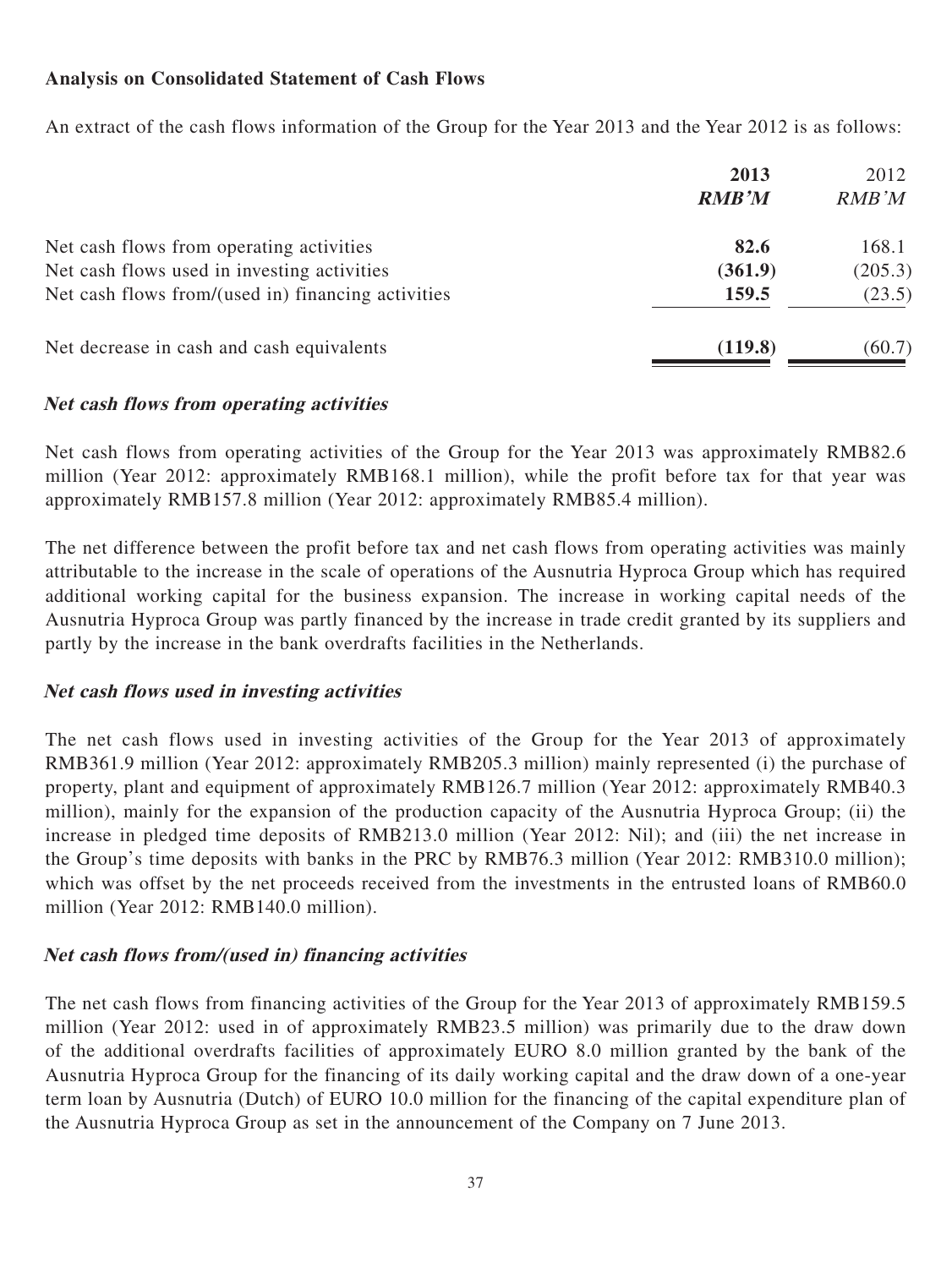Net cash flows used in financing activities for the Year 2012 mainly represented the acquisition of the remaining 8.4% equity interests in Hyproca Lyempf, a 91.6% owned subsidiary of Ausnutria Hyproca at a consideration of EURO 2.8 million (equivalent to approximately RMB23.0 million).

## **MATERIAL INVESTMENTS AND ACQUISITIONS AND DISPOSALS**

There were no material investments and acquisitions and disposals of subsidiaries and associated companies during the Year 2013.

## **FINANCIAL RESOURCES, LIQUIDITY AND PLEDGED OF ASSETS**

The Group adopts conservative financial management policies. A summary of liquidity and financial resources is set out below:

|                                               | As at 31 December |         |
|-----------------------------------------------|-------------------|---------|
|                                               | 2013              | 2012    |
| Cash and cash equivalents $(RMB'M)$           | 161.2             | 282.7   |
| Time deposits $(RMB'M)$                       | 496.3             | 420.0   |
| Total bank loans and other borrowings (RMB'M) | 296.8             | 134.6   |
| Total assets $(RMB'M)$                        | 2,002.7           | 1,588.4 |
| Gearing ratio $(\%)$                          | <b>14.8</b>       | 8.5     |

As at 31 December 2013, the Group had pledged the land and buildings, plant and machineries, inventories and trade receivables that were attributable to the Ausnutria Hyproca Group with a total carrying value of EURO 68.0 million, equivalent to approximately RMB572.2 million (31 December 2012: approximately EURO 42.9 million, equivalent to approximately RMB357.1 million) and the time deposits that were attributable to the Ausnutria Group of RMB213.0 million (31 December 2012: Nil) for the banking facilities granted to the Group.

## **DIVIDEND**

The Board is glad to recommend the payment of a final dividend of HK\$0.10 (Year 2012: Nil) per Share for the Year 2013, subject to the approval of the Shareholders at the forthcoming annual general meeting of the Company.

## **COMMITMENTS**

As at 31 December 2013, the Group, as lessee, had total future minimum lease payments under noncancellable operating leases amounting to approximately RMB6.6 million (31 December 2012: approximately RMB4.8 million).

As at 31 December 2013, the Group had contracted, but not provided for, capital commitments in respect of purchase of plant and machineries and leasehold improvements of a total of RMB23.3 million (31 December 2012: RMB11.8 million).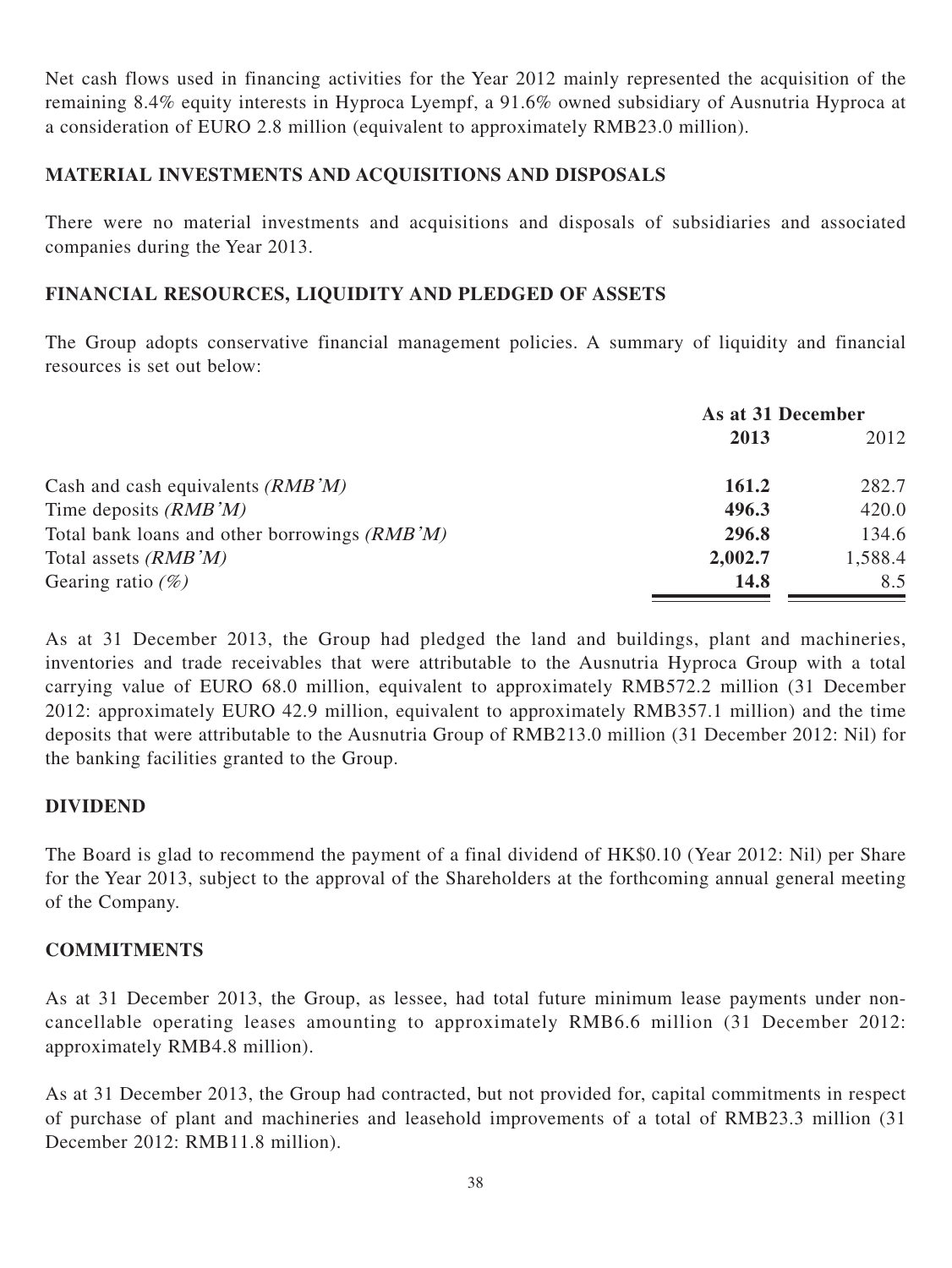#### **CONTINGENT LIABILITIES**

As at 31 December 2013, the Group did not have any significant contingent liabilities (31 December 2012: Nil).

#### **USE OF PROCEEDS**

The Shares were listed on the Main Board of the Stock Exchange on 8 October 2009 with net proceeds from the IPO of approximately HK\$823.1 million (after deducting underwriting commissions and related expenses) (the "Net IPO Proceeds").

The use of the Net IPO Proceeds from the IPO up to 31 December 2013 was as follows:

|                                              |                 |                 | <b>Balance</b>  |
|----------------------------------------------|-----------------|-----------------|-----------------|
|                                              | As stated       |                 | as at           |
|                                              | in the          |                 | 31 December     |
|                                              | Prospectus*     | <b>Utilised</b> | 2013            |
|                                              | <b>HK\$'000</b> | <b>HK\$'000</b> | <b>HK\$'000</b> |
| Invest in upstream operations                | 246,930         | (192,776)       | 54,154          |
| Expand the Group's distribution              |                 |                 |                 |
| network and brand building                   | 246,930         | (246,930)       |                 |
| Enhance the Group's research and             |                 |                 |                 |
| development efforts                          | 82,310          | (48, 282)       | 34,028          |
| Introduce new series of organic paediatric   |                 |                 |                 |
| nutrition products                           | 82,310          | (61, 346)       | 20,964          |
| Establish new production lines and warehouse | 82,310          | (82,310)        |                 |
| General working capital                      | 82,310          | (82,310)        |                 |
|                                              | 823,100         | (713, 954)      | 109,146         |

The remaining balance was deposited in reputable financial institutions in the PRC.

\* The Directors intend to apply the remaining Net IPO Proceeds in the manner as stated in the prospectus of the IPO (the "Prospectus") and as subsequently amended as set out in the announcement of the Company dated 8 September 2010 to place the utilised portion of the Net IPO Proceeds in short term deposits and short term treasury products with licensed banks and authorised financial institutions in Hong Kong and in the PRC.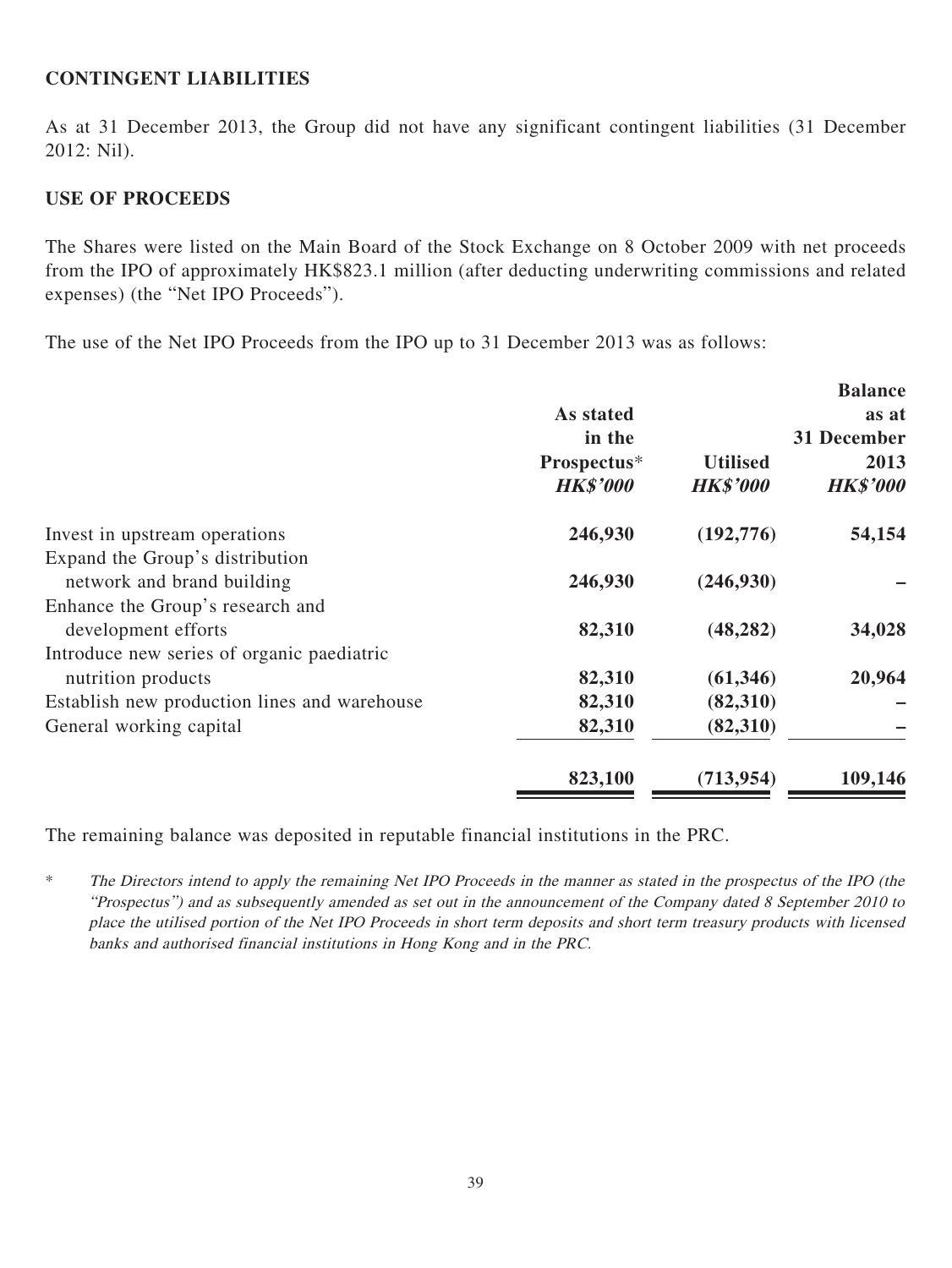#### **HUMAN RESOURCES**

As at 31 December 2013, the Group has a total of 1,127 (31 December 2012: 928) full-time employees.

For the Year 2013, total employee costs, including directors' emoluments, amounted to approximately RMB189.8 million (Year 2012: approximately RMB136.2 million). The Group determined the remuneration packages of all employees with reference to individual performance and current market salary scale.

The Group provides a defined contribution mandatory provident fund for retirement benefits of its employees in Hong Kong and various plans in either defined benefit or defined contribution arrangements for the retirement benefits of its employees in the Netherlands. The Group also provides various welfare schemes as required by the applicable local laws and regulations to its employees in the PRC.

#### **SHARE OPTION SCHEME**

On 19 September 2009, the Company adopted a share option scheme (the "Scheme"), whereby the Board is empowered to grant options to eligible persons, including directors, employees and advisers of the Group, to subscribe for the Shares.

As at the date of this announcement, no option has been granted or agreed to be granted under the Scheme.

#### **PURCHASE, REDEMPTION OR SALE OF LISTED SECURITIES OF THE COMPANY**

Neither the Company nor any of its subsidiaries purchased, redeemed or sold any of the Shares during the Year 2013 and up to the date of this announcement.

#### **CORPORATE GOVERNANCE**

The Board is committed to raising the standard of corporate governance within the Group at all times and believes that good corporate governance helps the Group to safeguard the interests of the Shareholders and improve its performance.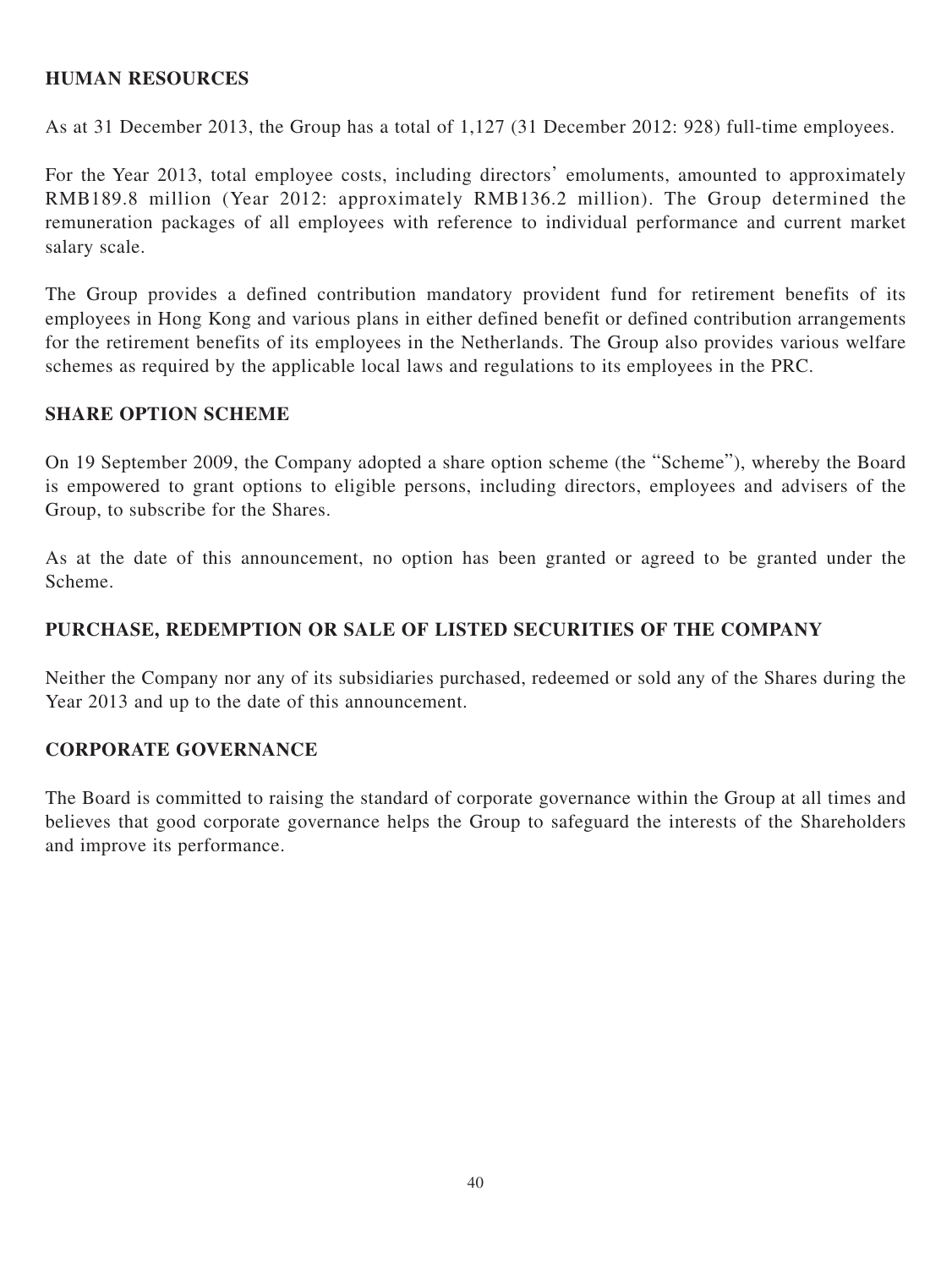The Company has adopted the code provisions set out in the Corporate Governance Code (the "CG Code") contained in Appendix 14 of the Rules Governing the Listing of Securities on the Stock Exchange (the "Listing Rules") as its own code of corporate governance practices. The Board also strives to implement the best practices embodies in the CG Code where feasible and as far as practicable.

In the opinion of the Directors, save for the exceptions as set out in the following, the Company has complied with the respective code provisions of the CG Code during the Year 2013 and up to the date of this announcement.

## **1) Delay in publishing the financial reports and convening annual general meetings**

As a result of the Unresolved Issues, the Group has breached the financial reporting provisions under the Listing Rules in (i) announcing the annual/interim results and reports for the years ended 31 December 2012 and 2013 and for the six-month periods ended 30 June 2012 and 2013; and (ii) convening annual general meetings for the years ended 31 December 2012 and 2013.

## **2) Code provision A.1.8**

Under code provision A.1.8 of the CG Code, the Company should arrange appropriate insurance cover in respect of legal action against its directors.

On 26 September 2013, the Company's previous insurance company informed the Company that the directors and officers liability insurance, which was going to lapse on 7 October 2013, would not be renewed as a result of the suspension of trading in the Shares on the Stock Exchange and the insurance company was not in a position to undertake a full assessment for the risk exposure. On 7 January 2014, the Company had entered into a new directors and officers liability insurance with another insurance company.

## **3) Code provisions A.6.7 and E.1.2**

Under code provision A.6.7 of the CG Code, independent non-executive directors and other nonexecutive directors should attend general meetings and develop a balanced understanding of the views of the Shareholders. In addition, code provision E.1.2 of the CG Code provides that the chairman of the board should attend the annual general meeting.

As referred to the section headed "Delay in publishing the financial reports and convening annual general meetings" above, the Company will convene an annual general meeting for the years ended 31 December 2012 and 2013 as soon as practicable.